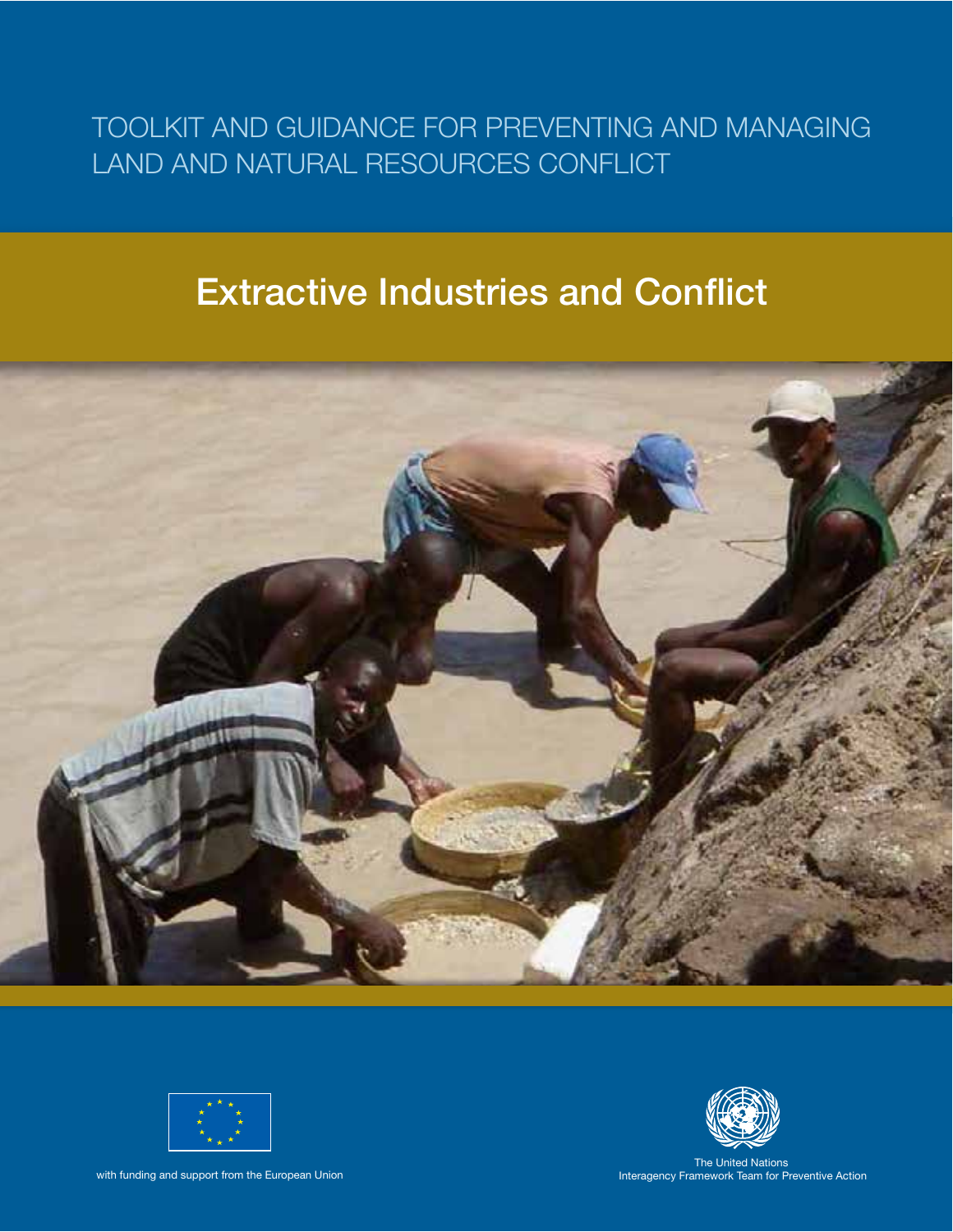# **About the United Nations Interagency Framework Team for Preventive Action**

The United Nations Interagency Framework Team for Preventive Action (the Framework Team or FT) is an internal United Nations (UN) support mechanism that assists UN Resident Coordinators (RCs) and UN Country Teams (UNCTs) in developing conflict prevention strategies and programmes. The FT works closely with UN departments and UN agencies, funds and programmes (UN AFPs) to improve programme effectiveness through better interagency collaboration within Headquarters, and between Headquarters and the field.

The framework team coordinates the partnership between the United Nations (UN) and the European Union (EU) entitled for Preventing and Managing Land and Natural Resources Conflict' on behalf of the partner agencies: the UN Department of Economic and Social Affairs (UNDESA), the UN Development Programme (UNDP), the UN Environment Programme (UNEP), the UN Human Settlements Programme (UN-HABITAT), the UN Department of Political Affairs (DPA), and the Peacebuilding Support Office (PBSO).

# **About this Guidance Note**

This Guidance Note has been prepared by Alex Grzybowski of Pacific Resolutions on behalf of the UN Department of Political Affairs, for the Framework Team and in collaboration with the Standing Committee of the project, consisting of consisting of the EU, UNDESA, UNDP, UNEP, UN-HABITAT, DPA and PBSO. It was submitted for peer review to participating UN departments and UN AFPs.

# **Copyright** © 2012

This publication may be reproduced in whole or in part and in any form for educational or non-profit purposes without special permission from the copyright holder, provided acknowledgement of the source is made. No use of this publication may be made for resale or for any other commercial purpose whatsoever without prior permission in writing from the Framework Team or Alex Grzybowski.

# **Disclaimers**

This document has been produced with the financial assistance of the EU. The views expressed herein can in no way be taken to reflect the official opinion of the UN or the EU. The designations employed and the presentation of material in this information product do not imply the expression of any opinion whatsoever on the part of the UN concerning the legal or development status of any country, territory, city or area or of its authorities, or concerning the delimitation of its frontiers or boundaries. The mention of specific companies or products of manufacturers, whether or not these have been patented, does not imply that these have been endorsed or recommended by the UN in preference to others of a similar nature that are not mentioned.

Cover photo: Mohamed Yahya, Guinea Design: Creatrix Design Group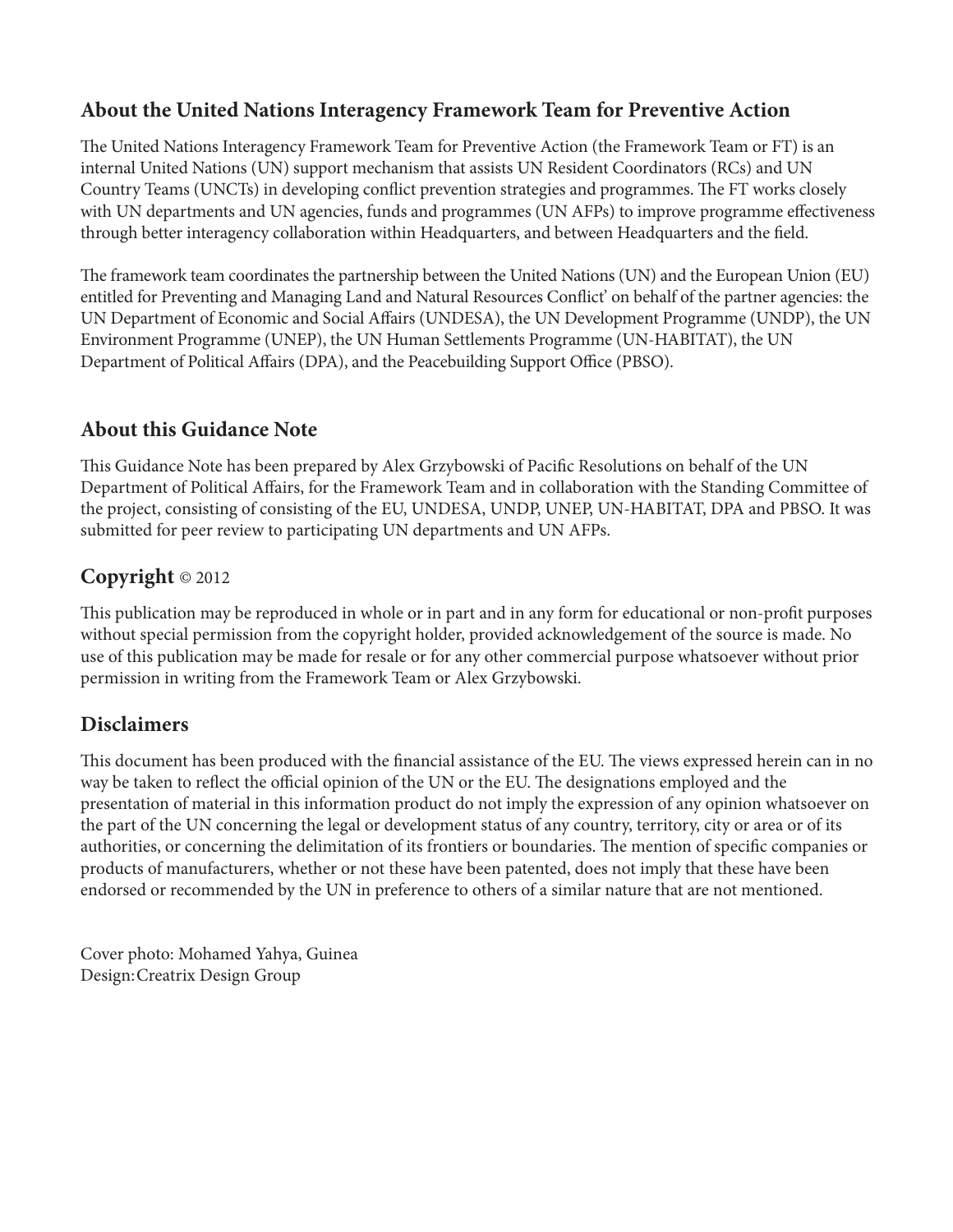# **EU-UN PARTNERSHIP**

# **Toolkit and Guidance for Preventing and Managing Land and Natural Resources Conflict**

The management of land and natural resources is one of the most critical challenges facing developing countries today. The exploitation of high-value natural resources, including oil, gas, minerals and timber has often been cited as a key factorin triggering, escalating or sustaining violent conflicts around the globe. Furthermore, increasing competition over diminishing renewable resources, such as land and water, are on the rise. This is being further aggravated by environmental degradation, population growth and climate change. The mismanagement of land and natural resources is contributing to new conflicts and obstructing the peaceful resolution of existing ones.

To improve capacity for land and natural resource management (NRM) and conflict prevention, the EU partnered with the UN Framework Team in late 2008. The aim of this partnership was to develop and implement a strategic multi-agency project focused on building the capacity of national stakeholders, the UN system, and the EU to prevent land and natural resources from contributing to violent conflict. Six UN agencies, programmes or departments have been involved, including UNDESA, UNDP, UNEP, UN-HABITAT, DPA and PBSO. The partnership is also designed to enhance policy development and programme coordination between key actors at the level of country offices.

The first outcome of this project is an inventory of existing tools and capacity within the UN system and a set of four Guidance Notes on addressing NRM and conflict prevention. These Guidance Notes cover: (i) Land and Conflict (ii) Extractive Industries and Conflict (iii) Renewable Resources and Conflict, (iv) Strengthening Capacity for Conflict-Sensitive Natural Resource Management.

Based on the Guidance Notes, the second outcome of the project is to deliver a series of training modules for UN and EU staff in country offices, as well as local partners, to enhance the knowledge and skills needed to understand, anticipate, prevent, and mitigate potential conflicts over land and natural resources. Participants will acquire the skills to formulate and operationalize preventive measures in relation to NRM and conflict.

In countries where specific NRM and conflict challenges are identified, the project will aim to provide focused technical assistance in the development of conflict prevention strategies. This could include the deployment of staff and other experts to assist the UN Country Team (UNCT), including the Resident Coordinator (RC) or Peace and Development Advisor, in analysing options and designing programmes. Where needed, dedicated follow-up measures will also be undertaken on an inter-agency basis, in partnership with the EU.

For more information, please contact the Framework Team Secretariat at: framework.team@undp.org or Mr. Alex Grzybowski at alex77@shaw.ca.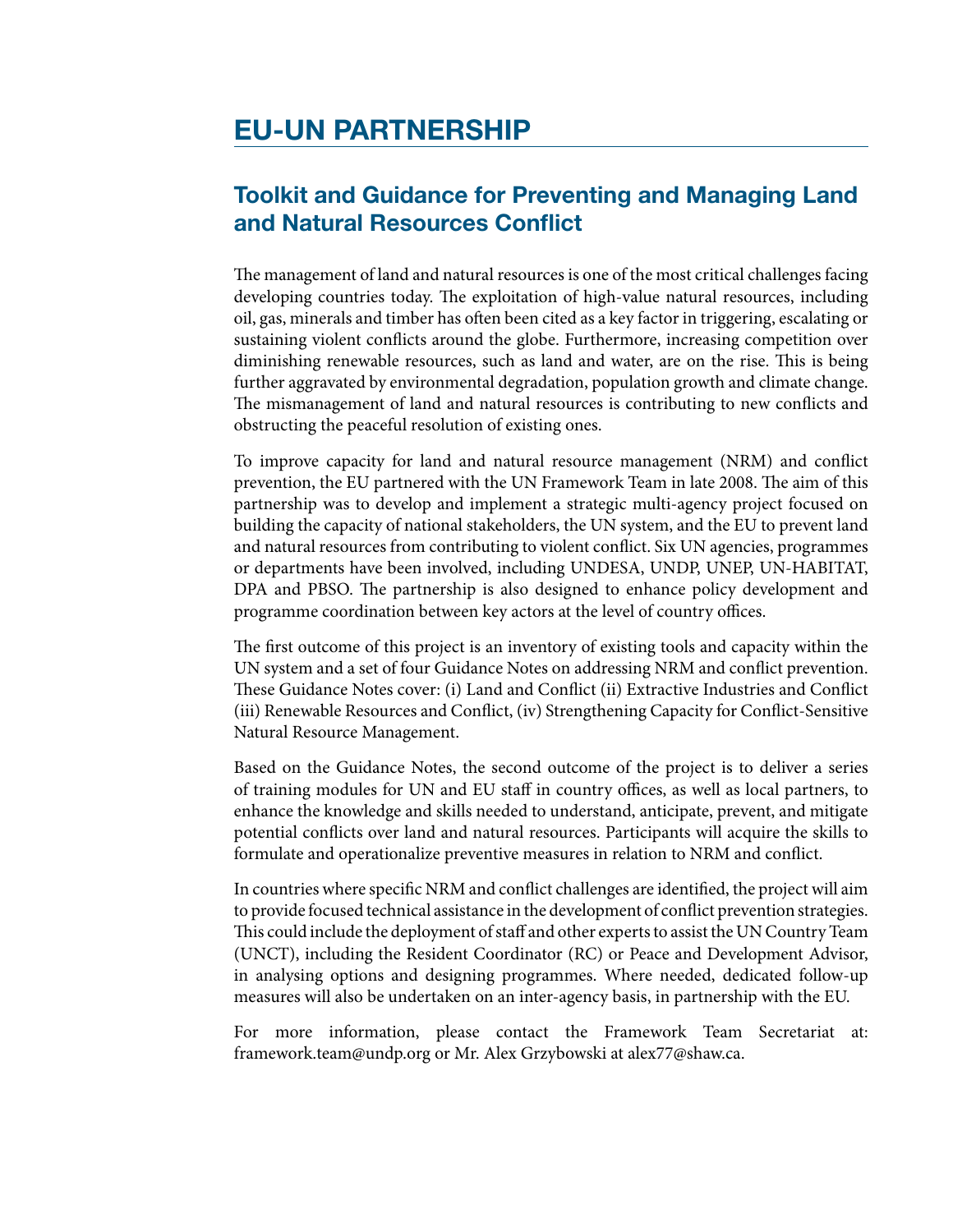# **ACRONYMS**

| <b>ADR</b>        | <b>Alternative Dispute Resolution</b>                   |
|-------------------|---------------------------------------------------------|
| AFP               | Agency, Funds and Programmes<br>(of the United Nations) |
| <b>ASM</b>        | Artisanal and Small-scale Mining                        |
| <b>CBNRM</b>      | Community-Based Natural Resource Management             |
| CSOs              | Civil Society Organizations                             |
| CSPs              | <b>Country Strategy Papers</b>                          |
| <b>EIA</b>        | <b>Environmental Impact Assessment</b>                  |
| <b>EITI</b>       | Extractive Industries Transparency Initiative           |
| FDI               | Foreign Direct Investment                               |
| <b>FLEGT</b>      | Forest Law Enforcement, Governance and Trade            |
| <b>GDP</b>        | <b>Gross Domestic Product</b>                           |
| <b>GEF</b>        | Global Environment Facility                             |
| <b>GBV</b>        | Gender-Based Violence                                   |
| <b>HLP</b>        | Housing, Land and Property rights                       |
| IUU               | Illegal, Unreported and Unregulated                     |
| EI/EIs            | Extractive Industry/Extractive Industries               |
| EITI              | <b>Extractive Industries Transparency Initiative</b>    |
| EU                | European Union                                          |
| FT/Framework Team | Interagency Framework Team for Preventive Action        |
| <b>ICCM</b>       | International Council on Mining and Metals              |
| <b>ICZM</b>       | Integrated coastal zone management                      |
| <b>IDPs</b>       | <b>Internally Displaced Persons</b>                     |
| <b>IWRM</b>       | <b>Integrated Water Resource Management</b>             |
| MFP               | Multi-Stakeholder Forestry Programme                    |
| <b>NGO</b>        | Non-Governmental Organization                           |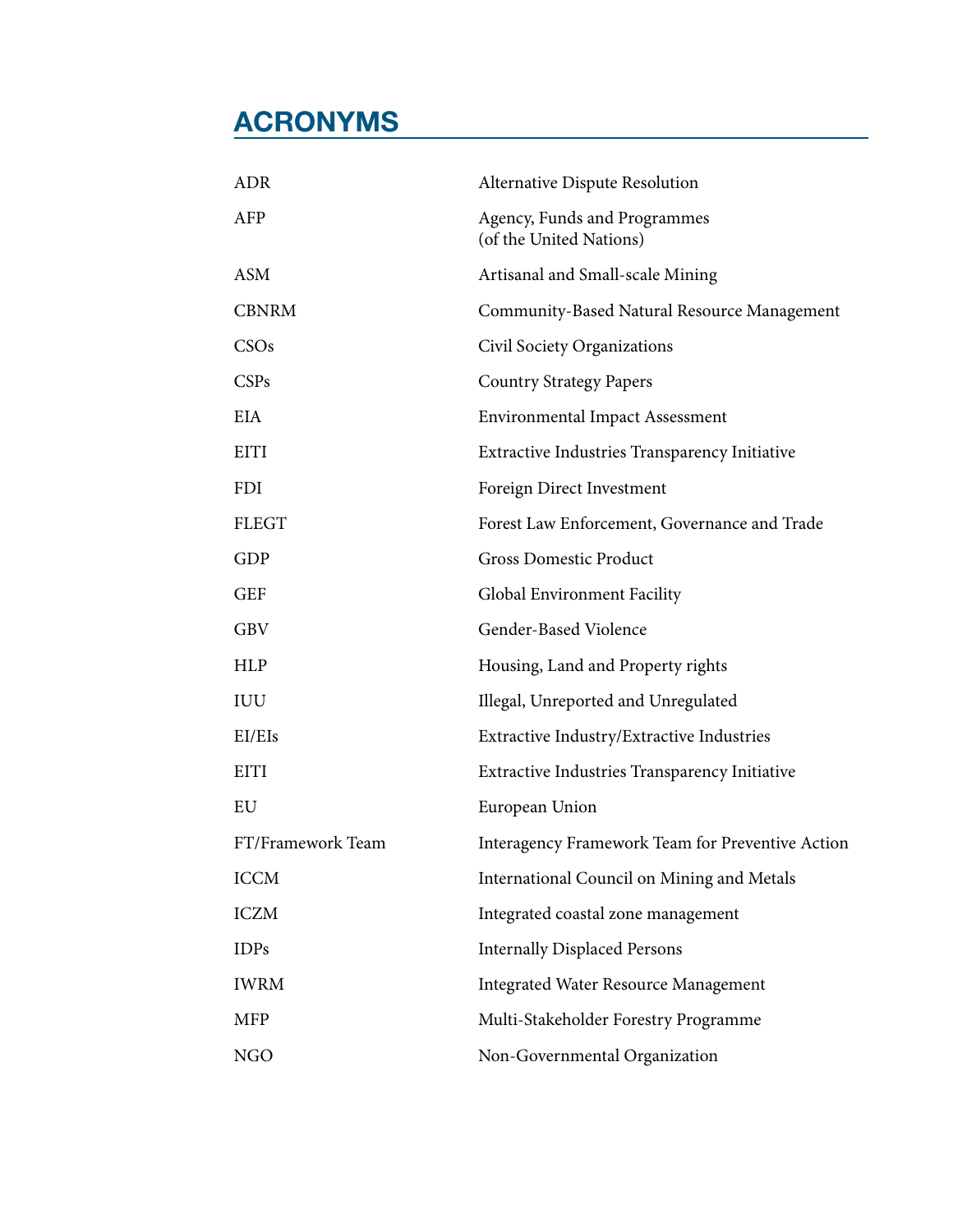| <b>NRM</b>    | Natural Resource Management                                    |
|---------------|----------------------------------------------------------------|
| <b>PCNA</b>   | Post-Conflict Needs Assessment                                 |
| <b>PES</b>    | Payment for Ecosystem Services                                 |
| <b>PPPs</b>   | Public-Private Partnerships                                    |
| RC            | <b>Resident Coordinator</b>                                    |
| <b>SFM</b>    | Sustainable Forest Management                                  |
| <b>SMEs</b>   | Small to Medium Enterprises                                    |
| <b>UN</b>     | <b>United Nations</b>                                          |
| <b>UNCT</b>   | <b>United Nations Country Team</b>                             |
| <b>UNDAF</b>  | United Nations Development Assistance Framework                |
| <b>UNDESA</b> | UN Department of Economic and Social Affairs                   |
| <b>UNDP</b>   | <b>United Nations Development Program</b>                      |
| <b>UNDPA</b>  | United Nations Department of Political Affairs                 |
| <b>UNEP</b>   | United Nations Environment Programme                           |
| UN-HABITAT    | United Nations Human Settlements Programme                     |
| <b>UNHCR</b>  | Office of the United Nations High Commissioner<br>for Refugees |
| <b>UNPBSO</b> | United Nations Peacebuilding Support Office                    |
| <b>VPs</b>    | Voluntary Principles on Security and Human Rights              |
| <b>WCD</b>    | World Commission on Dams                                       |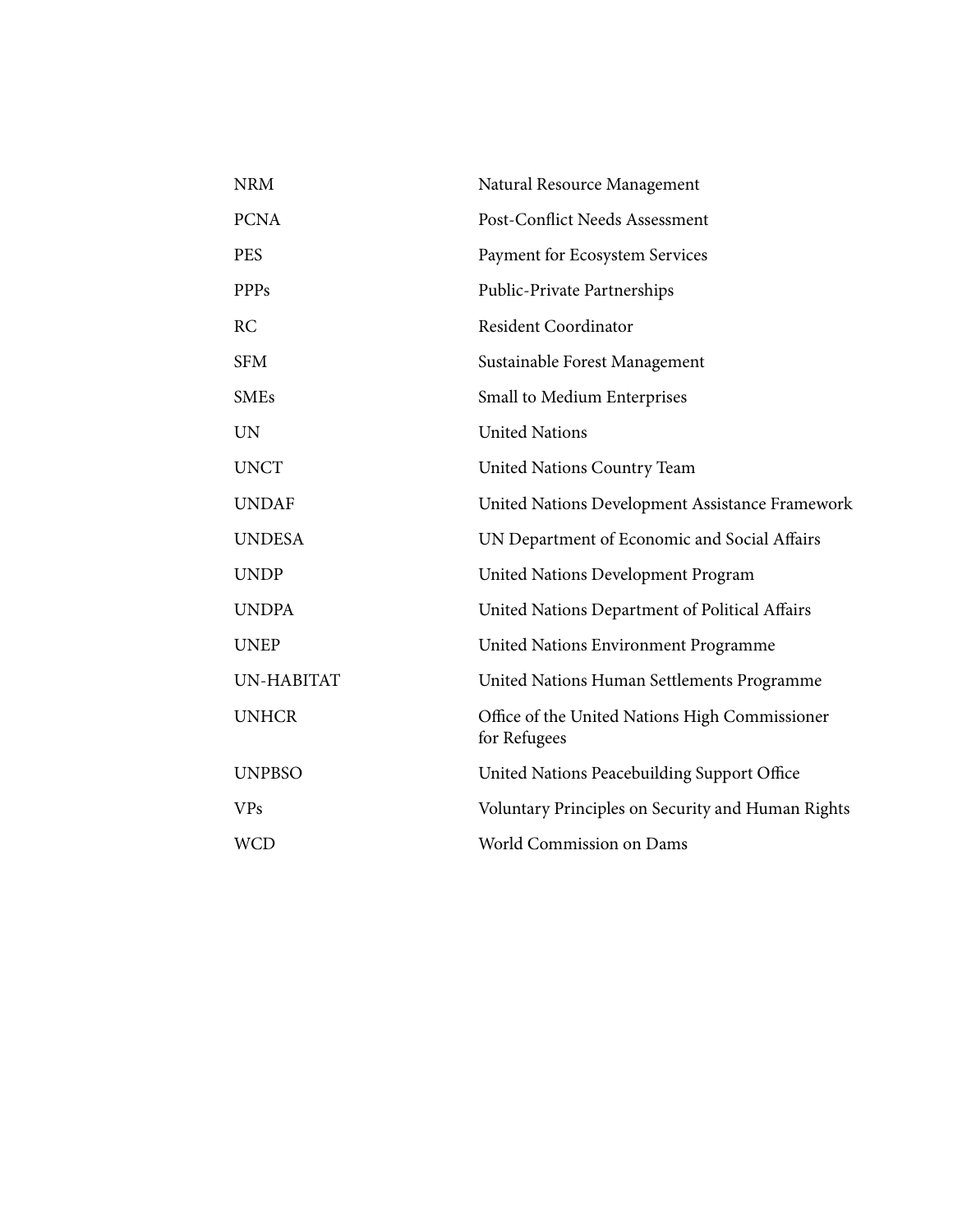# **TABLE OF CONTENTS**

| 1              |     |                                                                                 |  |
|----------------|-----|---------------------------------------------------------------------------------|--|
|                | 1.1 |                                                                                 |  |
|                | 1.2 | Three main pathways for Natural Resource Management and conflict prevention  10 |  |
|                | 1.3 |                                                                                 |  |
| $\overline{2}$ |     |                                                                                 |  |
|                | 2.1 |                                                                                 |  |
|                | 2.2 |                                                                                 |  |
|                | 2.3 | Excessive impacts on the economy, society and the environment 15                |  |
|                |     | 2.3.1                                                                           |  |
|                |     | 2.3.2                                                                           |  |
|                |     | 2.3.3                                                                           |  |
|                | 2.4 |                                                                                 |  |
|                | 2.5 |                                                                                 |  |
|                | 2.6 | Unwillingness to address the natural resource question in peace agreements  19  |  |
| 3              |     |                                                                                 |  |
|                | 3.1 |                                                                                 |  |
|                | 3.2 |                                                                                 |  |
|                | 3.3 |                                                                                 |  |
| 4              |     |                                                                                 |  |
|                | 4.1 |                                                                                 |  |
|                | 4.2 |                                                                                 |  |
|                | 4.3 | Mitigating the negative economic, social, environmental and gender issues 27    |  |
|                |     | 4.3.1                                                                           |  |
|                |     | 4.3.2                                                                           |  |
|                |     | 4.3.3                                                                           |  |
|                |     | 4.3.4                                                                           |  |
|                |     | 4.3.5                                                                           |  |
|                | 4.4 |                                                                                 |  |
|                | 4.5 |                                                                                 |  |
|                | 4.6 |                                                                                 |  |
| 5              |     |                                                                                 |  |
|                | 5.1 |                                                                                 |  |
|                | 5.2 |                                                                                 |  |
|                | 5.3 |                                                                                 |  |
|                | 5.4 |                                                                                 |  |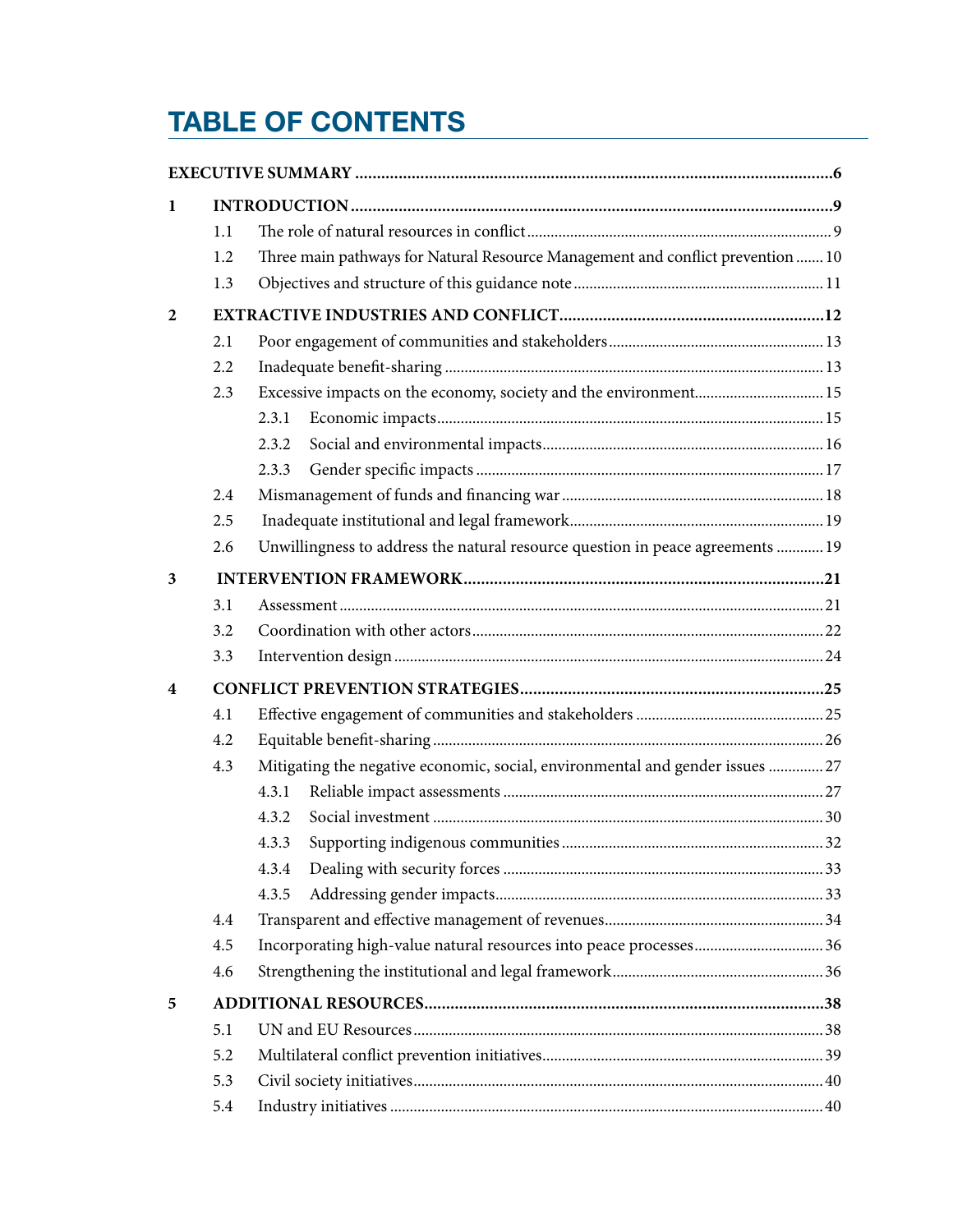|                | Tables contained in this Guidance Note include:                 |  |
|----------------|-----------------------------------------------------------------|--|
|                |                                                                 |  |
|                |                                                                 |  |
|                | Case Studies contained in this Guidance Note include:           |  |
| Case Study 1:  |                                                                 |  |
| Case Study 2:  |                                                                 |  |
| Case Study 3:  |                                                                 |  |
| Case Study 4:  |                                                                 |  |
| Case Study 5:  | Nexen in Yemen: working in partnership with local communities27 |  |
| Case Study 6:  |                                                                 |  |
| Case Study 7:  | Research findings and case studies from                         |  |
| Case Study 8:  |                                                                 |  |
| Case Study 9:  | Declaration on the Rights of Indigenous Peoples and             |  |
| Case Study 10: |                                                                 |  |
| Case Study 11: |                                                                 |  |
|                |                                                                 |  |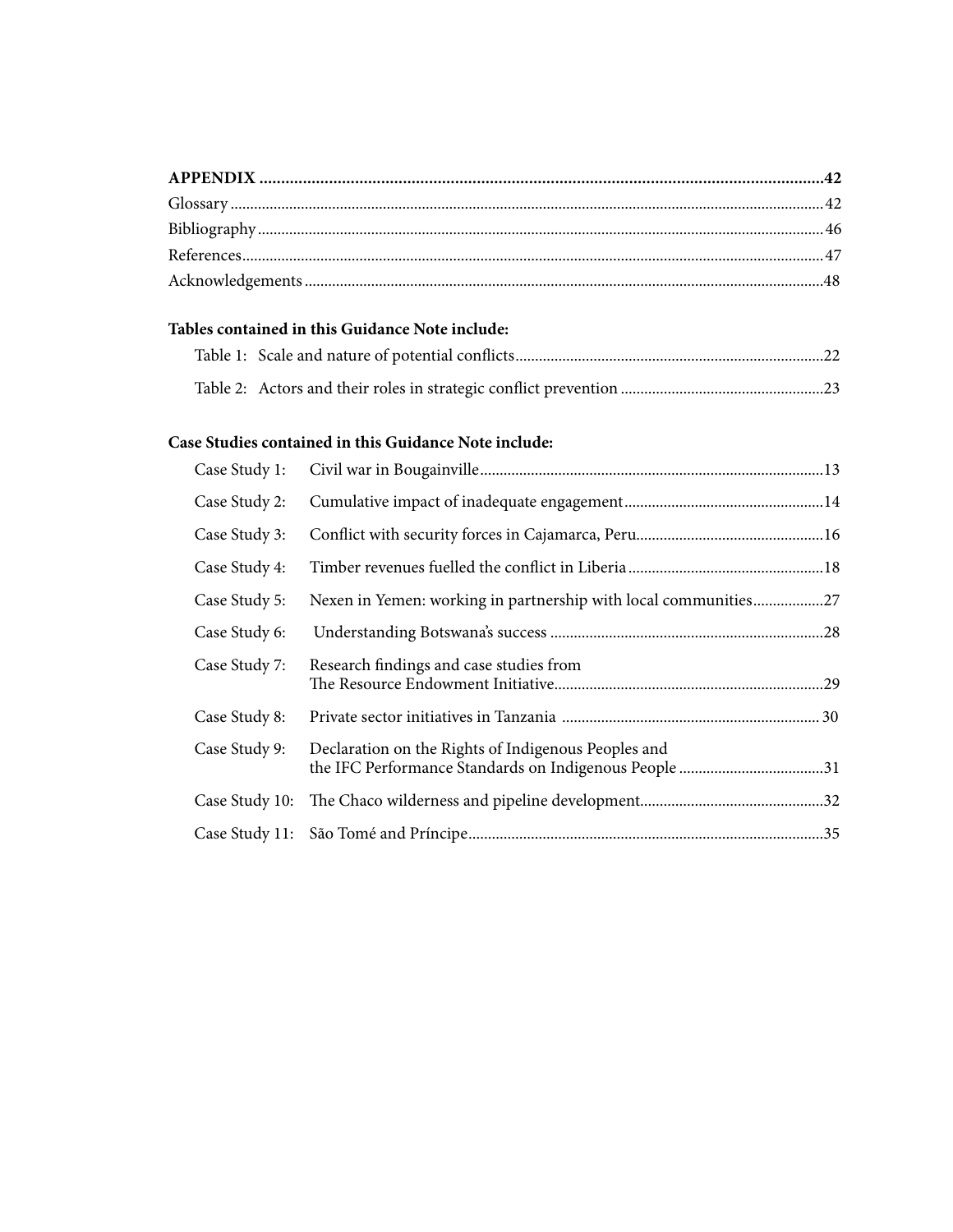# **Natural resources and conflict**

Conflict arises when two or more groups believe their interests are incompatible. Conflict is not in itself a negative phenomenon. Non-violent conflict can be an essential component of social change and development, and is a necessary component of human interaction. Non-violent resolution of conflict is possible when individuals and groups have trust in their governing structures, society and institutions to manage incompatible interests.

Conflict becomes problematic when societal mechanisms and institutions for managing and resolving conflict break down, giving way to violence. Societies with weak institutions, fragile political systems and divisive social relations can be drawn into cycles of conflict and violence. Preventing this negative spiral and ensuring the peaceful resolution of disputes is a core interest of the international community. The challenge for UN, EU and other international actors is to promote positive social transformation, while mitigating the risks and potential impacts of violent and damaging conflict.

Environmental factors are rarely, if ever, the sole cause of violent conflict. However, the exploitation of natural resources and related environmental stresses can be implicated in all phases of the conflict cycle, from contributing to the outbreak and perpetuation of violence to undermining prospects for peace. Accordingly, this Guidance Note focuses on the role of natural resources in triggering, escalating or sustaining violent conflict. Its aim is to provide practical guidance on the role that the UN and EU can play in early warning and assessment, structural conflict prevention (long-term measures) and direct conflict prevention (short-term measures). It is meant to provide a combination of strategic advice and operational guidance, as well as to unite existing tools and guidance under a single framework.

# **Extractive Industries and conflict**

The Extractive Industries (EIs) present particular challenges for both fragile states and developing nations; the exploitation of non-renewable natural resources, including oil, gas, minerals and timber has often been cited as a key factor in triggering, escalating or sustaining violent conflicts around the globe. Violent conflict is most likely to occur where: local communities have been systematically excluded from decision-making processes; when the economic benefits are concentrated in the hands of a few; and, when the burdens associated with EIs clash with local social, cultural, religious and environmental norms, or align with pre-existing tensions. The price paid by societies threatened by, undergoing, or emerging from natural resource-related violence is evident in the lives lost or touched by conflict, and amplified by fractured relationships, weakened institutions and destroyed infrastructure.

Steps can be taken to: prevent such conflicts from occurring; mitigate their short and long-term effects when they do occur; and, harness the enormous potential of natural resources to rebuild societies in the aftermath of conflict. The effective management of a society's natural resources is therefore a priority for all those committed to the goal of conflict prevention and sustainable development. Consequently, it is important that immediate and longer term steps are taken by UN and EU development practitioners to prevent the EIs from being a source of conflict, and to address conflict in this domain in an effective manner when it does arise. This Guidance Note aims to address this challenge.

# **Extractive Industries (EIs)**

"EIs" is a term that is often used to describe nonrenewable resources, such as oil, gas and minerals. This Guidance Note begins by explaining the main reasons why the EIs can cause tensions at a local or national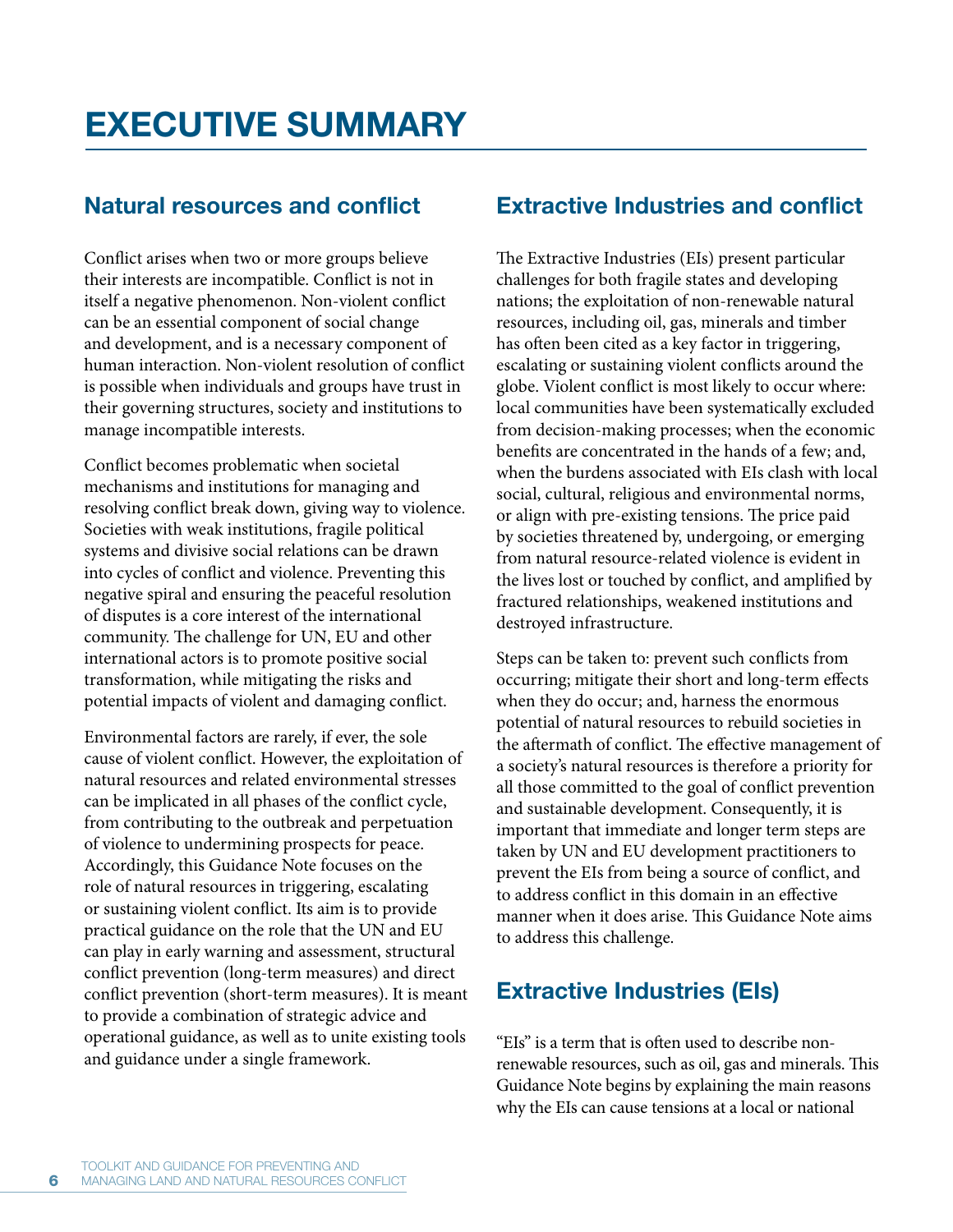level, and how these tensions can lead to conflict. It then offers guidance on strategies for preventing these conflicts associated with EIs.

The following six causes are identified as the main drivers of EI-related conflicts:

- **r Poor engagement of communities and stakeholders:** Where communities and stakeholders are poorly engaged, marginalised or excluded from the dialogue in the EI development process, they are almost certain to begin to oppose the development. As the conflict escalates, the use of strategies of violence as a coercive measure against the company, and as a means for addressing old grievances and mounting opposition against the government, are likely.
- **r Inadequate benefit-sharing:** If benefits are distributed in a manner that appears unfair as compared to the distribution of the costs, risks and responsibilities, then those who are disenfranchised or bearing risks and responsibilities without fair compensation are likely to oppose the development, and possibly rebel.
- **r Excessive impact on the economy, society and the environment:** Notwithstanding the promise of prosperity often associated with the EIs, the impacts on the local economy and the macroeconomic conditions of the nation as a whole can be quite negative; in circumstances where governing institutions are weak or underdeveloped, the consequences of the "resource curse" are often magnified. Furthermore, while social and environmental assessments and management procedures in the EI sector are well developed, impacts on communities and the environment continue to be a powerful conflict driver.
- **r Mismanagement of funds and financing war:** Corruption and diversion of funds to satisfy individual gains at the expense of national and community interests can easily contribute to conflict. Too often the vast revenues from EIs have been diverted away from the public interest to satisfy personal gains and, in some cases, to finance armies and violent conflict.
- **r Inadequate institutional and legal framework:**  The mismanagement of funds is symptomatic of the broader institutional and legal capacities to manage the development of EI for the benefit of the country as a whole.
- **r Unwillingness to address the natural resources question in peace agreements:** Where natural resources have been an underlying cause for war they can reignite conflict if the relevant issues are not addressed in the Peace process. Issues of ownership, wealth-sharing and distribution are often important and will have significant effects on the capacity to achieve post-conflict stability.

# **Intervention framework**

Before designing specific interventions, it is essential to construct an intervention framework that takes into account the following key issues: an assessment of conflict dynamics; the alignment of key actors for positive outcomes; and, the design of interventions that respond to the prevailing conflict causes, in a way that reflects the particular stage in the broader conflict cycle. This Guidance Note proposes a framework for designing intervention strategies; that consists of:

- **r** Natural resource assessment considerations that can be integrated into the assessments that are typically already undertaken, including Post Conflict Needs Assessments (PCNA); and, activities in support of United Nations Development Assistance Frameworks (UNDAF).
- **r** Aligning and coordinating with other actors that are to make a constructive contribution to conflict prevention and dispute resolution as they relate to natural resources. These include national and local governments, non-government organizations (local, national and international), and the private sector (both companies and associations).
- Designing an intervention strategy that is responsive to the specific circumstances and nuances of the conflict dynamics.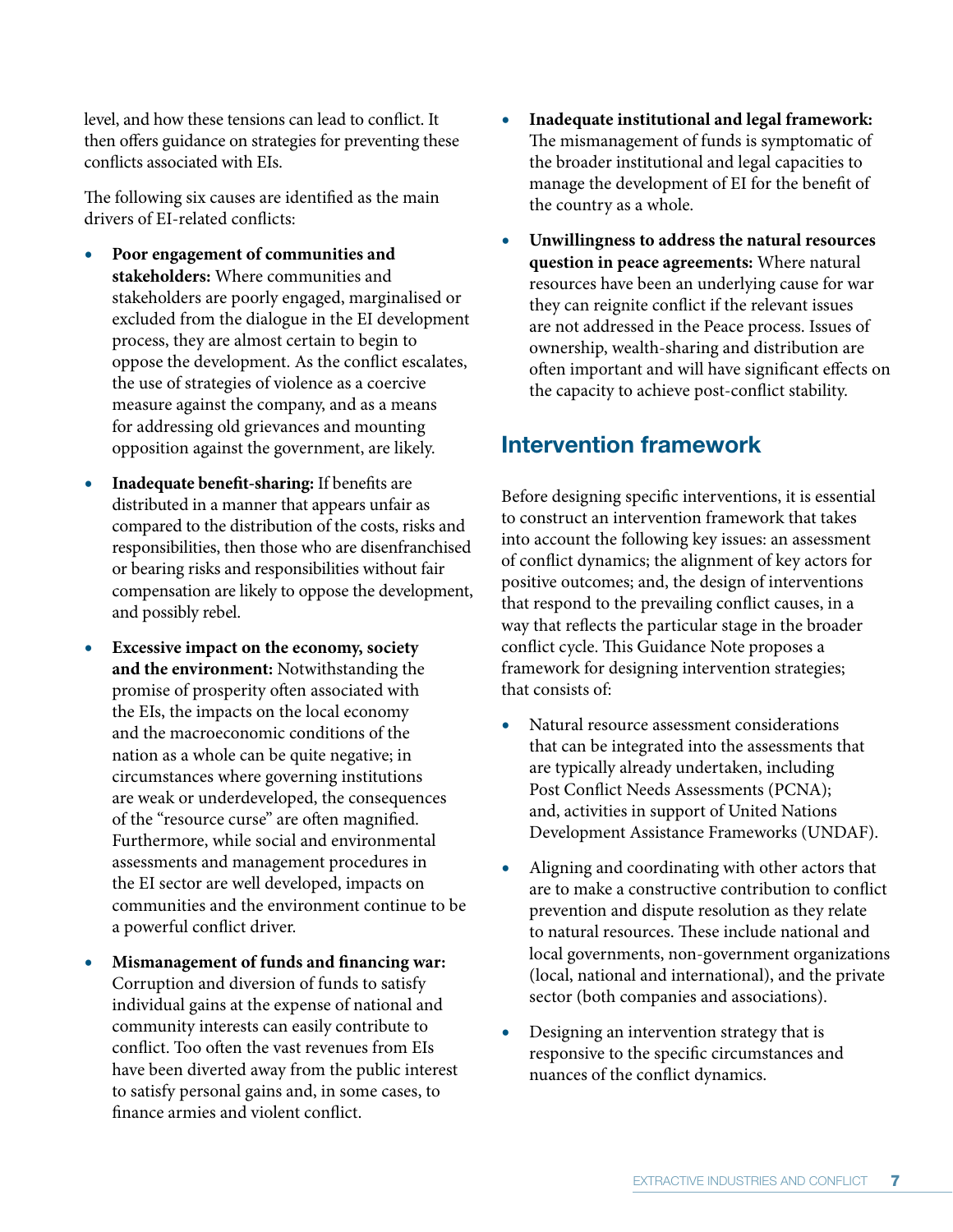# **Conflict prevention strategies**

Experience shows that tackling the underlying causes of EI conflict requires a concerted and multifaceted approach that encompasses governance, macro- and micro-economic stability, capacity enhancement, and creative approaches that increase opportunities for dialogue while contributing to the peaceful resolution of conflict. This GN paper identifies six key opportunities for preventing conflicts related to EIs, including:

- **r Effective engagement of communities and stakeholders:** Conflict can be prevented by establishing channels of communication between stakeholders, and by ensuring all parties are provided with enough information and training to be able to engage in the process of dialogue in a meaningful way.
- **r Equitable benefit-sharing:** Under the right conditions, the EIs can provide significant benefits to communities and regions in the form of infrastructure, employment, contracting opportunities, and general economic development. If these benefits are consistent with community interests, and are perceived to be delivered fairly, then they can help prevent conflict and compensate for the environmental and social impacts of the development.
- **r Mitigating the negative economic, social, environmental and gender impacts:** Economic, social and environmental impact assessments and management procedures have evolved substantially in recent years; there are now well known international standards that provide direction for resolving these issues proactively. The rights of indigenous people and the gender implications of the EI sector need close attention and recognition to mitigate potential impacts. Part of the long-term strategy for conflict prevention in this sector is to ensure that it becomes a foundation for employment generation and economic development for local people.
- **r Transparent and effective management of revenues:** EIs normally lead to vast increases in government revenues and, if improperly managed, these increases can stimulate corruption and undermine stability. A culture of transparency needs to be encouraged, and the Extractive Industries Transparency Initiative (EITI) is one of several initiatives that provides a platform to institutionalize the effective management of revenues.
- **r Strengthening the institutional and legal framework:** Establishing a robust institutional and legal framework that governs the development and management of the EIs is essential to ensure that the rights and interests of stakeholders are respected.
- **r Incorporating high-value natural resources into peace processes:** Addressing extractive resources in the context of a peace process can be an essential part of the peace agreement, and essential for creating sustainable peace. The peace process often offers the opportunity to create a new constitutional arrangement that can address these structural issues in a way that may also help address the causes of the conflict.

# **Additional resources**

The study of the EI-conflict nexus and the design of possible intervention strategies to respond to it are gaining attention from a wide range of actors and organizations. Many organizations and initiatives that address these issues have come into existence, and a wide variety of resources are now available to practitioners. A list of these organizations and resources can be found in the Section Five of this Guidance Note.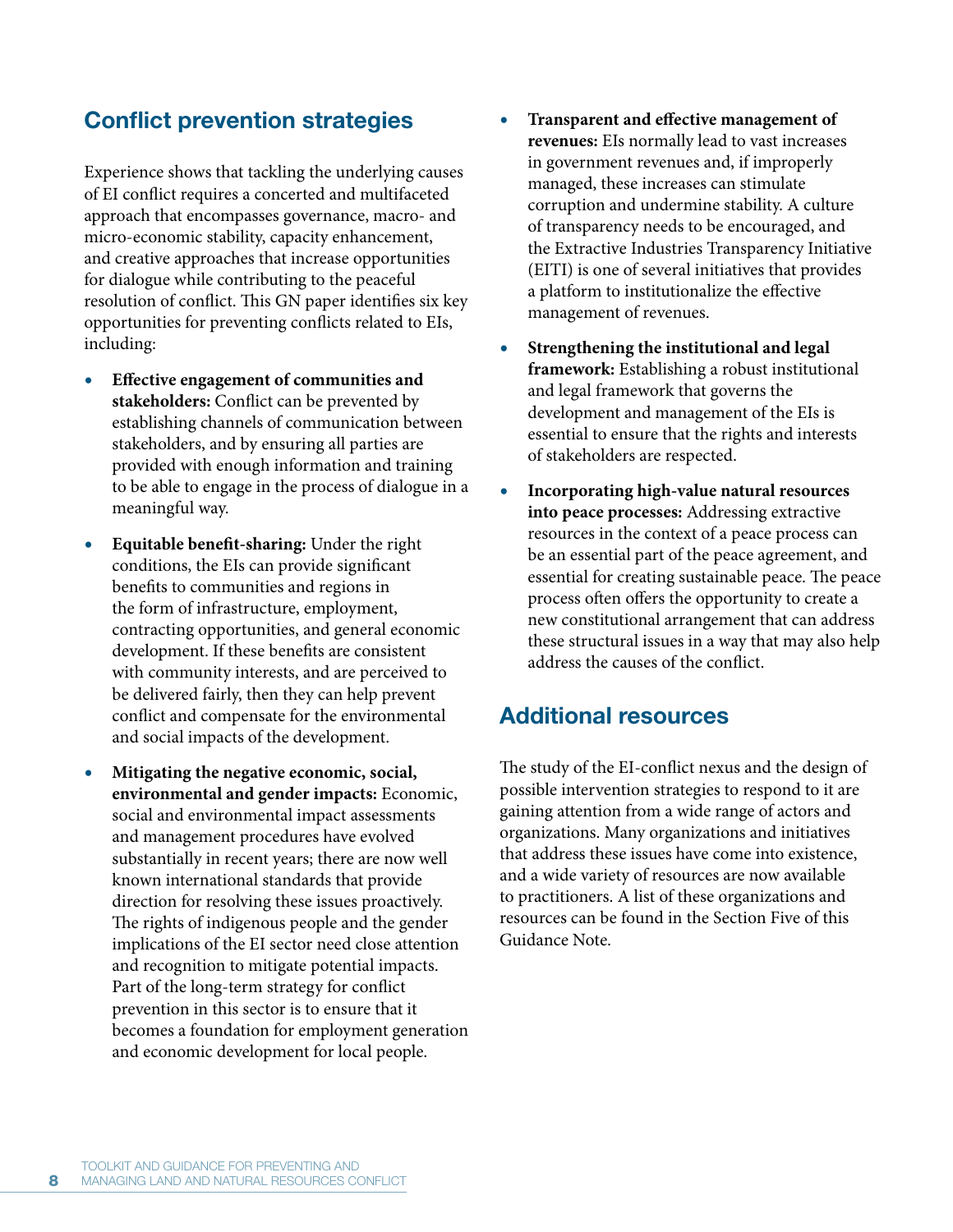**1INTRODUCTION**

# **1.1 The role of natural resources in conflict**

Natural resource conflicts arise when parties disagree about the management, distribution and protection of natural resources and related ecosystems. These conflicts can escalate into destructive relations and violence when the parties are unable or unwilling to engage in a constructive process of dialogue and conflict resolution. Societies lacking the institutional arrangements that facilitate constructive conflict resolution can be drawn into intractable cycles of conflict and violence, particularly where political systems are fragile, and in situations where divisions between opposing parties are extreme.

While there are many issues that can cause conflict between groups, the role of natural resources in triggering, escalating or sustaining violent conflict is the focus of this series of Guidance Notes. They provide practical guidance on the role that the UN and EU can play in terms of early warning and assessment, structural conflict prevention (long-term measures) and direct conflict prevention (short-term measures). They are meant to provide a combination of strategic advice and operational guidance.

The urgency of developing practical guidance on preventing conflicts over natural resources was highlighted by a 2009 UNEP entitled, *From Conflict to Peacebuilding: The Role of Natural Resources and the Environment.* This report synthesizes a decade of academic research, and draws upon the United Nation's own experiences on the linkages between natural resources, violent conflict and peacebuilding. The main findings from the report include:

- Over the past 60 years, 40% of civil wars can be associated with natural resources; since 1990 there have been at least 18 violent conflicts fuelled by the exploitation of natural resources.
- **r** Natural resources and other environmental factors are linked to violent conflict in a variety of ways that are often obscured by more visible drivers such as ethnic tensions. Specifically, competition to control or gain access to natural resources can contribute to the outbreak of violent conflict. Natural resources can be exploited by rebel groups to fund war. During conflict, individuals and groups may be able to exploit natural resources in ways that create an incentive for them to obstruct or undermine efforts to build peace.
- **r** The environment suffers tremendous harm during violent conflict: resources may be targeted for destruction or damaged by bombs and other ordinance; war may displace populations into fragile environments where the struggle to survive degrades the resource base; and, the institutions designed to manage the environment may be disrupted or shut down during a war.
- In rebuilding war-torn societies, the environment and natural resources play a wide range of crucial roles—from supporting economic recovery, to the creation of livelihoods and the resettlement of displaced populations, to providing opportunities for dialogue, cooperation, confidence-building, and government reform.

The main conclusion of the report is that natural resources play different roles at different stages of the conflict cycle. Understanding both the dynamics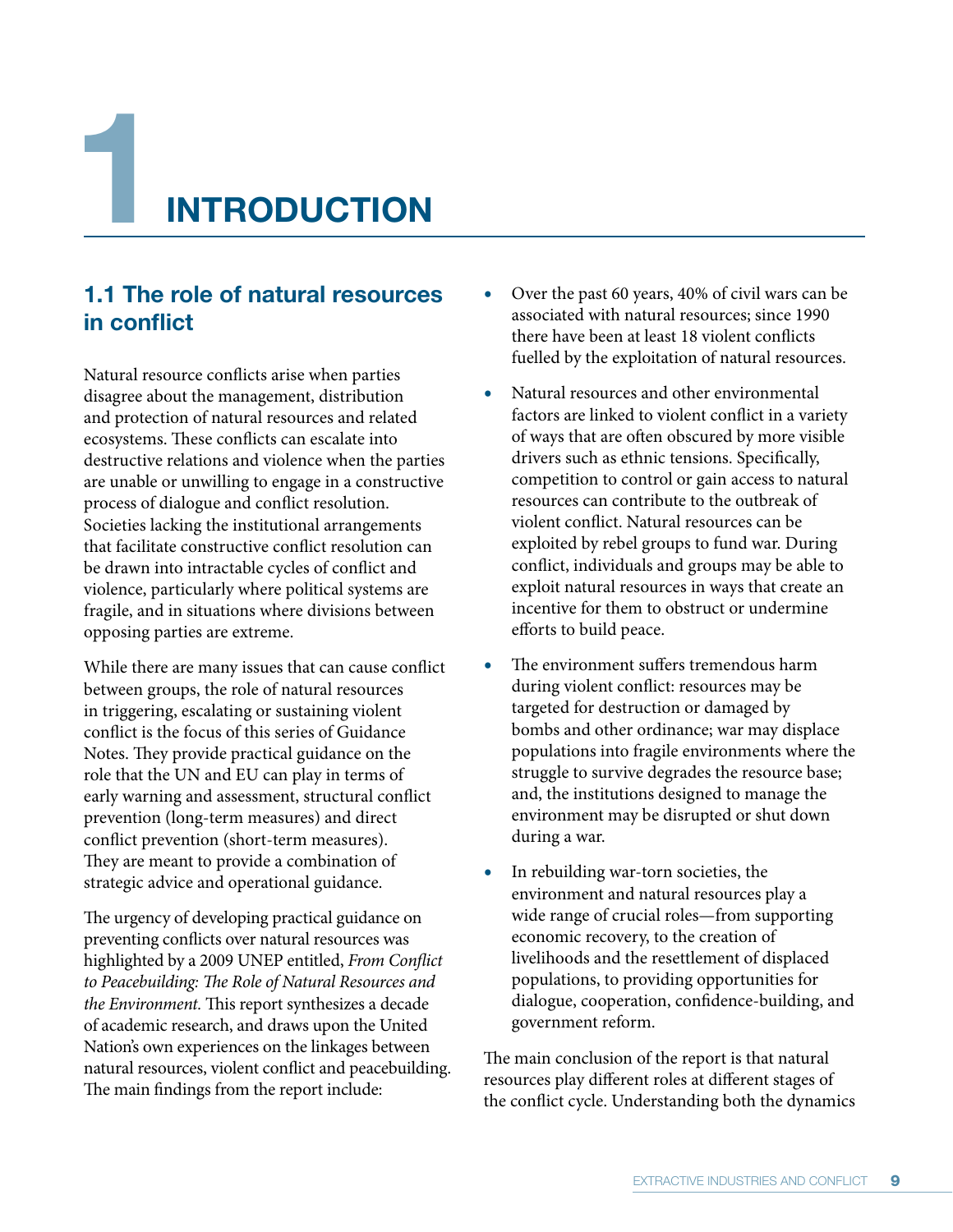of the natural resource in question and the specifics of how it can contribute to the conflict cycle can help policy-makers and practitioners ensure that conflict prevention and conflict sensitivity are included within all natural resource management (NRM) programmes.

While each particular crisis or conflict has its own unique dynamic based on local politics, economics and history, the need for preventative action is clear. Politicized revenue allocation from natural resources based around ethnic, religious or regional lines has been a major driver of internal conflict. Similarly, politicized allocation of water, land and other renewable resources is constantly driving low level conflict, which can spiral into major violence when linked to ethnic, national and other divisions. Migration away from environmentally degraded regions can also cause confrontation within countries and across borders.

Even in countries that have not experienced conflict, the corrupting influence of revenues from high-value natural resources on elites is a powerful source of underdevelopment and failing economies. The World Bank estimates that over the last forty years developing countries without major natural resources have grown two to three times faster than those with a high resource endowment.

Fortunately, there is no lack of operational tools and policy options to address these issues. A wealth of experience exists on preventing and managing environmental disputes, designing NRM systems, and allocating resource revenues that can be used to reduce instability risks.

There is a deficit, however, in the application of these tools, in the development and coordination of conflict prevention strategies, and in addressing the roots of instability during development programmes. In a world of rising resource scarcity, a reactive and piecemeal approach will not preserve security and stability. This set of Guidance Notes aims to address this gap by increasing awareness, attention and action towards NRM and conflict prevention, by providing an inventory of tools and examples that can be drawn upon at the operational level.

# **1.2 Three main pathways for NRM and conflict prevention**

NRM is a form of conflict prevention. Traditions, customs, rules, laws and policies regulating access to, use and management of natural resources all aim to bring order and predictability to situations where competition and conflicting interests are present. NRM and conflict prevention are closely linked, but it is only recently that policymakers, state resource managers, practitioners, academics and others have attempted to address this connection.

When considering how natural resources can contribute to conflict, it is useful to consider three main pathways:

- **r High-value resources and EIs** can contribute to conflict when:
	- o The benefits, costs, risks and responsibilities associated with high-value EIs are not shared on an equitable basis;
	- o Decisions are taken without transparency and the involvement of local communities and stakeholders; and, if
	- o Economic, environmental and social impacts are not adequately assessed and addressed.
	- o In some cases, revenues from EIs can also be used for financing violence or become an incentive for initiating hostilities in order to capture territory.
- **r Renewable resources and environmental scarcity** (e.g. water, cropland, pastures, forests, fisheries and wildlife) can contribute to conflict when: the availability of key natural resources needed to sustain local livelihoods decreases, placing user groups in direct competition. Environmental scarcity can ensue when local demand exceeds supply, when degradation reduces supply, or when access is restricted. Climate change and natural hazards can also impact the availability and distribution of natural resources.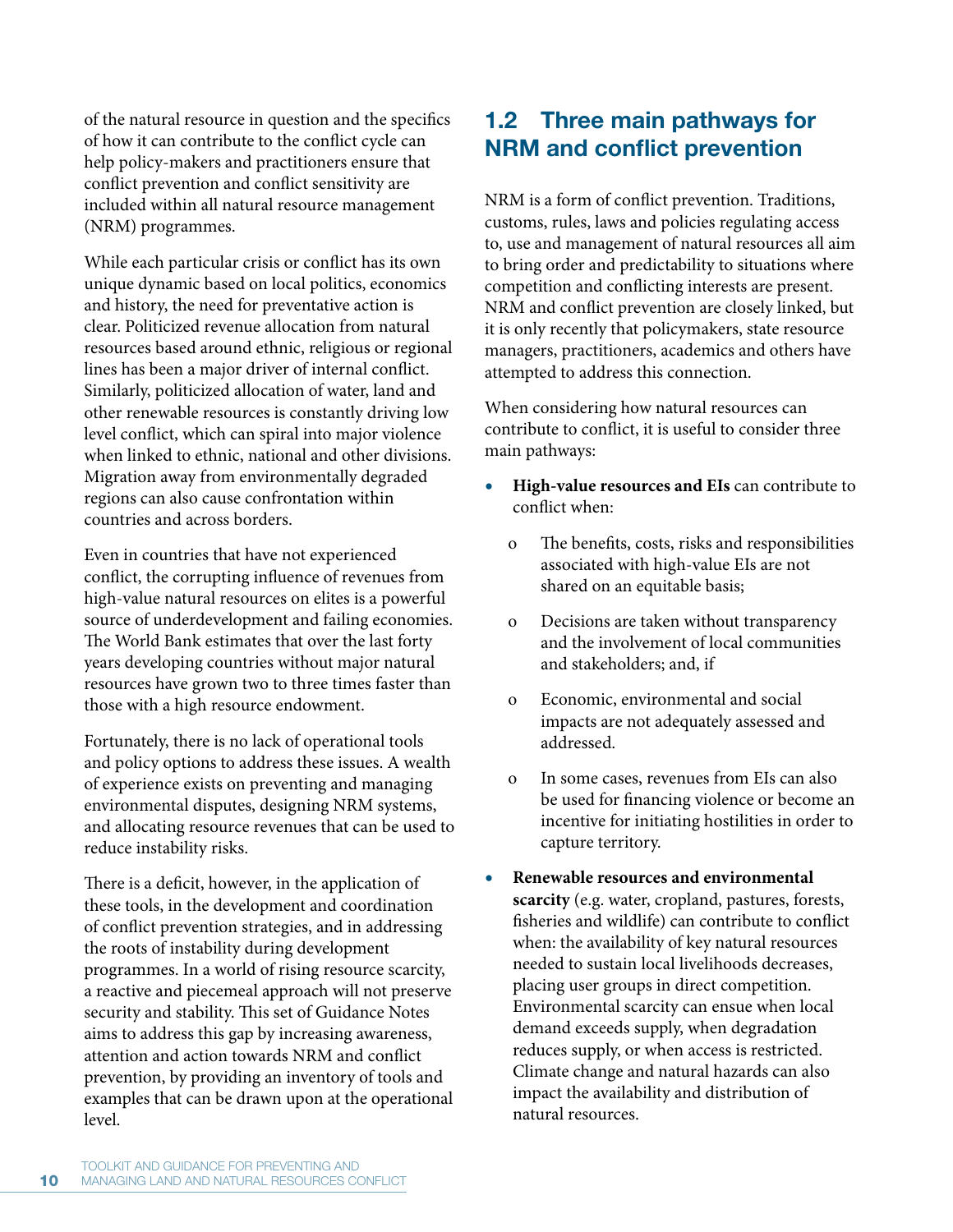**Land tenure:** Can contribute to conflict when land ownership, management and access are deemed to be unjust or unequal, or when customary practices conflict with formal laws.

# **1.3 Objectives and structure of this Guidance Note**

This Guidance Note focuses on how the development of EIs can cause or exacerbate conflict. It recommends programming strategies and country-level interventions that can be undertaken by UN and EU practitioners to manage and prevent these conflicts.

Following this introduction, Section Two defines the main sources of conflict associated with EIs, as well

as how EIs can impact peacebuilding and gender relationships. Section Three provides a strategic response framework that UN and EU agencies can use to inform and design intervention strategies where EIs are either a driving force, or a contributing factor, to conflicts. Section Four provides specific guidance on interventions that can address the various conflict causes including preventing EIs from creating or exacerbating gender conflicts, and managing EIs issues in the context of a peace process. Section Five provides a summary of some of the additional sources of support and guidance that are available to UN and EU practitioners.

Throughout the Guidance Note, case studies are used to highlight key challenges and response strategies. Where necessary, linkages and references to the three other Guidance Notes in this series are provided.

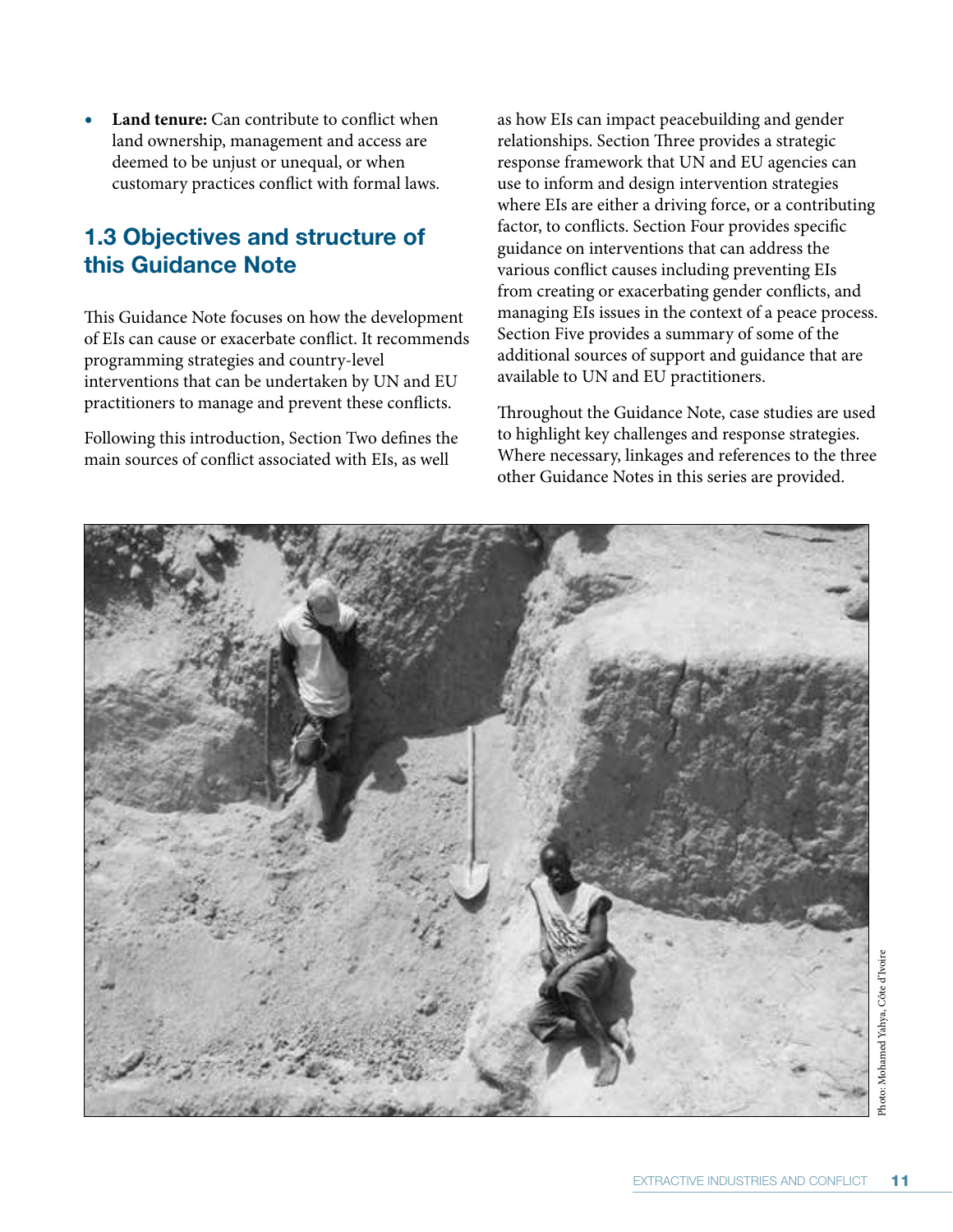# **22 EXTRACTIVE INDUSTRIES (EIS) AND CONFLICT**

Revenues from EIs often concentrate wealth and power in the hands of the few, thereby exacerbating inequality, poverty and levels of corruption. Moreover, this 'easy' revenue protects governments from being responsive to the electorate, as other forms of tax collection become less necessary, weakening state-society relations. Indeed, decisionmaking processes become removed from the needs and interests of local groups, leading to neglect and the breakdown of a just and fair social contract between the government and the governed. Furthermore, the appreciation of currency that accompanies huge and sudden increases in revenue from oil production causes exports to become uncompetitive, and industries such as manufacturing and agriculture to decline.

Consequently, many resource-rich nations in the developing world have, predominantly, been unable to translate soaring Gross Domestic Product (GDP) into corresponding improvements in citizens' welfare. Instead, natural resources actually inhibit the establishment of conditions that nurture peace, namely: an economy that distributes benefits equitably and transparently; a representative government that is not corrupt and which encourages social cohesion; vibrant civil society organizations; and, an independent judiciary. When mismanaged, natural resources - far from being a blessing - quickly become a curse.

As demands for resources such as oil increase as a result of rapid economic growth, and as populations continue to rise, so will competition for ever scarcer resources, placing enormous stress on the environment with diverse repercussions on society. The challenge of tackling EI-induced conflicts may well come to define global peace and security in the 21st century.

There is significant conflict potential at each stage in the EI development process. These stages include:

- **Exploration and discovery;**
- **r** Definition and allocation of tenures or concessions;
- **r** Construction of access and operational infrastructure;
- **r** Operations and decommissioning;
- **•** Revenue collection, management and allocation; and,
- **•** Revenue investment into development programmes and projects.

Key causes for conflict during each of these development stages include:

- **r** Inadequate engagement of communities and stakeholders in the development process;
- Unfair distribution of the benefits, costs, risks and responsibilities associated with the development;
- Impact of the development on the environment, communities, and the local and national economies;
- **r** Corruption and diversion of funds to satisfy individual gains at the expense of national and community interests; and,
- **r** Inadequate institutional and legal framework to govern the EI development and management of funds.

The actors in these conflicts usually include local communities, national governments, private sector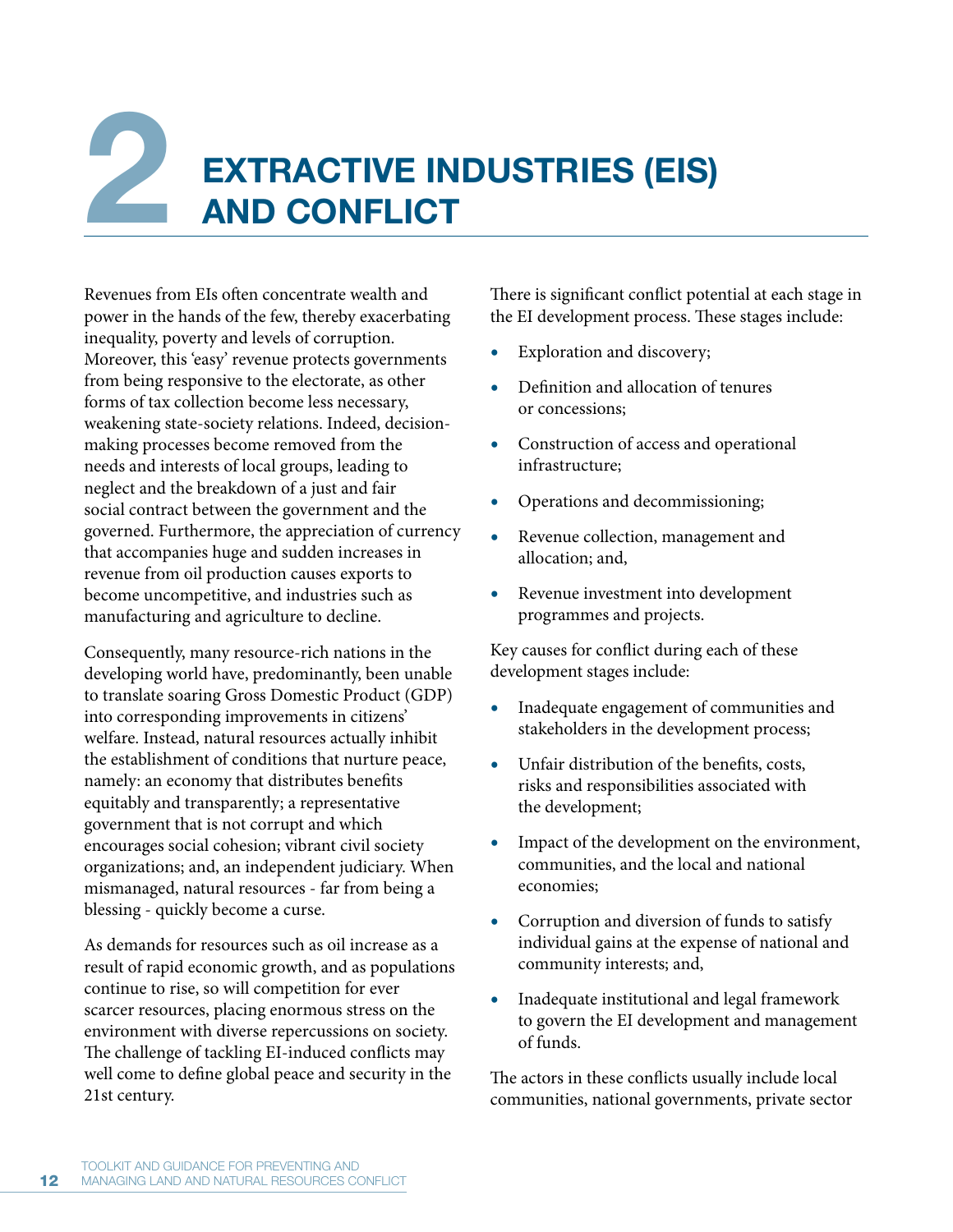companies, private and national security forces, civil society organizations, and, in some cases, political independence movements, warlords and rebel armies. Depending on the stage of the EI development, the political and socioeconomic context, and the relative significance of the various potential conflict causes, complex and violent conflict can emerge and rapidly escalate into intractable conflict. Once they have escalated, these conflicts often involve violent confrontation and may permanently eclipse the promise the development may have held for the country as a whole.

# **CASE STUDY 1: Civil war in Bougainville, Papua New Guinea**

The civil war in Bougainville, Papua New Guinea is a renowned example where an EI development was a primary cause of war. The development of a large copper deposit generated significant environmental and socio-economic impacts, and distributed benefits in a manner that was perceived as unfair to the local population. When these concerns were not adequately addressed the conflict escalated and linked to an independence movement that had its roots in the colonial history of the island. Violent attacks on the development infrastructure quickly transformed into a civil war that took over a decade to end, leaving some 15,000 people dead. The mine has yet to reopen and Bougainville is now a semi-autonomous region with the option of becoming fully independent of Papua New Guinea by way of a referendum.

The evolution of the conflict at Bougainville is not unusual. Locals were not meaningfully involved in the development process, environmental impacts were severe, mitigation efforts insufficient and political linkages to an independence movement were easy to make. These are all key factors in creating the conditions for a protracted and costly war. While the Bougainville case illustrates most, if not all, the dimensions of the potential conflicts related to EI development, conflicts can arise or be exacerbated at any stage along the value chain. Tackling these issues requires a concerted and multifaceted approach that encompasses governance, macro- and micro-economic stability, capacity enhancement, environmental assessment and mitigation, and a fair distribution of the benefits, costs, risks and responsibilities.

The following factors are identified as the main drivers of Extractive Industries-related conflicts:

# **2.1 Poor engagement of communities and stakeholders**

The vast majority of the conflicts associated with EI development have strong roots in the unfair or inadequate engagement of relevant communities and stakeholders. Where communities and stakeholders

are poorly engaged, marginalised or excluded from the dialogue in the development process, they are almost certain to begin to oppose the development. This is particularly the case where they have not been consulted on whether the development should proceed at all, especially if there is the risk that they will bear the impacts and fail to benefit. As the conflict escalates, the use of strategies of violence as a coercive measure against the company and a means for addressing old grievances and mounting opposition against the government are likely to occur.

# **2.2 Inadequate benefit-sharing**

Access to the benefits associated with EI development is another fundamental determinant of conflict. If benefits are distributed in a manner that appears unfair as compared to the distribution of the costs, risks and responsibilities, then those who are disenfranchised or bearing risks and responsibilities without fair compensation will rebel. There are a number of interrelated benefit-sharing issues including:

The extent to which local people benefit from the development at all. They may be interested in jobs, services, contract opportunities, ownership, impact mitigation and environmental rehabilitation, or all of these.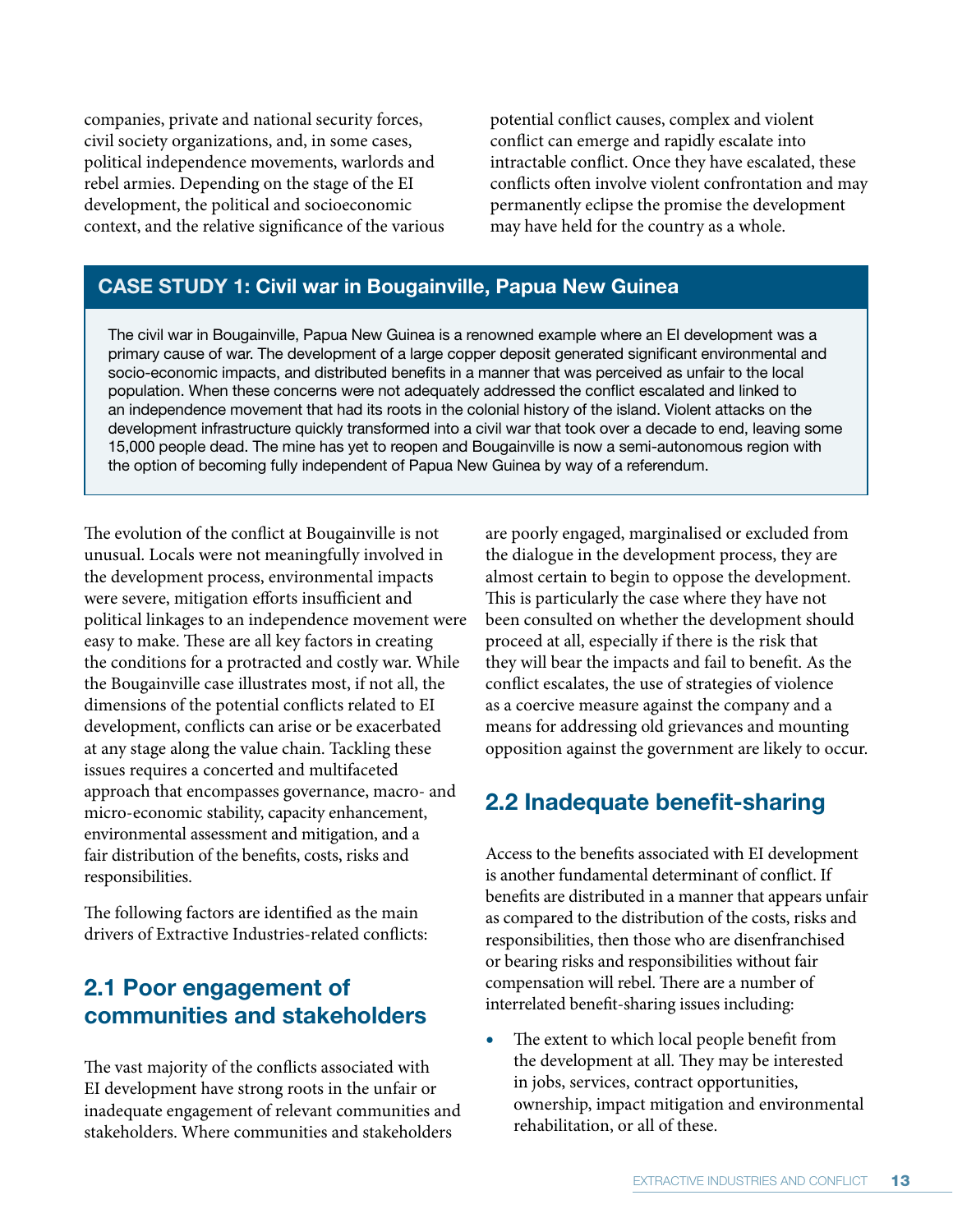# **CASE STUDY 2: Cumulative impact of inadequate engagement**

A typical sequence of events where community and stakeholder engagement is weak or non-existent is as follows:

- Exploration activity begins and discoveries are made without adequately informing local communities, leading to speculation and conspiracy theories about the nature of the development and who will benefit from it. A few locals do benefit and seem to know what is happening while others are negatively affected: traditional forms of economic activity and transportation, may be disrupted. Many people are hopeful that the development will bring prosperity and benefit to the communities while a minority are opposed to any development at all. There is limited or no discussion of whether the development should proceed.

- Concessions are defined and allocated without consultation creating legal rights to development and land use that are in conflict with existing uses, customary rights and traditional values. Those that oppose the development increase in number and their arguments become more persuasive as the fear of suffering from impacts without gaining any benefits becomes more like outcome.

- Construction begins and there are significant impacts on the environment and the traditional economy. Some locals benefit by getting construction jobs but most of the jobs go to people who are perceived as outsiders. It is widely believed that the benefits are flowing to those that support the development; and that those who do not are marginalized. Lack of information about the extent of the actual impact, how benefits are allocated and who is benefitting creates a void that is filled with uninformed speculation, fear and animosity. Those who oppose the development form an organization, and opposition to the development becomes a unifying force that bridges the gaps between those that are perceived as radicals and those that are moderates within the community.

- A large influx of workers and people seeking employment overwhelms local infrastructure. Criminal behaviour and prostitution increases. The security personnel brought in to protect the development infrastructure do not understand or respect local customs and leadership. Violent incidents start to increase. Protestors against the development seem to get more attention and benefits than the traditional leadership and those adopting a more constructive approach to resolving the many problems. Moderate voices are subdued by more extreme views and those who would be supportive of the development are afraid to speak out.

- Many in the communities are now alienated by the development and more radical political movements gain popularity. The company is widely seen as a proxy for the government and targeted as such.

Conflict is now entrenched with significant potential to become both violent and highly politicized.

The following declaration by the of the Q'eqchi Communities Regarding Mining Concessions held by Inco, 6 October 2003 reflects this kind of escalating circumstance:

"This day, Wuqub 'Ajmaak, according to our Mayan calendar, we, mayors and representatives of Development Councils from Q'eqchi' Mayan communities from the municipalities of the El Estor, Izabal and of Panzós and Chabón, Alta Verapz, met in El Estor to declare before the national and international communities:

1. Our outright rejection of the mining concession, granted by the government of Guatemala to Inco/Exmibal, and other mining projects that permit the exploration and exploitation of nickel in the areas where our communities are located. These decisions were made unilaterally by the Government and our communities were never informed or consulted, and have never given their approval that activities of this nature could be undertaken, as they threaten our way of life, culture and all of nature.

2. We, Q'eqchi, still conserve our philosophy and principles of respect and equilibrium with the cosmos, nature and the person. To perforate the earth, pollute the water and air, destroy mountains and exterminate wildlife is to continue the policies and strategies of genocide and ethnocide because all of nature is a complement to our lives.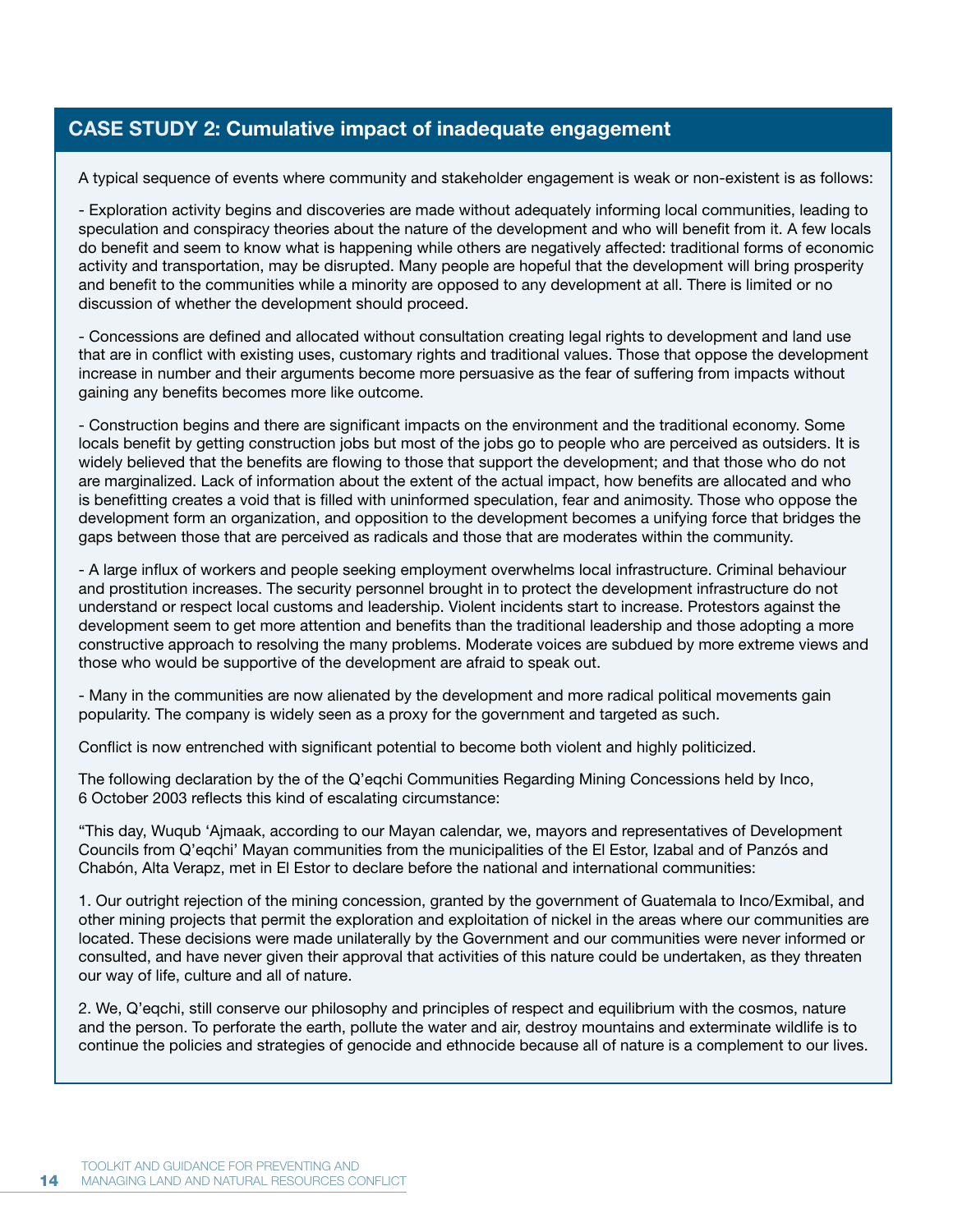### **CASE STUDY 2…** *Continued*

3. We denounce that during its operations, Inco/Exmibal contaminated the water and air, participated in repressive acts such as kidnappings and murder and forced indigenous communities from their lands.

4. The reactivation of Inco's mining concession violates the collective rights of the indigenous peoples who live in this zone, contradicts principal elements of the Peace Accords, and breaks with obligations of the Guatemalan state such as ILO 169 and other national and international treaties and agreements.

5. We demand that the President of the Republic, Alfonso Portillo Cabrera, immediately cancel the decree that granted this concession as it threatens this nation whose people's rights must be respected. Should these demands not be met, we will exercise our constitutional right of peaceful resistance and protest to show our disapproval.

Given in El Estor, Izalal, Guatemala, on the sixth day of October 2003. Signed and sealed by representatives of 32 Q'eqchi communities and by representatives of AsociaciónEstoreña Para el Desarrollo Integral AEPDI"

Source: www.minesandcommunities.org. Accessed October 2009.

- The consistency of the local benefits with to local needs and aspirations. Employment may not be as high a priority as protection of traditional economic activity.
- **r** The distribution of benefits between individuals, sub-groups and communities within and outside of what is perceived to be the local area. EI developments often precipitate or exacerbate rivalries and tensions between communities and sub-groups; between locals and non-locals; and between the local area and the national government.

# **2.3 Excessive impacts on the economy, communities and the environment**

# **2.3.1 Economic impacts**

Notwithstanding the promise of the prosperity often associated with EI development, the impacts on the local economy and the macroeconomic conditions of the nation as a whole can be quite negative. A combination of factors contribute to this "resource curse" some of which are very challenging to deal

with, particularly in circumstances where governing institutions are weak or underdeveloped (such as a post-conflict environment). These factors include:

- **r** Increasing demand for local goods and services from an expanding local labour force causes local inflation, increasing local prices and reducing the purchasing power of those that are not directly benefiting from the development;
- **r** New employment opportunities attract workers away from traditional economic activities undermining their productivity and role in the local economy;
- **r** Increasing currency fluctuations and values can undermine the competitiveness of traditional export commodities and macroeconomic policy responses may not be effective;
- Potential spin-off benefits for local business are constrained by the lack of capacity and/or opportunity for these businesses to engage in the supply chains associated with the development;
- **r** Royalties to the government undermine the incentive to provide services to local communities in exchange for taxes; and,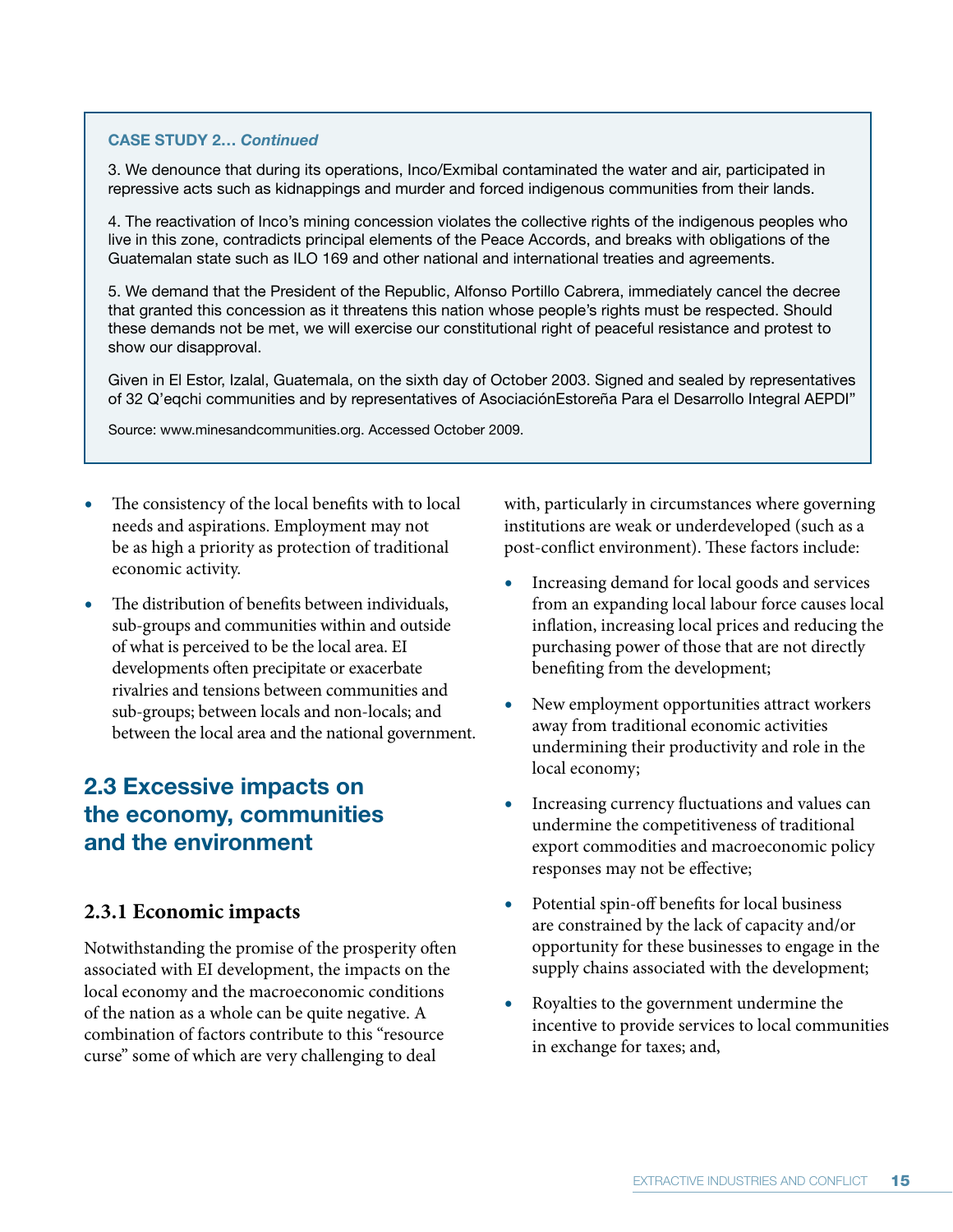**r** Increasing revenues to the state stimulates or exacerbates corruption and poor governance, and funds are diverted into private bank accounts or simply not used to deliver social benefits.

A researcher for the Economic Commission for Africa observed that:

*"…In sub-Saharan Africa, abundance of mineral resources can accelerate the route to poverty because, in many cases, human capital creation and accumulation is neglected, governments are not responsive to the needs of the poor, social infrastructure is weak, economic policy is dysfunctional, rent-seeking prevails, corruption reigns, public income is squandered by the elite in power and those close to it, and wars of attrition and conflicts are common. Above all, they state that growth levels are low, the type of growth* 

*and patterns of spending are not pro-poor and inequality is very high. This makes growth enhancing policies difficult to implement and poverty reduction difficult to achieve. Furthermore, they observe that poor people in mineral rich countries are more vulnerable and exposed to risks because those countries are more exposed to economic shocks due to their lack of diversification and the cyclical nature of commodity prices.*<sup>1</sup> *"*

The tragic decline of the welfare of the general population in Nigeria while billions of dollars of oil wealth has been extracted from the delta is perhaps one of the most outstanding of examples.

# **2.3.2 Community and environmental impacts**

Social and environmental impact mitigation and compensation procedures are well established in EI development processes. However, real and perceived impacts from extractive resource development on communities, their economies and the environments that they depend upon continue to generate strong reactions and conflict, especially among indigenous communities. A large influx of workers from outside of the area may not only burden local infrastructure, but also undermine social networks and governance structures while precipitating increases in crime and prostitution. When the relocation of communities is necessary for the development to proceed, conflict is even more likely. At the same time, degradation of the local environment - particularly water resources - have direct impacts on human health and the productivity of agriculture and other forms of traditional economic activity. Environmental impacts were a key driver that precipitated the conflict in Bougainville and they continue to be a major consideration in conflict management strategies.

# **CASE STUDY 3: Conflict with security forces in Cajamarca, Peru**

The recent history of the conflict between security forces and local people at the MineraYanacocha mine in Cajamarca Peru highlights the potential for conflict in this domain. In Cajamarca, a local protest regarding the potential impact on water quality and quantity escalated into a violent confrontation with security services at the mine. One local was shot and killed.

MineraYanacocha initiated an investigation and engaged in negotiations with the community to address the issues that caused the protest. In follow up, the mine also had to review its security procedures in an effort to establish a more positive relationship between the mine security personnel and the local communities.

Source: 'Newmont Gold Company Sustainability Report, Beyond the Mine': http://www.beyondthemine.com/2006/?l= 4&pid=4&pt=93&parent=16&id=314 Oct 2009.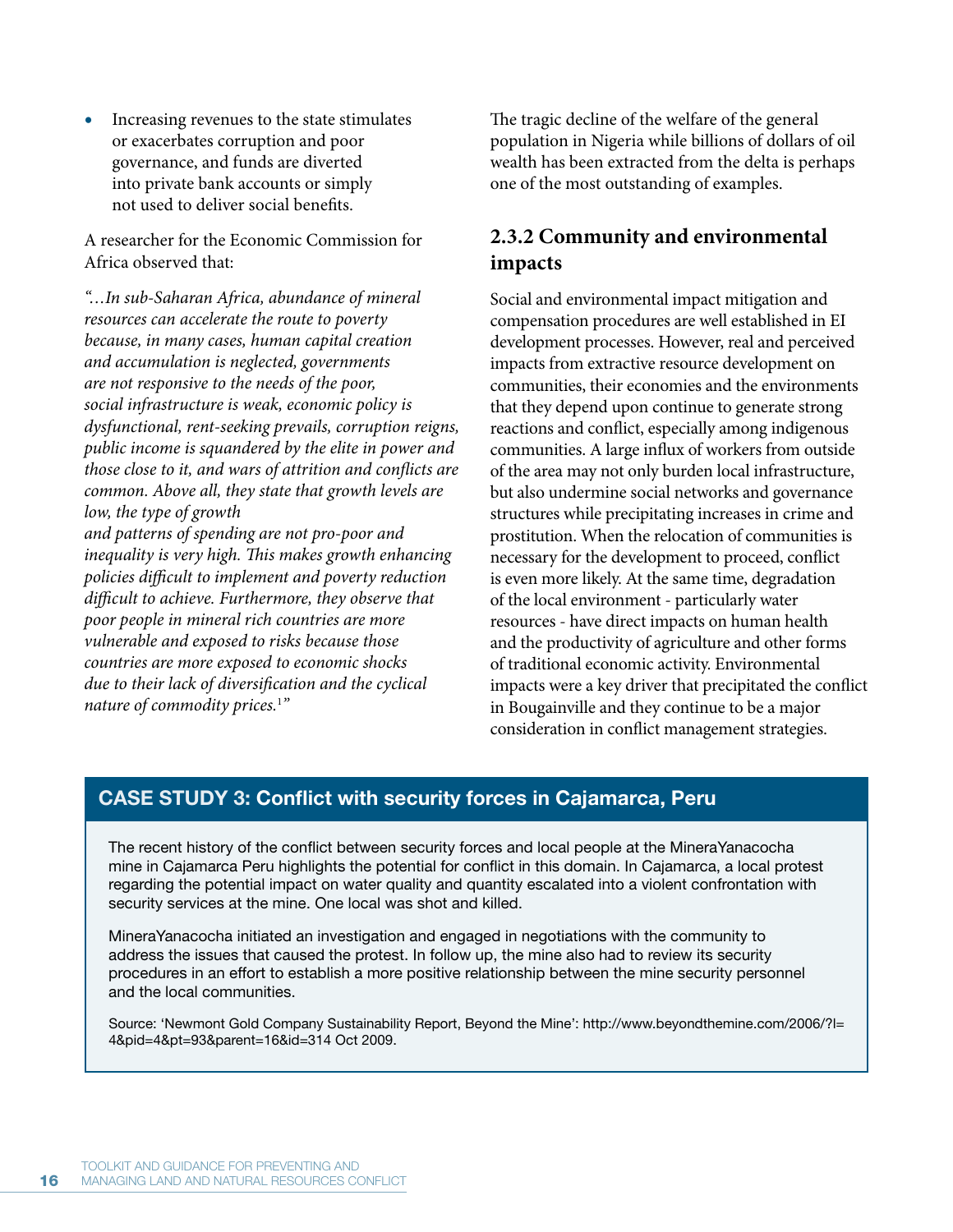Security forces brought into protect the development infrastructure pose particular challenges and sources of tension in communities. The local community may not be accustomed to the presence of security personnel and the private security forces may not be sensitive to the cultural traditions of the local people. In extreme cases, the private security forces may antagonize relationships between the development and the local population, especially in situations where the identity of the security personal may reflect or exacerbate pre-existing fault lines and tensions in the community.

In addition to effectively dealing with the range of potential impacts, assessment processes need to engage communities and stakeholders in a meaningful dialogue to address this conflict potential. This includes assessing the extent of the impacts, determining how to address them and managing the process of change and adaptation that may be required.

Where communities and stakeholders are alienated from the assessment process the chances of conflict and persistent social pathology are vastly increased. In extreme situations these impacts can be one of the direct causes of civil war as they were in Bougainville.

# **2.3.3 Gender-specific impacts**

EI development can have significant negative consequences for both women and men. Some of the risks involved with EI projects have to do with negative impacts on women's safety and particularly protection from various forms of Gender-Based Violence (GBV). The concentration of large numbers of migratory, mostly young, male workers around EI developments can lead to an increase in prostitution and associated health and security risks, including HIV/Aids and other STDs, as well as human trafficking.

If local economies are disrupted, the traditional roles for both men and women can be undermined, breaking down social relations and resulting in increasing domestic violence and sexual abuse – often as a result of domestic disputes over

resources, changed lifestyle, alcoholism, drug use or gambling (and other forms of social pathology). The employment opportunities themselves can lead young people away from pursuing education and careers that may be more sustainable, or worse, the promise of prosperity associated with securing a high paying job may not be realized and the foregone opportunities difficult to recover.

Where other types of EI-related conflicts are generated, these problems can become more acute and additional impacts develop. The concentration of high numbers of young and active men also provide a concentrated recruiting ground for rebel movements, especially when the workers realize that the developments are unlikely to meet their economic expectations.

The EI can also lead to a loss of ownership or use of agricultural land, which can have similarly negative repercussions for women's income generation in contexts where women and female-headed households rely primarily on farming.

Apart from the risks detailed above, EI projects – if designed in a participatory and gender-responsive manner – can also benefit women. Improving women's access to employment opportunities in the EI and micro-credit services can have positive impacts if they are accompanied by broader socioeconomic empowerment programmes i.e. education, including vocational training, promoting women's access to community decision-making, re-equitable distribution of EI benefits, etc.<sup>2</sup>

A recent publication by the World Bank entitled, *Gender Dimensions of the Extractive Industries*<sup>3</sup> explores the gender aspects of EI and concluded the following:

**Employment and income:** while EI often create jobs, there are significant gender disparities in male and female access to – and types of – jobs. Furthermore, men and women typically prioritize and spend income quite differently, such that changes in income and employment can significantly impact investments in health, nutrition, and education at the household level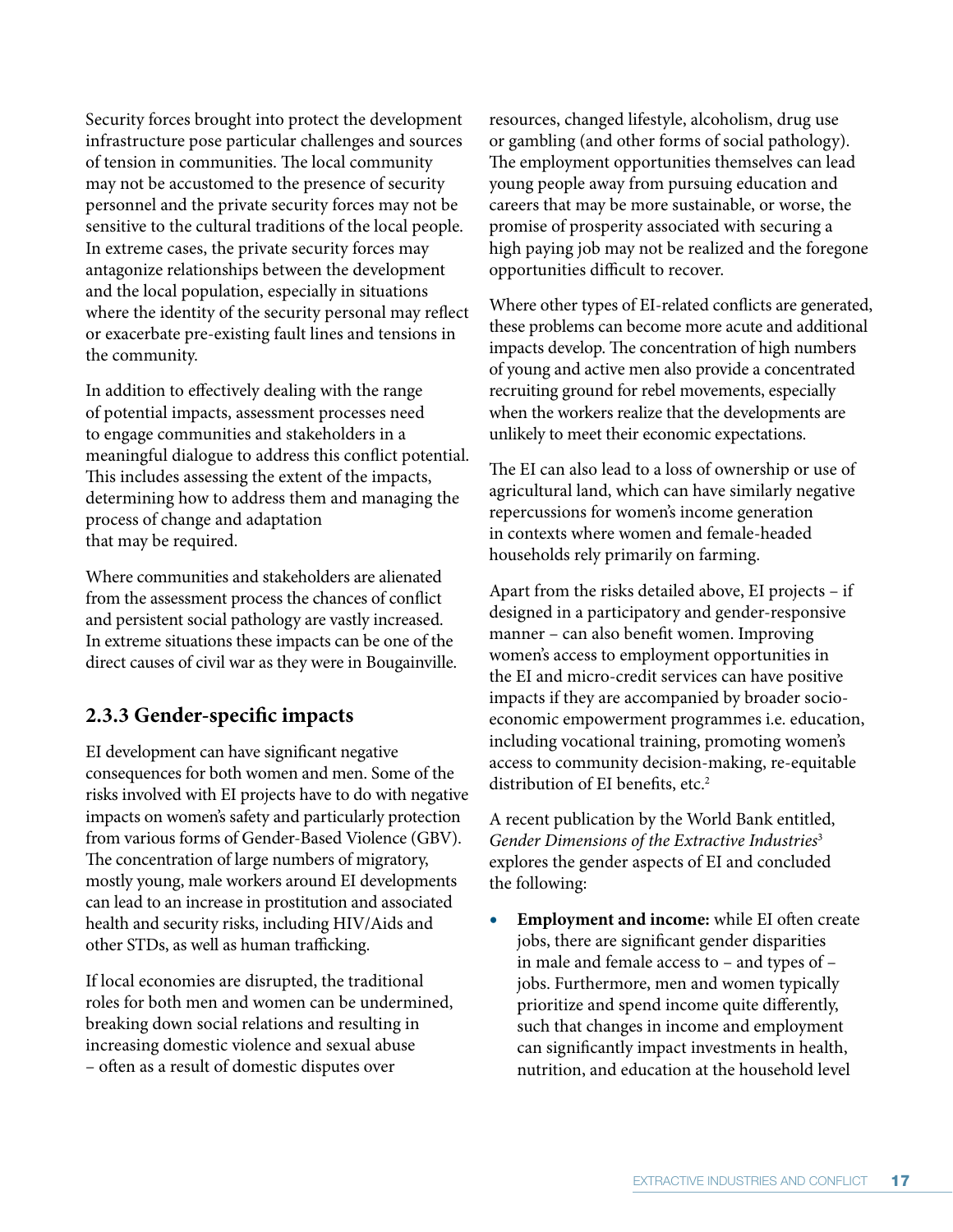- **Environment:** EI operations often have substantial environmental impacts, including conversion of land away from traditional uses, as well as environmental changes and degradation. These changes can impact agriculture, as well as the time it takes to collect water, firewood, and food – often tasks associated with women – in addition to creating health implications that again often have greater ramifications for women, in terms of burden of care.
- **Community consultations:** Women are often left out of community decision-making processes, giving them less say in how EI resources are spent. Men and women often prioritize differently, and evidence indicates frequently more sustainable outcomes where women have more say in setting priorities for community investments.

**r Artisanal and Small-scale Mining (ASM):**  Women often have specific and unique roles in ASM, which can create unique health and safety risks in artisanal and small-scale mining.

# **2.4 Mismanagement of funds and financing war**

EI development can vastly increase government revenues. If institutional arrangements are not in place to manage this revenue in a transparent and accountable manner, there is serious potential for increased corruption, theft of funds and loss of opportunity to use this wealth to implement poverty reduction strategies including development of other sectors of the economy.

These circumstances can undermine the social contract between the state and civil society

# **CASE STUDY 4: Timber revenues fuelled the conflict in Liberia**

"In 1991, Liberian warlord Charles Taylor sponsored the invasion of Sierra Leone by the Revolutionary United Front (RUF), a rebel group whose brutal military campaign was characterized by mass amputations and systematic rape. Taylor not only provided material support to the RUF, but also sent his own troops to fight alongside them, both before and after he assumed the Liberian presidency in 1997. Taylor's support of the RUF was motivated at least in part by his desire to gain control of lucrative Sierra Leonean diamond fields less than 100 miles from the Liberian border. This interest undermined peace in Sierra Leone until 2001, and the Special Court for Sierra Leone later indicted Taylor for participating in a joint criminal enterprise "to take any actions necessary to gain and exercise political power and control over the territory of Sierra Leone, in particular the diamond mining areas.

In response to the role of the diamond trade in financing Charles Taylor and the RUF, the UN Security Council imposed sanctions on diamond exports from Liberia in March 2001. This increased pressure on the RUF, which laid down arms the following year, leaving over 200,000 people dead, more than two million displaced, and thousands maimed. As an unintended side effect of the sanctions, however, Charles Taylor switched to another natural resource – Liberian timber – as his main source of revenue. Reflecting the lack of coherence in the UN approach to natural resource-fuelled conflicts, it was another two years before sanctions were imposed on Liberian timber exports in July 2003. The following month, with his key funding source cut and rebel groups advancing on Monrovia, Charles Taylor went into exile in Nigeria."

Source: UNEP, 'From Conflict to Peace Building: The Role of Natural Resources and the Environment', UNEP, Geneva, 2009, p10.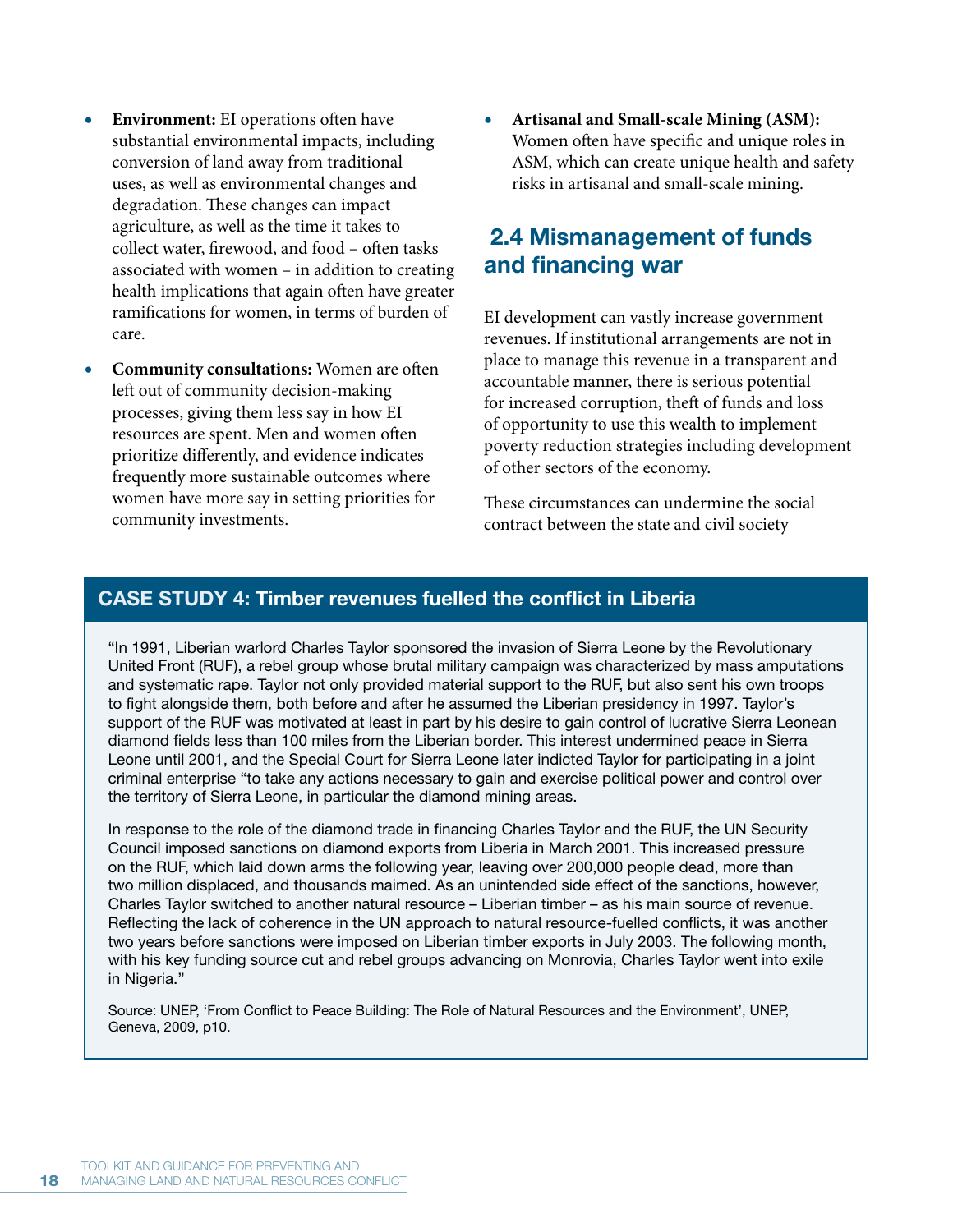as royalties from the development increase, dependence on individual tax revenues is diminished and the associated necessity to look after people's needs is overshadowed. There are numerous accounts of billions of dollars in revenues disappearing while national standards of living actually decline - despite the extraordinary wealth that is being generated by the EI development.

Belligerents involved in violent conflict periodically use wealth generated by the EI to purchase weapons and finances armies. The story of Liberian warlord Charles Taylor and the conflicts in Liberia and Sierra Leone exemplify this potential (see Case Study 4).

The examples of diversion of EI revenue into financing violent conflict are numerous and well known – e.g. Angola, Sierra Leone, Liberia, Democratic Republic of Congo, Cambodia, Afghanistan. The UN has played an instrumental role in efforts to curb this financing through sanctions and support for mechanisms such as the Kimberley Certification Process. These efforts aim to limit the transport and sale of the commodities – diamonds, timber, etc. – that have been used to finance violent conflict with some degree of success.

Unfortunately, however, the adaptive behaviour of warlords and criminals is often far more nimble than the processes required to implement sanctions, or to establish effective certification schemes. Another approach that UN and EU field agencies are in a position to support focuses on the money as opposed to the commodities. This approach builds on current efforts to curb the financing of terrorists by tracking and seizing funds that have been diverted from EI developments, and are destined for use in purchasing illegal armaments or financing other aspects of violent conflict.

# **2.5 Inadequate institutional and legal framework**

Diversion of revenues for personal gain or to finance war efforts are symptomatic of the broader issue of the capacity of the institutional and legal

framework to manage the development of the EI for the benefit of the country as a whole. The effectiveness of this underlying institutional and legal framework has a significant impact on how the causes of conflict outlined above manifest. Even in situations where good legal frameworks are in place, these have little effect if the law is not upheld, if policies are not implemented or if individuals, companies and communities are not held accountable. In essence, this framework needs to ensure that the development proceeds in a manner that manages each of the potential conflict causes and ensures that they do not escalate out of control. In extreme cases, EI conflict contributes to a constitutional crisis that threatens the very fabric of the nation (e.g. Bougainville, Sudan, Aceh).

If the legal framework and associated institutional arrangements are not in place and capable of managing the conflicts associated with EI development, then these conflicts will manifest into serious challenges that undermine the potential benefits of the development and leave the country in a worse condition than when the development began. As a result, strengthening the institutional and legal framework in order to manage the development to produce sustainable benefits is a critical priority.

# **2.6 Unwillingness to address the natural resource question in peace agreements**

Exercising control over EI is often a key strategic objective for combatants in order to secure finances for their war effort. Geographic areas where resources are extracted as well as transportation routes become of strategic importance in military campaigns (e.g. alluvial diamond fields in Liberia and Sierra Leone). And, in the months or weeks preceding a ceasefire there may be an increase in battlefield activity; the ceasefire will normally stipulate or imply that each side will, in the shortterm at least, retain control over the land and resources they occupy at the time.

Where high-value natural resources have been a significant aggravating factor or a direct cause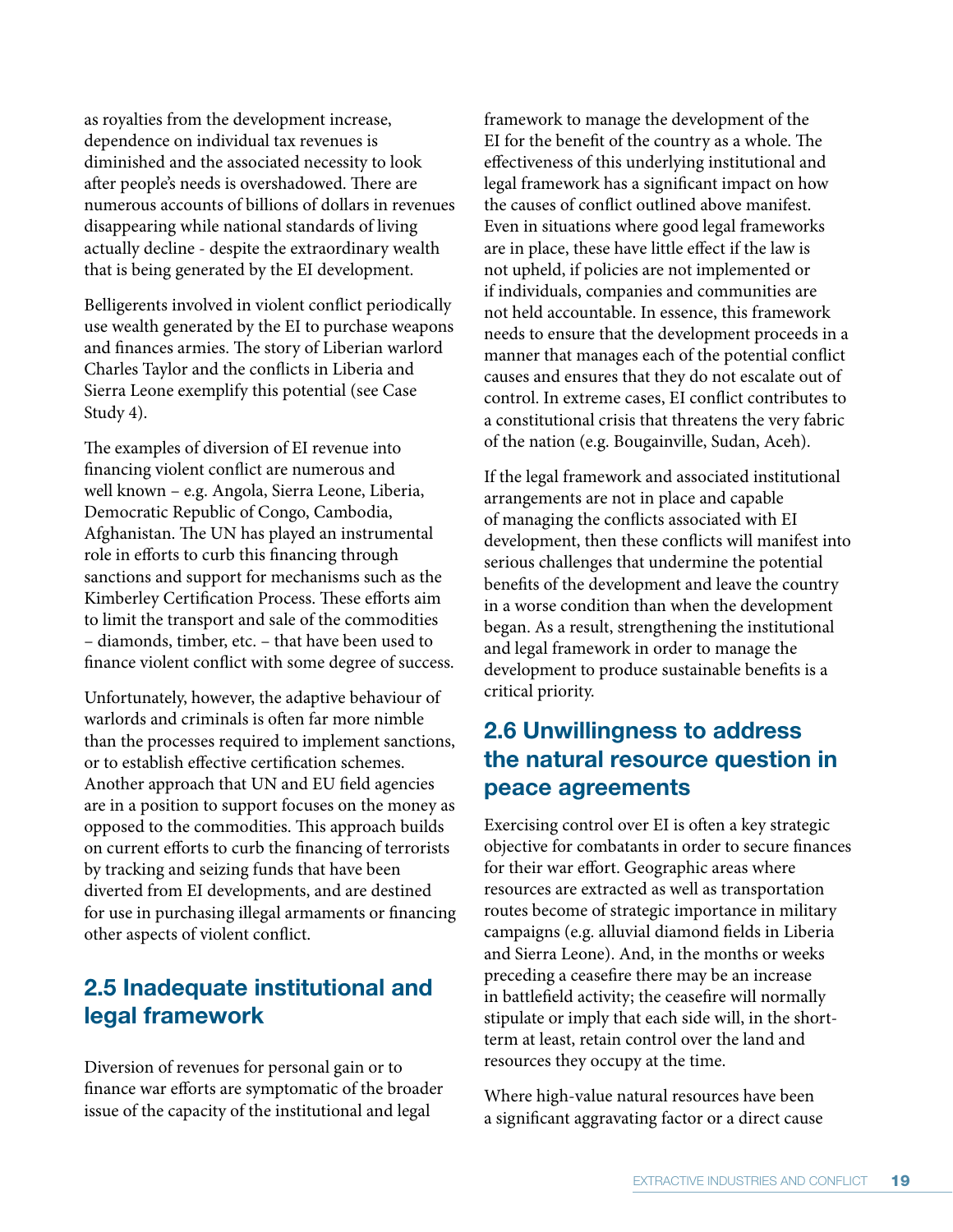of violent conflict, addressing these issues in the context of the peace process is likely essential in order to secure sustainable peace.

In these circumstances high-value natural resources may become key currencies within the peace negotiations. Before negotiations even begin, the parties may stipulate preconditions relating to their control over land and resources. These conditions can be linked to the willingness to disarm, which will likely be viewed as a higher priority. Unfortunately, this type of outcome can set the stage for renewed conflict in the future as the government of the country in question may attempt to gain control over these resources.

If unaddressed in the context of a peace process, however, extractives become a potential source of the next conflict. Indeed, issues of ownership, wealth-sharing and distribution etc. are fundamental and will have significant effects on the capacity to achieve post-conflict stability.

The different types of conflict causes and impacts outlined above can evolve at different scales, from the local through to the national and at times the regional or international (e.g. Liberia and Sierra Leone); they will therefore often require different strategic responses and preventative actions. Local level conflict arising from poor communication and inadequate benefit-sharing between an EI actor and local communities require a very different response than the conflicts that arise when funds are diverted at the national level, and the economy undermined by currency inflation. The following sections provide an intervention framework and an overview of interventions that have the potential to effectively prevent and respond to these conflicts.

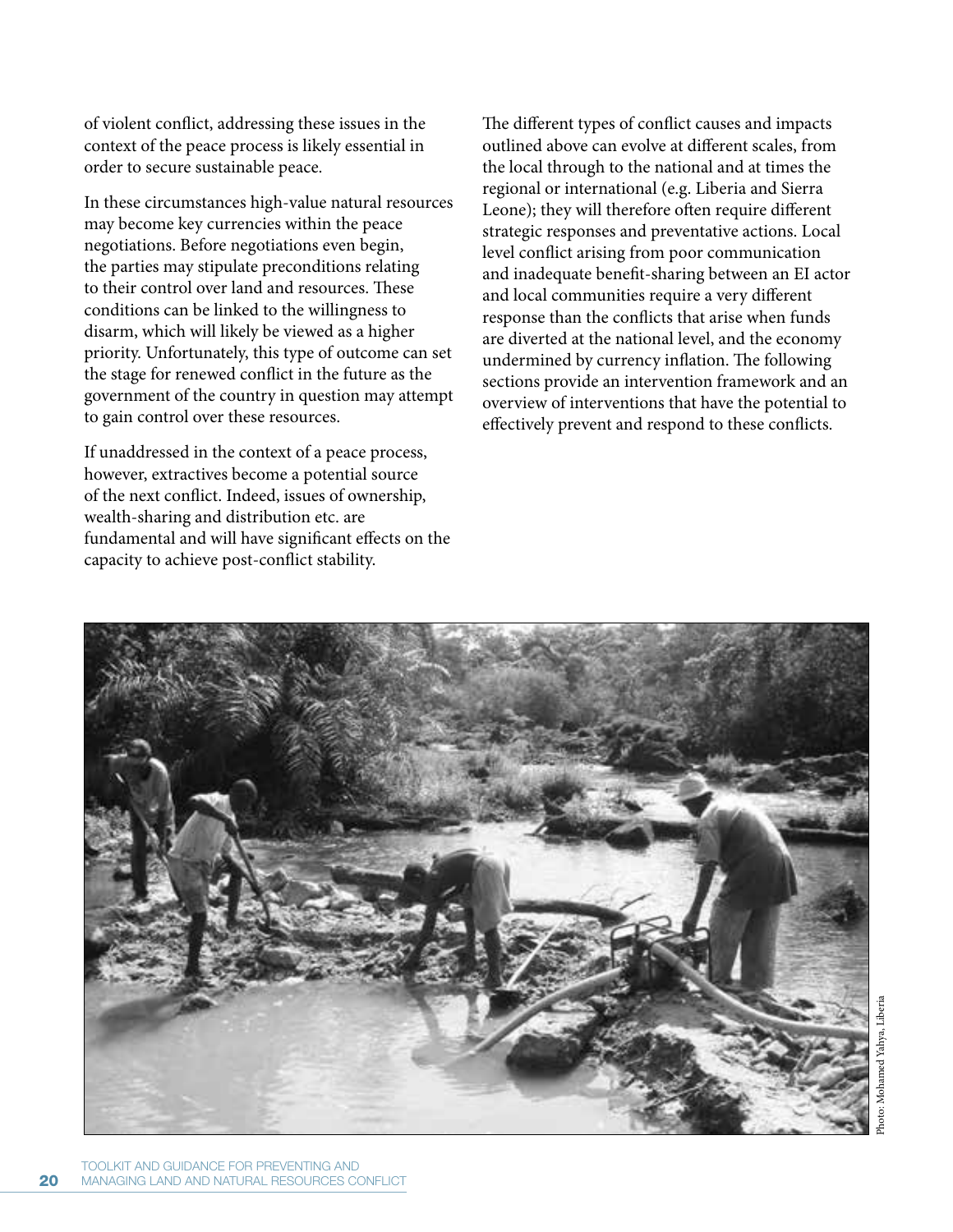# **3 INTERVENTION FRAMEWORK**

The various ways that EI development can contribute to conflict are dynamic and synergistic. Cases such as Bougainville highlight this complexity and the obvious challenges associated with addressing conflicts once they have escalated into violence and civil war. Unfortunately, practitioners do not usually have the opportunity to adopt a strictly preventative approach because, in many instances, the conflicts are already well entrenched.

A systematic and pragmatic approach that capitalizes on the entry points that present themselves is, therefore, essential. Key components of this are: the assessment; alignment of key actors for positive outcomes; and, the design of interventions that respond to the prevailing conflict causes and reflect the particular stage in the broader conflict cycle in which the interventions will be implemented.

# **3.1 Assessment**

Many assessment processes and frameworks are already integrated into UN and EU systems. Rather than creating an additional one, a more practical alternative is to add an explicit natural resource and EI dimension into pre-existing ones. In fact, this process has already begun: both PCNAs and the assessments that contribute to the development and evaluation of UNDAFs include environmental dimensions. With respect to assessing the potential role of EI in both contributing to conflict and building a secure foundation for peace the following factors need to be integrated into assessments.

**r The value chain:** Where is the EI development in the value chain? If the development is in its early stages the opportunities to support the development of the requisite institutional and legal framework needed to manage the revenues, distribute the benefits and prevent the potential

conflicts and impacts are easier to seize, and should be a key strategic priority. The application of best practices as they relate to community and stakeholder engagement; benefit-sharing; economic, social and environmental impact assessment and mitigation; security forces; and gender impact mitigation should also be applied. Where the development is further along the value chain and conflicts are already manifest, then the opportunities for constructive intervention will be more narrowly defined by the institutional arrangements and practices that are already in place.

- **r The conflict cycle:** Where is the country in the conflict cycle? If it is pre-conflict then conflict prevention strategies, including institutional strengthening and support for constructive engagement processes, are likely to be effective, provided that the relationship is supportive of the government. In the conflict phase the assessment needs to determine the extent to which extractives are already part of financing the war effort, or one of the underlying purposes for the conflict. If they are not part of financing the conflict then there may be opportunities to reinforce the capacity of industry actors to stay out of the conflict. If they are an underlying cause then it will be more important for the issue to be addressed explicitly in the context of the peace process. If the country is in the post-conflict phase then agencies may need to take on more of a leadership role to further assist the host country in responding to the conflict potential in order to steer the industries towards making a positive contribution to stabilizing the peace.
- **r Institutional and legal framework:** To what extent does the existing institutional and legal framework address EI governance in a manner consistent with international standards of best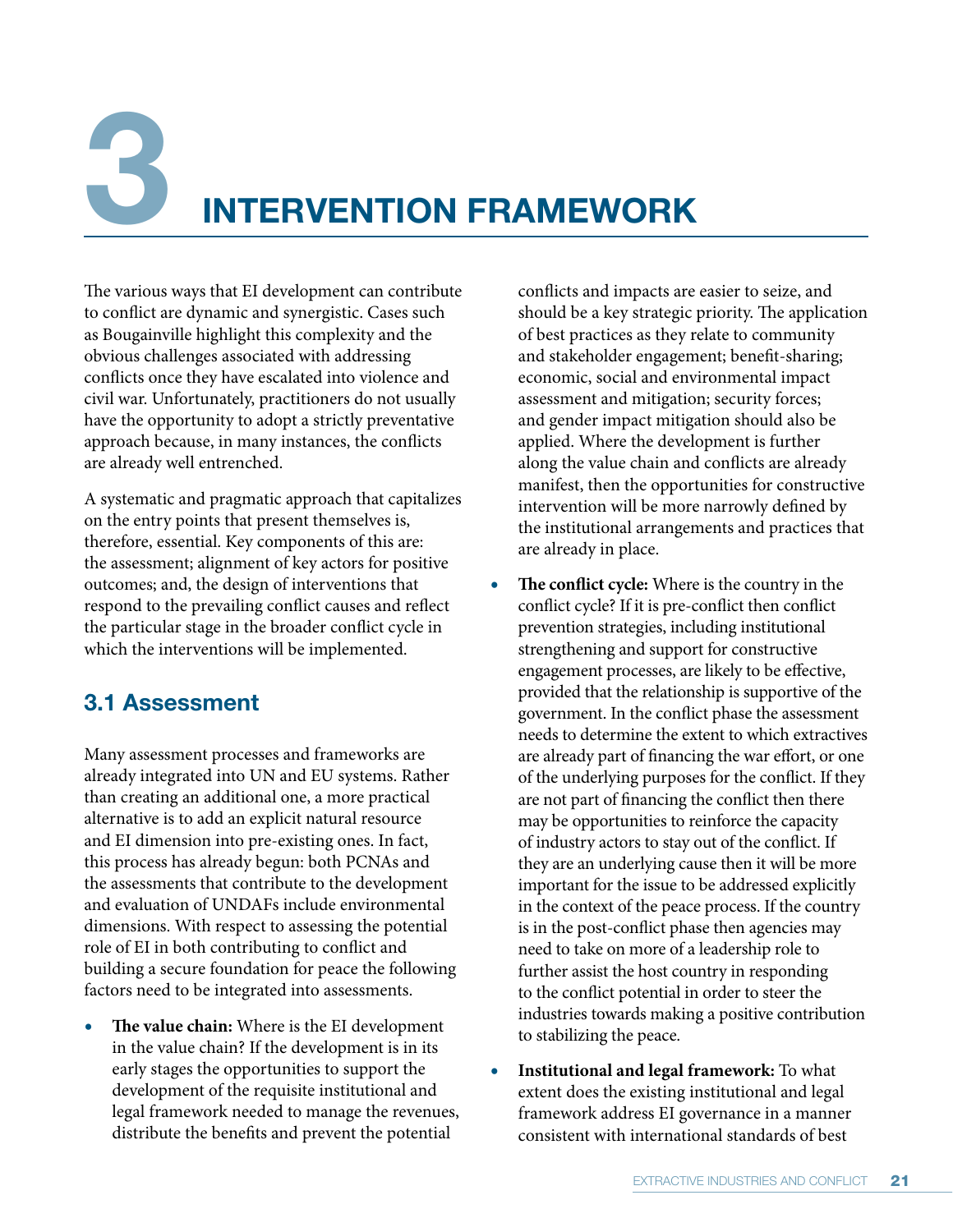practice (e.g. IFC Standards)? What are the weaknesses of the existing framework, if any, and what can be done about them? In some settings the legal framework exists, but the institutions lack necessary capacity to implement the policies and programs associated with the framework. In others, legal development is required in order to provide a foundation and direction for government agencies. While legal development and capacity-building may be needed, the urgency surrounding any conflict situation may necessitate a more pragmatic approach that delivers resources directly in support of conflict resolution activities, leaving the legal and institutional development to a time when the crisis has subsided.

**Scale:** Conflicts associated with EI development emerge at different scales depending on the circumstances. Conflict assessments need to consider all scales from the local level through to the national level, as effective conflict prevention at one scale can be undermined by conflict at another, and sustainable management requires prevention at all relevant scales.

# **Table 1: Scale and nature of potential conflicts**

| <b>Scale</b>    | <b>Nature of the potential conflicts</b>                                                                                                                                                                                                     |
|-----------------|----------------------------------------------------------------------------------------------------------------------------------------------------------------------------------------------------------------------------------------------|
| <b>National</b> | Conflict may arise because laws do not<br>require local content provisions, environmental<br>assessments, public participation, transparent<br>revenue collection and/or management.                                                         |
|                 | Conflict may arise because of macroeconomic<br>destabilization caused by resource revenues and<br>currency fluctuations.                                                                                                                     |
| Regional        | Conflict may arise over the distribution of revenues<br>between the region and the state from the<br>extractive industry developments.                                                                                                       |
|                 | Conflict may arise over the distribution of authority<br>to manage resources between the region and the<br>state.                                                                                                                            |
| Local           | Conflicts can arise over environmental and<br>socio-economic impacts; inequitable distribution<br>of benefits, costs, risks and responsibilities;<br>inadequate involvement of communities and<br>stakeholders in decision-making processes. |

- **r Relationships**: Who are the key actors? How do they interact with each other? Are best practices for engaging stakeholders being implemented? And if not, why not? As emphasized in the preceding sections, the patterns of engagement between the key actors in EI developments have a significant impact on whether conflicts are prevented and mutual benefits realized. Partnerships between national governments, companies, civil society organizations and communities are relatively common and a very positive indicator that conflicts are being prevented and mutual gains achieved. Where relationships are dysfunctional, constrained or conflicted, problems will either be evident or likely to manifest. The multi-lateral and neutral foundation of both the UN and the EU enables them to play an instrumental role in facilitating constructive dialogue and promoting productive relationships. From a strategic perspective, fostering the relationships that underpin sustainable development of extractive industries is a key priority.
- **r Economic integration:** How well integrated into the EI supply chain are local businesses? Where EI developments have become part of the economic life of local and national communities, the potential for conflicts to be prevented and resolved is much greater. There are many means of achieving this type of integration - from direct employment to sourcing materials and services locally, to infrastructure construction and maintenance. UN and EU agencies have played a significant role in facilitating this kind of integration (e.g. Psi Tanzania described below); from a conflict prevention perspective this is clearly another strategic priority.

# **3.2 Coordination with other actors**

While UN and EU agencies can make a significant contribution to conflict prevention and management by adopting the roles and achieving the objectives outlined in section four, these efforts may be fruitless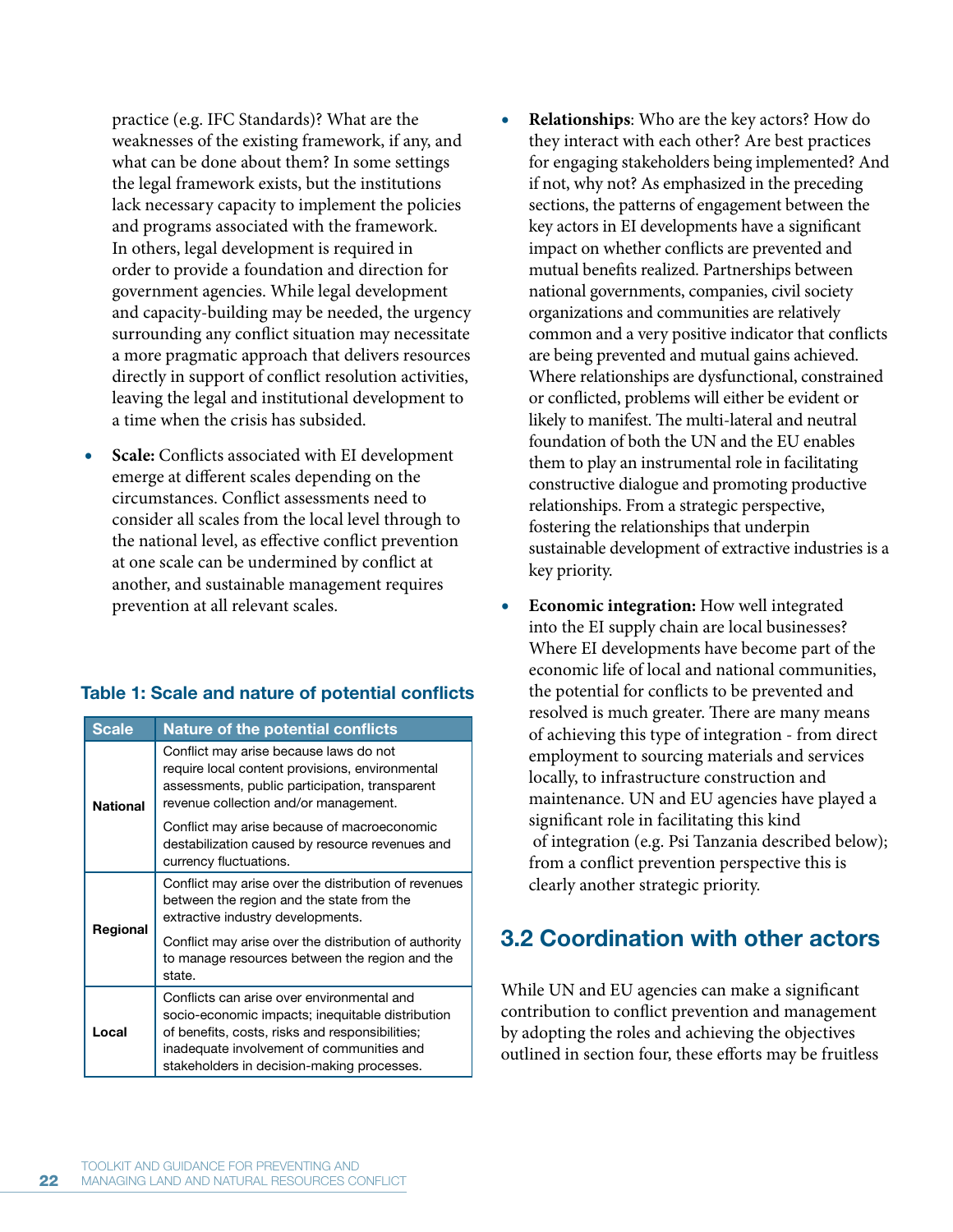# **Table 2: Actors and their roles in strategic conflict prevention**

| <b>National</b><br><b>Government</b><br><b>Regional</b><br>and local<br>governments          | • Ensure the relevant government policy and legal framework is conducive to sustainable<br>development and conflict resolution; that it is clearly understood by all parties, and that policy<br>issues that arise during the development can be fed into policy development processes.<br>• Adhere to international standards of best practices and participate in global initiatives such as<br>the EITI.<br>• Oversee and/or implement engagement processes that foster effective and mutually beneficial<br>relationships between EI developers, communities and CSOs in keeping with best practices.<br>• Participate in engagement processes to represent government policy direction and to assist in<br>solving technical problems.                                                                                                                                                                                                                                                                                                                                                  |
|----------------------------------------------------------------------------------------------|----------------------------------------------------------------------------------------------------------------------------------------------------------------------------------------------------------------------------------------------------------------------------------------------------------------------------------------------------------------------------------------------------------------------------------------------------------------------------------------------------------------------------------------------------------------------------------------------------------------------------------------------------------------------------------------------------------------------------------------------------------------------------------------------------------------------------------------------------------------------------------------------------------------------------------------------------------------------------------------------------------------------------------------------------------------------------------------------|
| <b>Extractive</b><br><b>Industry</b>                                                         | • Implement best practices as defined in global standards - IFC, Global Compact, EITI,<br>Voluntary Principles, such as:<br>• Establish collaborative and transparent relationships with communities and stakeholders that<br>are oriented to addressing concerns and issues associated with the project.<br>• Engage in partnerships with governments, communities and CSOs to ensure conflicts are<br>prevented and in support of sustainable social investments that are in the public interest.<br>• Build linkages to small and medium-size local and national enterprises to expand the local<br>and national benefits associated with the development.<br>• Ensure project information is accessible to all interested parties.<br>• Establish grievance procedures to address specific complaints that may arise during project<br>implementation.<br>• Engage in problem-solving and negotiation activities in an interest-based manner.<br>• Ensure security personnel develop respectful relations with communities and stakeholders in<br>keeping with the Voluntary Principles. |
| <b>Community</b><br><b>stakeholders</b><br>and local NGOs                                    | • Develop transparent representation structures that ensure the full spectrum of community and<br>stakeholder interests are expressed in engagement processes, and that constituencies are<br>kept informed and effectively involved.<br>• Establish collaborative and transparent relationships with EI representatives that are oriented<br>to addressing concerns and issues associated with the project in a manner that serves the<br>public interest.<br>• Engage in problem-solving and negotiation activities in an interest-based manner.<br>• Ensure that the company and security personnel understand how to engage with the<br>community or organization in a manner that will foster respectful relationships.                                                                                                                                                                                                                                                                                                                                                                 |
| <b>Security services</b>                                                                     | • Ensure staff understand and implement the Voluntary Principles.<br>• Ensure staff engage with communities and stakeholders in a respectful manner that also<br>involves them in the process of addressing security issues.                                                                                                                                                                                                                                                                                                                                                                                                                                                                                                                                                                                                                                                                                                                                                                                                                                                                 |
| <b>National and</b><br><b>International</b><br><b>Non-Government</b><br><b>Organizations</b> | • Continue to support implementation and improvement in best practices:<br>• Support effective working relations between the company, communities and other<br>stakeholders including developing partnerships where appropriate.<br>• Monitor the progress of the development and the engagement processes, and report on this<br>in a manner that supports constructive problem-solving.<br>• Participate directly in engagement processes and partnerships where appropriate.                                                                                                                                                                                                                                                                                                                                                                                                                                                                                                                                                                                                              |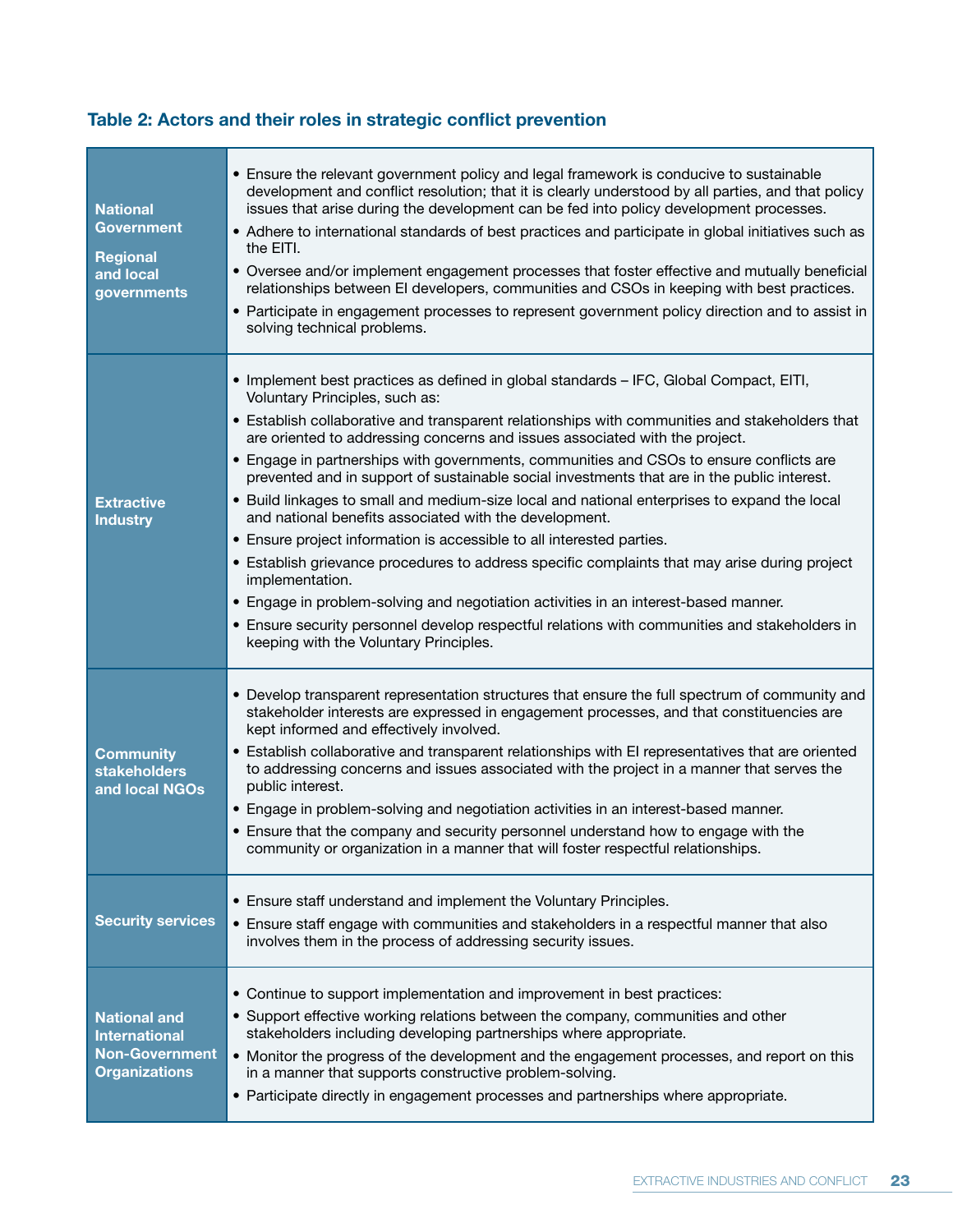if other key parties are not contributing to a peaceful outcome in a coordinated and constructive manner. UN and EU agencies may be in a position to advise these other parties on the role that they can and should play in helping to prevent conflict from arising. As such, working with other parties to ensure they play their potential roles is a strategic conflict prevention opportunity and priority. Some of the important roles that other parties can play are outlined in Table 1.

# **3.3 Intervention design**

Once the state of EI development and the potential for conflict have been assessed, an intervention strategy needs to be designed and implemented, and the outcomes monitored. The interventions outlined in section four and the additional resources listed in section five provide information to be considered when developing and fine-tuning such a strategy so as to increase capacity and the likelihood of success. Three key principles and lessons learned from the field in designing interventions include:

Use experience and case studies to stimulate thinking rather than as a template for how interventions and results should be structured. Each situation is different and interventions need to be tuned to the circumstances. Moreover, developing buy-in and ownership amongst the

relevant parties is critical to success and their participation in intervention design sets the stage for this.

- **r** Avoid completing design work in isolation of the affected parties. It is useful to have ideas on how interventions could be structured to discuss with the parties and it can be counterproductive if these ideas appear to be inflexible. Many successful interventions are designed and implemented in partnership with some or all of the interested parties that can deliver support and credibility.
- Expect unexpected events to dislocate work plans and search for ways to identify and capitalize on the opportunities that are created as a result. "Surprises" are the norm, not the exception. If the reaction to them is an inflexible reinforcement of the intervention approach from before the "surprise", then the potential for failure will likely increase. The stakeholders involved in the situation usually have no choice but to adapt to new "surprise" circumstances. Interveners who neglect to do this risk becoming further alienated from the parties they need to engage with.

Section Four below outlines specific roles and interventions that UN and EU agencies can deliver in order to support conflict prevention and conflict resolution in relation to the various conflict causes outlines in Section Two.

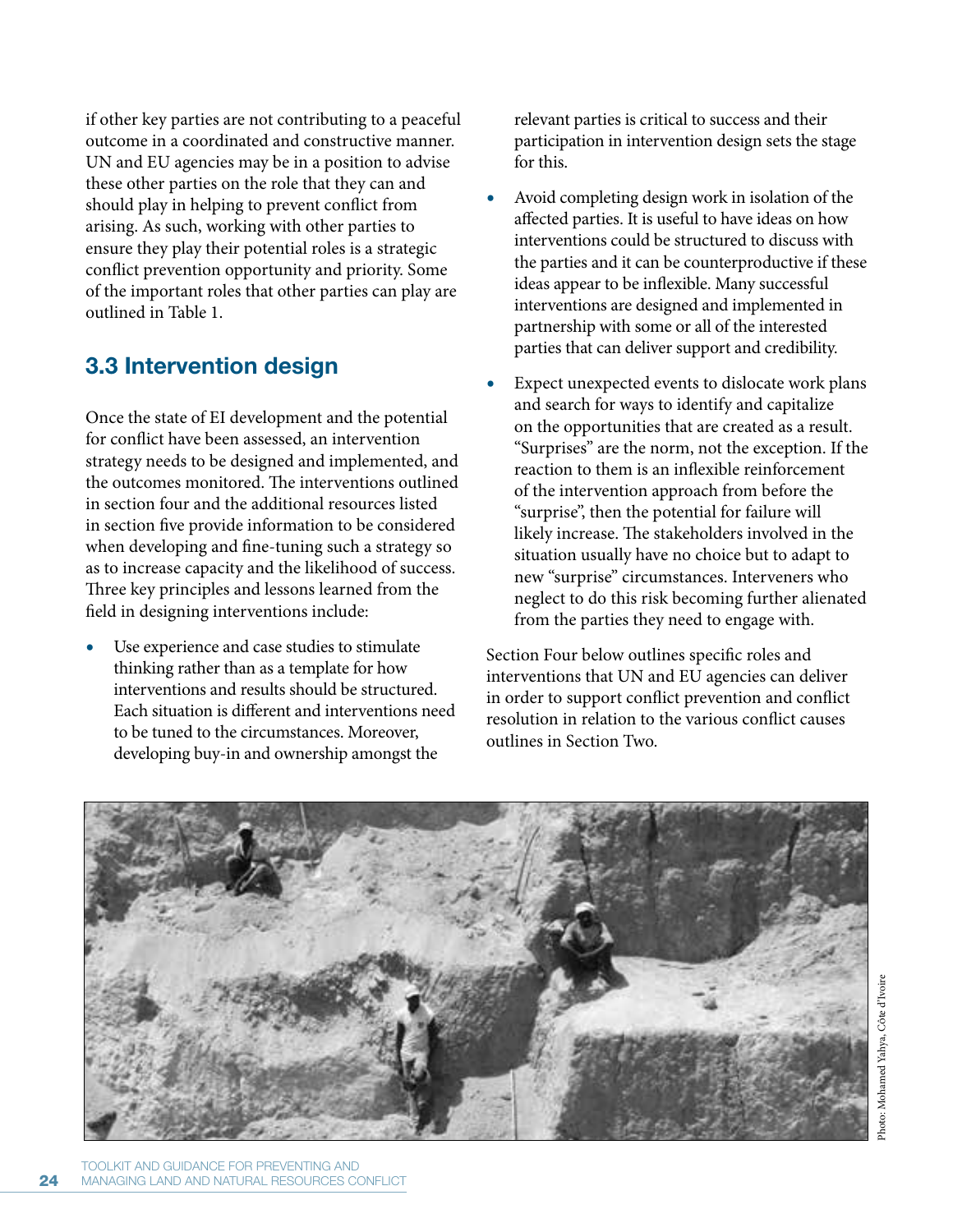# **4 CONFLICT PREVENTION STRATEGIES**

The numerous cases where EI development and revenues have been associated with violent conflict, human rights abuses, environmental degradation and the disruption of community life have stimulated substantial effort by the international community to resolve or prevent these conflicts where possible. There are now numerous sets of principles, standards, best practices and public reporting procedures that provide a framework and practical direction for managing and preventing these types of conflicts. There is also an emerging track record of examples where the negative consequences of conflict are being reduced and prevented with mechanisms being put in place to manage them on an on-going basis.

UN and EU agencies in the field, as well as other organizations and practitioners, can play a variety of different roles in the implementation of conflict management and prevention processes. Firstly, they can contribute substantively to specific conflict prevention initiatives including:

- Provision of technical support to governments for institutional reform, capacity-building, and delivery of programs in keeping with international standards;
- **r** Working directly with local organizations and businesses to capitalize on opportunities associated with EI development, and to address issues of concern.

Secondly, UN and EU agencies are well positioned to play a neutral role in convening, facilitating, mediating and coordinating support, and building the capacity and confidence of potentially conflicting parties to work together to address issues of concern. The sections below outline some of the potential interventions that UN and EU agencies can undertake to address the range of conflict factors outlined in Section two.

# **4.1 Effective engagement of communities and stakeholders**

The problems associated with poor engagement of communities and stakeholders can either be prevented or addressed through meaningful engagement of local communities and the application of the principles that underlie the best practices referred to in this Guidance Note. While the underlying conflicts between development objectives and community values may generate real tensions, those tensions are far less likely to escalate into violent conflict if those affected can play a decisive role in the decision-making processes.

Most companies and governments understand this and the methodologies for establishing sustainable relationships between EI developments and those affected by them are now well known. Unfortunately poor engagement continues to be a serious problem either by design or by mistake, or because there is not sufficient capacity or trust to develop the necessary relationship-building processes. UN and EU agencies are very well positioned to assist in this area given their sustainability mandates and their multilateral foundation.

# **Key roles the UN and EU can play include:**

- Provide a neutral forum for discussion: Simply providing meeting space for the parties to talk with each other can reduce the parties' - and their constituents' - fears and suspicions that the forum for negotiation is biased towards any of them or somehow "capturing" representatives.
- $\blacktriangleright$  Provide facilitation or mediation support for the necessary communication and negotiation between the parties to enable them to resolve the issues in a manner that all can support.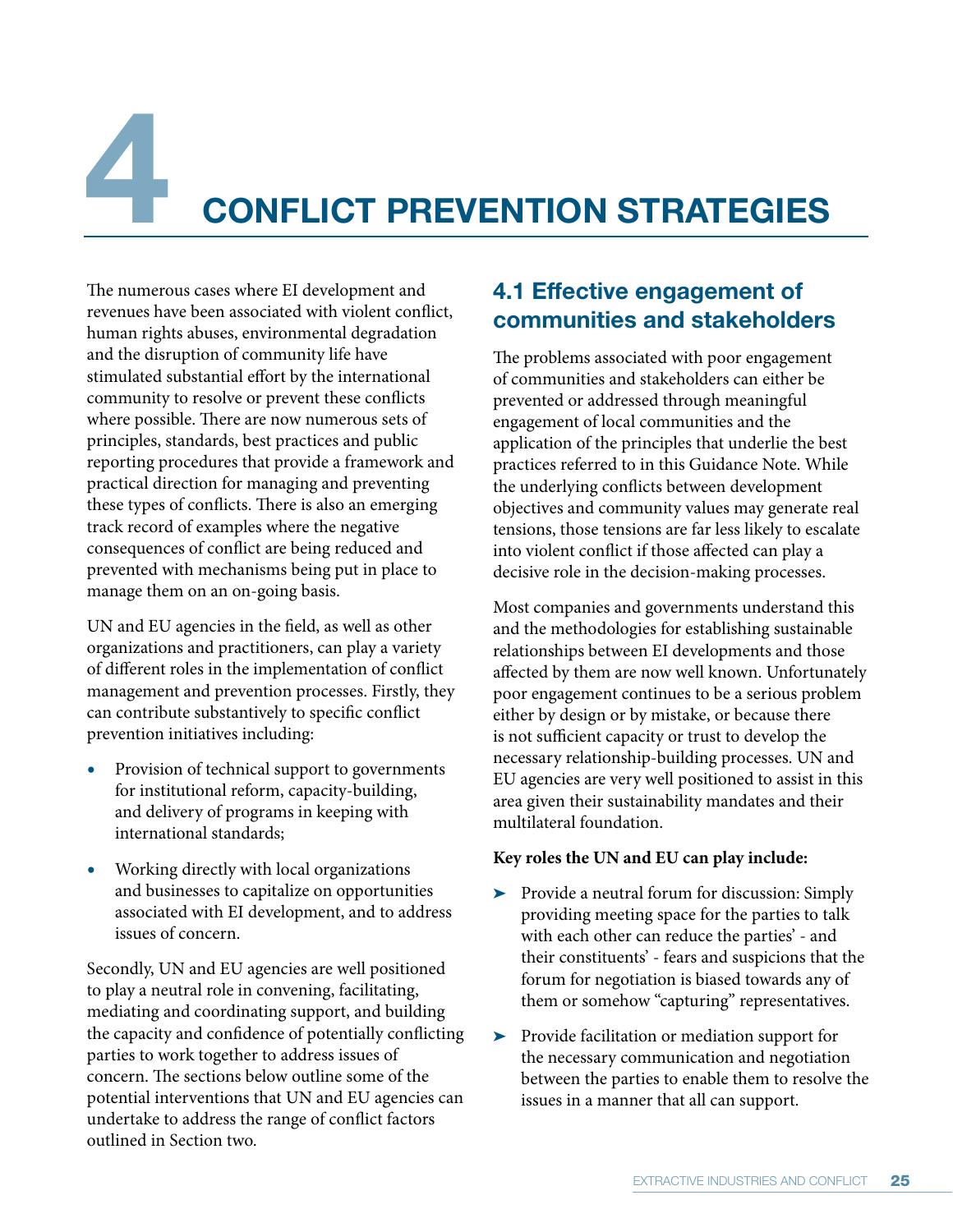- Partner in the participation process implementation activities, including taking on specific roles to increase process effectiveness.
- Provide information to increase all parties' awareness and understanding of what constitutes an effective participation process given the circumstances and international standards.
- > Provide capacity-building support to increase the parties' ability to deliver and participate in effective engagement processes.
- Provide oversight and auditing support based on international standards of best practice to increase all parties' confidence that the participation processes are, and will be seen to be, legitimate.

Each of these roles can help to build confidence in the idea that the engagement will not be fruitless, or worse – a diversion, a strategy to co-opt or an effort to create divisions. By helping the parties to trust the process of engagement even if they do not trust each other, UN and EU agencies can help them access an expanded set of problem-solving options and avoid the inevitable conflicts that arise when there is no meaningful engagement.

# **4.2 Equitable benefit-sharing**

Under the right conditions, EI development can provide significant benefits to communities and regions in the form of infrastructure, employment, contracting opportunities, and general economic development. These benefits can be provided to communities and regions as a whole as well as to specific communities and individuals. If these benefits are consistent with community interests, and are perceived to be delivered fairly, they can help prevent conflict and compensate for the environmental and social impacts of the development. Many corporations and governments are seeking to achieve these outcomes in developing countries - with and without support from the UN, EU and other international and civil society organizations.

For example, the oil and gas company Nexen worked towards improving the delivery of benefits to the people of Yemen by working in partnership with the Government of Yemen, communities, and stakeholders.

An essential part of the developing successful benefitsharing arrangements between the EI and local communities is the establishment of an effective, interest-based dialogue and negotiation process that they can trust and have confidence in. The UN, EU and other agencies may be able to fill this process void by offering to provide a neutral forum for dialogue and impartial facilitation and mediation resources to support the exploration of potentially mutually beneficial arrangements.

In addition to providing facilitation services, mediation support and a neutral forum for dialogue, information and case examples of benefit-sharing arrangements developed elsewhere can support a solutions-oriented perspective amongst the parties. If a neutral party such as the UN or the EU provides this information, it is less likely to be perceived as a tactic that is intended to achieve a particular outcome in the negotiations. Initial access to these case examples can be through the public reporting requirements of initiatives like the Global Compact, and the International Council on Mining and Metals (ICMM) Sustainability initiatives. These resources document how companies define their progress towards more peaceful and beneficial EI development, including specific examples of benefitsharing arrangements. The verification procedures associated with these reporting processes - and the fact that many of the case examples can be cross referenced with the civil society organizations, international organizations and communities that are involved - helps to verify the accuracy of the information reported.

### **Key roles the UN and EU can play include:**

- Provide a neutral forum for discussion and negotiation to reduce the parties' and their constituents' fears and suspicions that the forum for negotiation is biased towards any of them or somehow "capturing" representatives.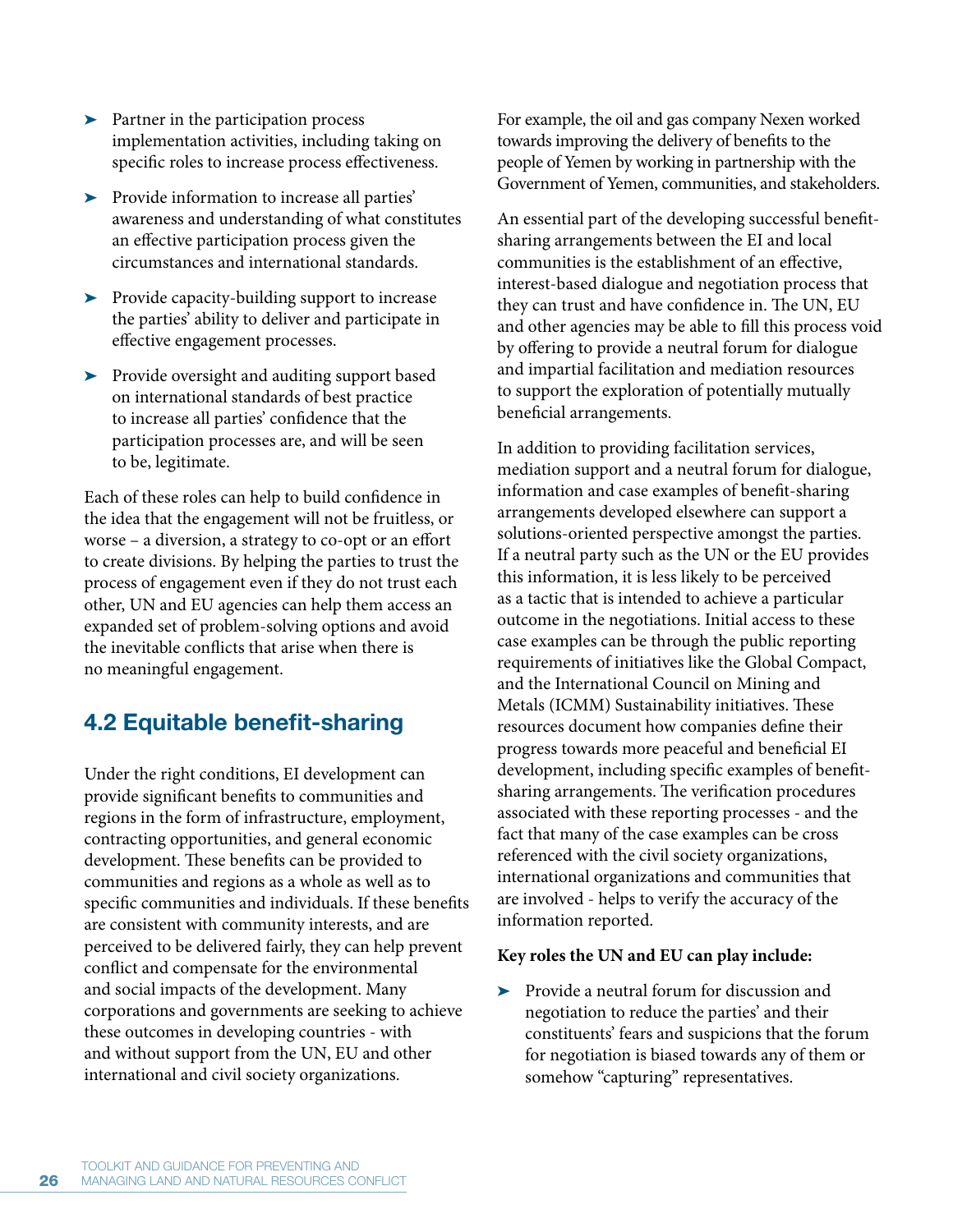# **CASE STUDY 5: Nexen in Yemen: working in partnership with local communities**

"Nexen's training and 'Yemenization' programme is designed to increase the percentage of Yemenis in the company's workforce by recruiting and engaging them in formal training and development. With high unemployment and a minimum of technical opportunities in the area, recruitment is managed through an operating committee, which ensures the fair and equitable allocation of positions to qualified individuals. Nexen's human resources and social responsibility teams work closely with the Governorate and the Oil Ministry's Yemenization manager to advertise, test candidates and fill positions as they become available."

Source: 'Oil Industry Workforce Development in Yemen: In Partnerships in the Oil and Gas Industries,' IPIECA Publication, Oct 2009, pp. 42-43.

- > Provide mediation support to enable the parties to explore alternatives they may not be able to explore without assistance, and to assist the parties' in documenting agreements in a rigorous manner.
- Provide case examples and other relevant information to expand the potential for discussions/negotiations to maximize mutual benefit through consideration of alternative approaches that have been successfully implemented elsewhere.

# **4.3 Mitigating negative economic, social, environmental and gender issues**

Economic, social and environmental impact assessments and management procedures have evolved substantially in recent years, and there are now substantial international standards that provide direction in resolving these issues proactively.<sup>4</sup> Many international financial institutions now subscribe to the *Equator Principles*, which include a requirement to identify and address environmental and social impacts in order to qualify for financing.<sup>5</sup>

The hallmarks of these best practices include:

**r** Early and effective engagement of affected communities and stakeholders including consulting with them on the scope of the assessment;

- **r** Integrated consideration of economic, environmental and social impacts including consideration of alternative development scenarios, cumulative impacts, and adaptive management requirements; and,
- **r** Linkages between impact assessment and the negotiation of benefit-sharing arrangements/ compensation measures: this needs to be supported by continuous, transparent, and effective engagement of communities and stakeholders, leading to agreement on mitigation and compensation measures broadly supported by those that are affected by the development.

# **4.3.1 Employment and private sector development**

Creating local employment within EI developments and within the small and medium size companies that service them is an important part of a strategy aimed at maximizing the local and national benefits of EI development. Three effective types of intervention are evident from the abundance of research and case studies on addressing the resource curse and stimulating improved linkages between businesses and EI development.

- Support for improved governance, including:
	- o Transparent revenue management and investment in socially beneficial outcomes particularly in the local areas experiencing the impacts from EI.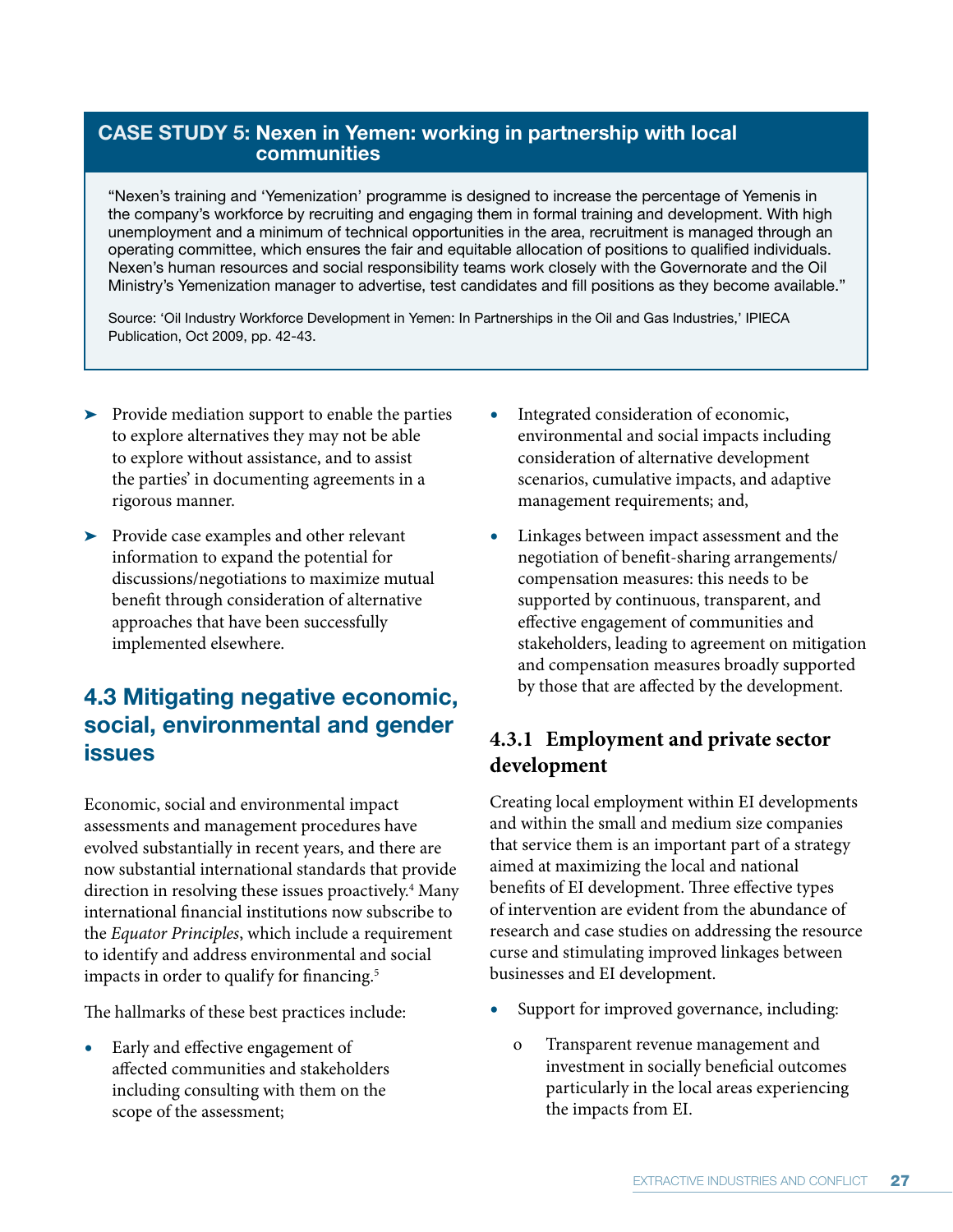- o Effective macroeconomic management to address the potential negative impacts of inflation and currency changes on other sectors of the economy.
- o Development of EI legislation and taxation policy that both attracts industry and ensures local content and environmental impacts are adequately addressed.
- Support for development of partnerships between the government and the developer that provide for increased benefits and capacity development within the host country (e.g. Botswana Diamonds).
- Support the development of/and engagement in partnerships and collaboration between

governments, international agencies, and companies to increase the linkages between small and medium size enterprises, and the supply chains associated with the development (e.g. business linkages program in Tanzania).

Experience with business linkages programs and clustering of services has demonstrated that major progress can be achieved in securing the potential benefits of EI development can play an important role in expediting this; furthermore, it has become evident that EI companies have considerable experience and programs dedicated to cultivating business linkages. The business cluster strategies implemented in Chile and the business linkages program implemented in Tanzania exemplify this potential. 6

# **CASE STUDY 6: Understanding Botswana's success**

"Botswana is widely perceived as a model of the successful management of natural resources for development. Since the discovery of diamonds in 1967, diamond revenues have helped fund investments in infrastructure, education, health and other development programs. Private companies in which the Government has significant shareholding mine the diamonds. The largest operator is Debswana, in which De Beers and the Government of Botswana are equal partners. Although the revenue sharing agreement between the two partners is confidential, some analysts estimate that the Government takes approximately 75 percent of the profits through taxes, royalties and dividends. According to one study, Botswana's success can be attributed to:

- A stable political system that values honesty, transparency, accountability and commitment to citizen welfare;
- A stable socio-political environment enabling properly regulated extraction, processing and marketing of national resources;
- A fiscal environment whose monetary laws, taxes, inflation levels and financial management attract foreign and local investment;
- Sound partnerships between government and the private sector, underpinned by a mutual commitment to the sustainable utilization of resources;
- Traditional concepts of dialogue, as embodied in the use of kgotla (village councils) and commitment to consensus or kogisano (social harmony) continue to have an important influence on political processes; and
- Through various economic policies, Botswana has been able to limit external debt, stabilize growth and encourage economic diversification.

In 2006, De Beers and the Government of Botswana signed an agreement to establish a new company – Botswana Diamond Trading Company – that will sort, value and market diamonds. These functions were previously carried out in London. Diamonds will also be cut and polished in Botswana in the future. These initiatives are expected to create new jobs and increase the diamond industry's contribution the country's economy."

Source: Bryan, Shari and Hofmann, Barrie, 'Transparency and Accountability In Africa's Extractive Industries: The Role of the Legislature', National Democratic Institute for International Affairs, 2007. p. 44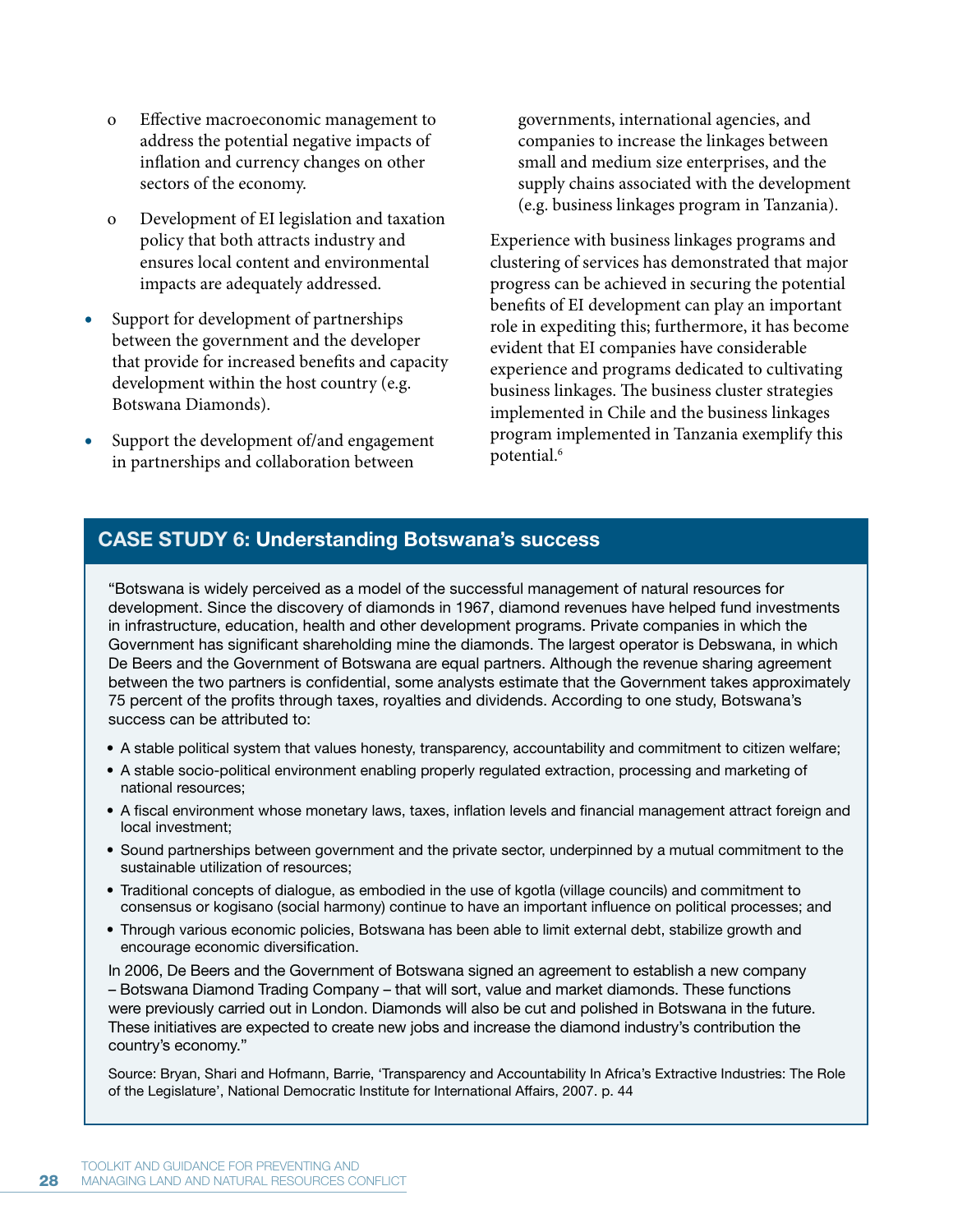### **Key roles the UN and EU can play include:**

> Partnering to support institutional development and capacity-building within host governments to: establish the necessary institutional, legal, policy and capacity to manage and allocate

revenues from EI; establish and maintain stable macroeconomic conditions to support sustainable growth in the economy; create a legal and regulatory framework that attracts investment and ensures local content and environmental impacts are adequately addressed.

# **CASE STUDY 7: Research findings and case studies from The Resource Endowment Initiative**

The Resource Endowment Initiative is a major research initiative of the ICMM that has been underway for several years. A key focus of the initiative is identifying how extractive industries can contribute more substantially to developing countries. The research identified three main factors that supported improved outcomes from extractive industry development:

- Reformed (and more predictable) mineral legislation;
- Significantly improved macroeconomic management; and
- Improvements in some dimensions of governance.

In terms of the latter, most countries had raised their governance scores to a degree (measured against six composite governance indicators compiled by The World Bank).

In Ghana there is evidence that mining was able to respond more quickly to the economic and governance reforms started in 1983 than most other industries. This may be because gold mining, in particular, needs relatively little in terms of established physical infrastructure or a robust domestic market because the gold is mostly exported. Whatever the reason, mining has been the biggest source of Foreign Direct Investment (FDI) - bringing in over \$5 billion since 1986, and constituting 10-17% of tax revenue and has also overtaken cocoa as the leading export earner.

In Chile, where mining accounted for a third of FDI from 1974 to 2004, there have been both major gains in prosperity and falls in poverty (the number of people living in poverty has almost halved since 1990). Most significantly, poverty reduction has been greatest in mining districts: in the Antofagasta region, for example, there was a 60% drop between 1990 and 2003. The mining industry has also established unusually strong linkages with the local economy, with a flourishing local supplier base - partly the result of deliberate policies by the mining firms and the government to encourage such a 'mining cluster'.

In Peru, where \$8.9 billion has been invested in mining since 1992 and where the industry employs some 350,000 people directly or indirectly, the evidence suggests that mining has had a significant role in kickstarting the economy since the early 1990s. While other industries have struggled to become established, basic macroeconomic and policy reforms, such as those in Ghana, have allowed mining to become a successful industry, with firms also contributing to infrastructure development and basic services in their areas of operation.

Finally, Tanzania has followed a similar pattern, albeit with reforms which began at a later stage: a basic package of macroeconomic stabilization together with reform of mineral legislation has recently encouraged significant new mining investment (mining has comprised over 75% of FDI since 1996). During the same period, mining added 0.3-0.4% extra GDP growth each year. Non-mineral growth in Tanzania has also been both positive (as in the other case-study countries) and also higher than other countries in the region.

Source: 'Resource Endowment Initiative', Spotlight Series, ICMM, October, 2009.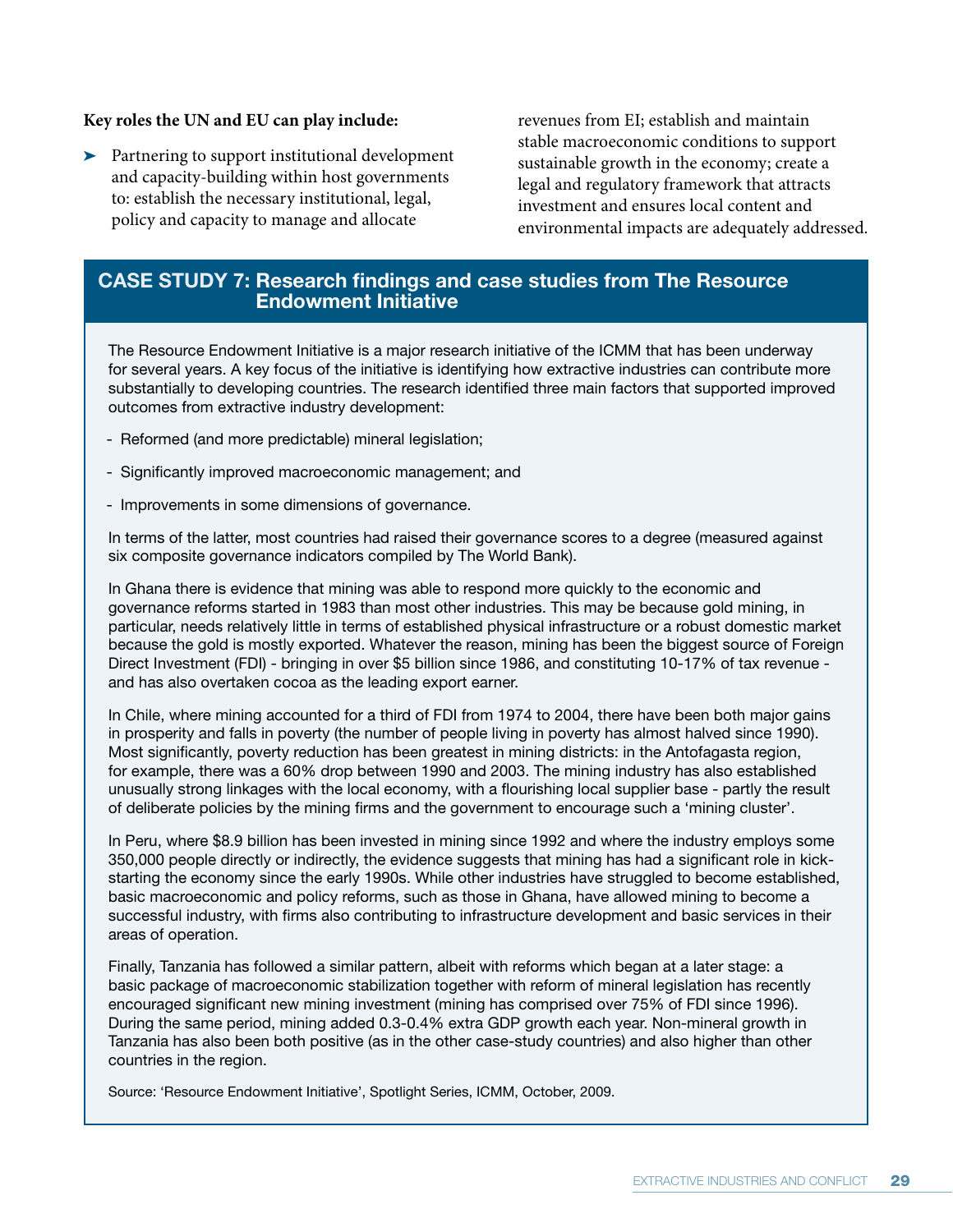- Supporting the development of partnerships between foreign companies and host governments to enhance the potential for the host country to benefit from the development while also building local capacity to manage the EI.
- Delivering programs and engaging in collaborative efforts to develop business linkages and clusters associated with EI development to enhance the potential for the host country to benefit directly from the development while building new industrial bases for long-term sustainable development.

# **4.3.2 Supporting indigenous communities**

EI development projects often have significant impacts on indigenous populations whose culture and traditions are quite different from those of the national culture. Both national governments and other stakeholders are now challenged to engage with indigenous cultures in a manner that is consistent with the recently adopted Declaration on the Rights of Indigenous Peoples.

The implications of these international legal norms create significant additional obligations, especially if an EI development is going to occur within the

# **CASE STUDY 8: Private sector initiatives in Tanzania**

"Closing the huge gap between small enterprise and large businesses and creating sustainable procurement partnerships between large corporations and local Small to Medium Enterprises (SMEs) are just two of the positive outcomes of the Private Sector Initiative and Business Linkages Program (Psi) in Tanzania. Indirect benefits of the pilot programme include: increasing sustainable livelihoods, improved skills, increased employment and income opportunities (particularly for women), and improved access to better quality goods for the local population. Introduced in 2002 with BLCF support, Psi is now deeply entrenched in the country and key players in the Tanzanian economy regard it as a developmental model with enormous potential.

In the partnership's first three years, the original eight participating companies grew to 17 and their total annual sourcing from 500 local SMEs grew 43 per cent from \$21 million to well over \$50 million. In addition to the creation of a Tanzanian Small and Medium sized Enterprises (SME) supplier database, Psi created a number of tools especially tailored to conditions in Tanzania, including an SME accreditation system, a reporting format for corporate spend – which is being used as a diagnostic tool.

According to the partners, two factors were critical to the project's favourable outcome: the buy-in of the chief executives, led by the then CEO of BP Tanzania, and the active facilitation by SBP, a knowledgebased organization with extensive experience in business linkages and sustainable development in Africa. The Psi model pioneered by SBP provides large companies with a vehicle for collaborating with each other as well as with donor agencies and government in order to promote a more joined-up economy. The participating corporations make up a core knowledge-based network, sharing information, insights and methods, especially in supplier development and outsourcing, but also in relation to wider local enterprise development.

Just one example of Psi-led market development in Tanzania is in printing. Before Psi began, there was one fairly undeveloped local printing company in Tanzania – there are now four highly skilled and sophisticated ones, all competing for high-quality supply contracts, and not just in Tanzania. The project's success – and its recognition by the UN, UNCTAD, DFID, the AU and the Tanzanian Government – is evident in the fact that the Psi is now being rolled out in Malawi with Kenya and Uganda."

Source: Prescott, Dave, (2009).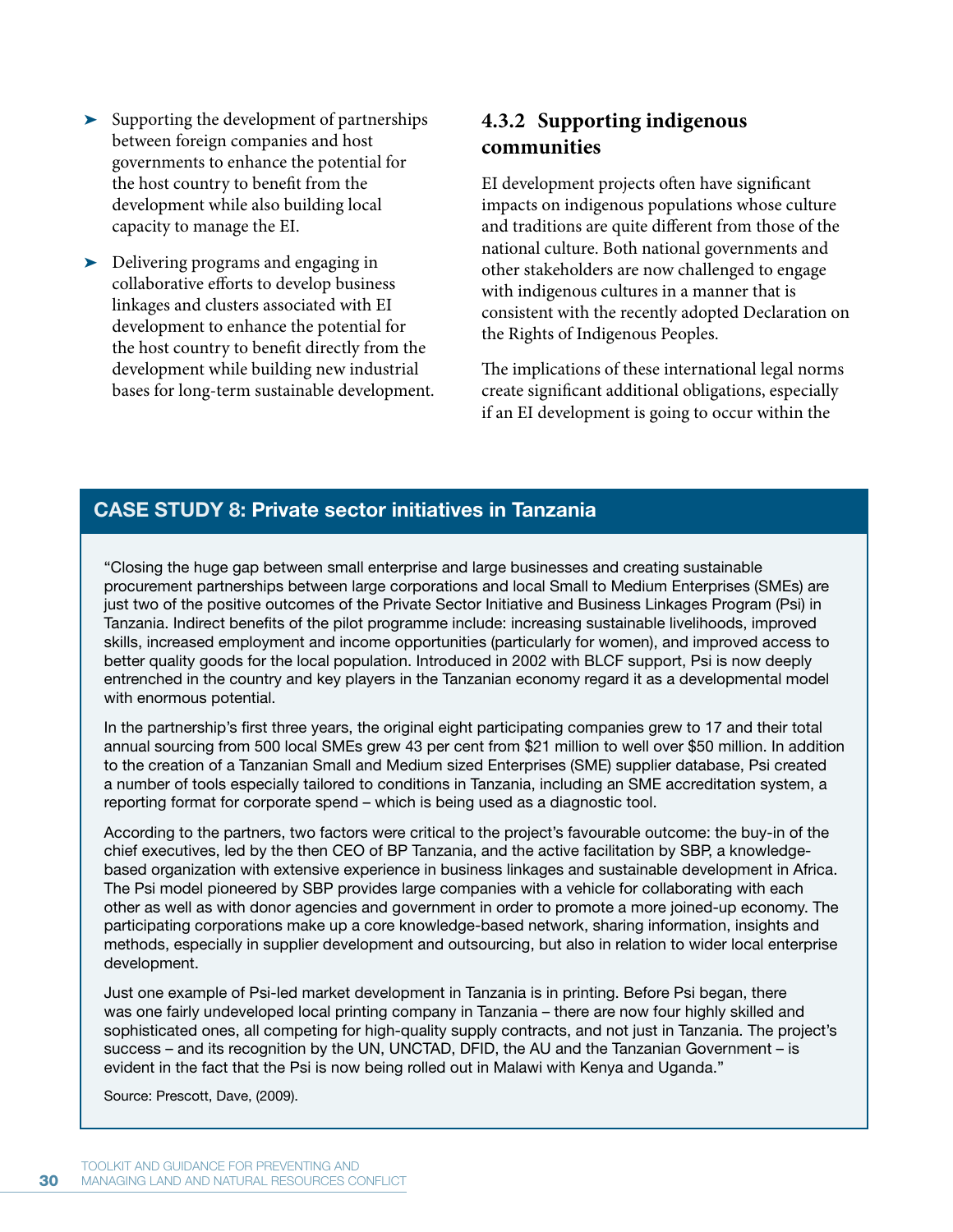traditional territory of indigenous people. For example, conflicts between the statutory tenures and concessions of states, and the customary rights and ownership of indigenous people living in the state are common. EIs are often positioned between the two; when their statutory rights are in conflict with the customary rights of indigenous communities they need to develop good relations in order to successfully develop their project. International norms and best practice guidance for engaging with indigenous cultures are well developed and continue to evolve.

Key features of this guidance include: establishing relationships built on mutual understanding and recognition of traditional rights and culture before engaging in business or community development tasks; establishing culturally appropriate engagement processes that enable free, prior and informed participation, consultation and consent of the indigenous communities in a manner that is consistent with their decision-making processes; recognition that the indigenous community may need to engage in the development and derive benefits from it, while simultaneously preventing the development from compromising traditional values, livelihoods and sacred places.

Notwithstanding the challenges associated with successfully implementing EI developments in a manner that respects the aspirations and cultures of indigenous people, there are numerous examples where this is occurring in Bolivia, Papua New Guinea, Canada and countries across the African continent.

UN, EU and other field-based development agencies are well positioned to help bridge the cultural and knowledge gap between EI proponents and indigenous cultures by promoting these norms and practices and facilitating their implementation.

# **CASE STUDY 9: Declaration on the rights of indigenous peoples and the IFC performance standards on indigenous people**

Article 26 states: "1. Indigenous peoples have the right to the lands, territories and resources which they have traditionally owned, occupied or otherwise used or acquired.

2. Indigenous peoples have the right to own, use, develop and control the lands, territories and resources that they possess by reason of traditional ownership or other traditional occupation or use, as well as those which they have otherwise acquired.

3. States shall give legal recognition and protection to these lands, territories and resources. Such recognition shall be conducted with due respect to the customs, traditions and land tenure systems of the indigenous peoples concerned."

Source: Adopted by General Assembly Resolution 61/295 on 13 September 2007

The IFC Performance Standard 7 on Indigenous People provides the following introduction: "Performance Standard 7 recognizes that Indigenous Peoples, as social groups with identities that are distinct from dominant groups in national societies, are often among the most marginalized and vulnerable segments of the population. Their economic, social and legal status often limits their capacity to defend their interests in, and rights to, lands and natural and cultural resources, and may restrict their ability to participate in and benefit from development. They are particularly vulnerable if their lands and resources are transformed, encroached upon by outsiders, or significantly degraded. Their languages, cultures, religions, spiritual beliefs, and institutions may also be under threat. These characteristics expose Indigenous Peoples to different types of risks and severity of impacts, including loss of identity, culture, and natural resource-based livelihoods, as well as exposure to impoverishment and disease".

Source: http://www.ifc.org/ifcext/sustainability.nsf/Content/PerformanceStandards. Accessed October 2009.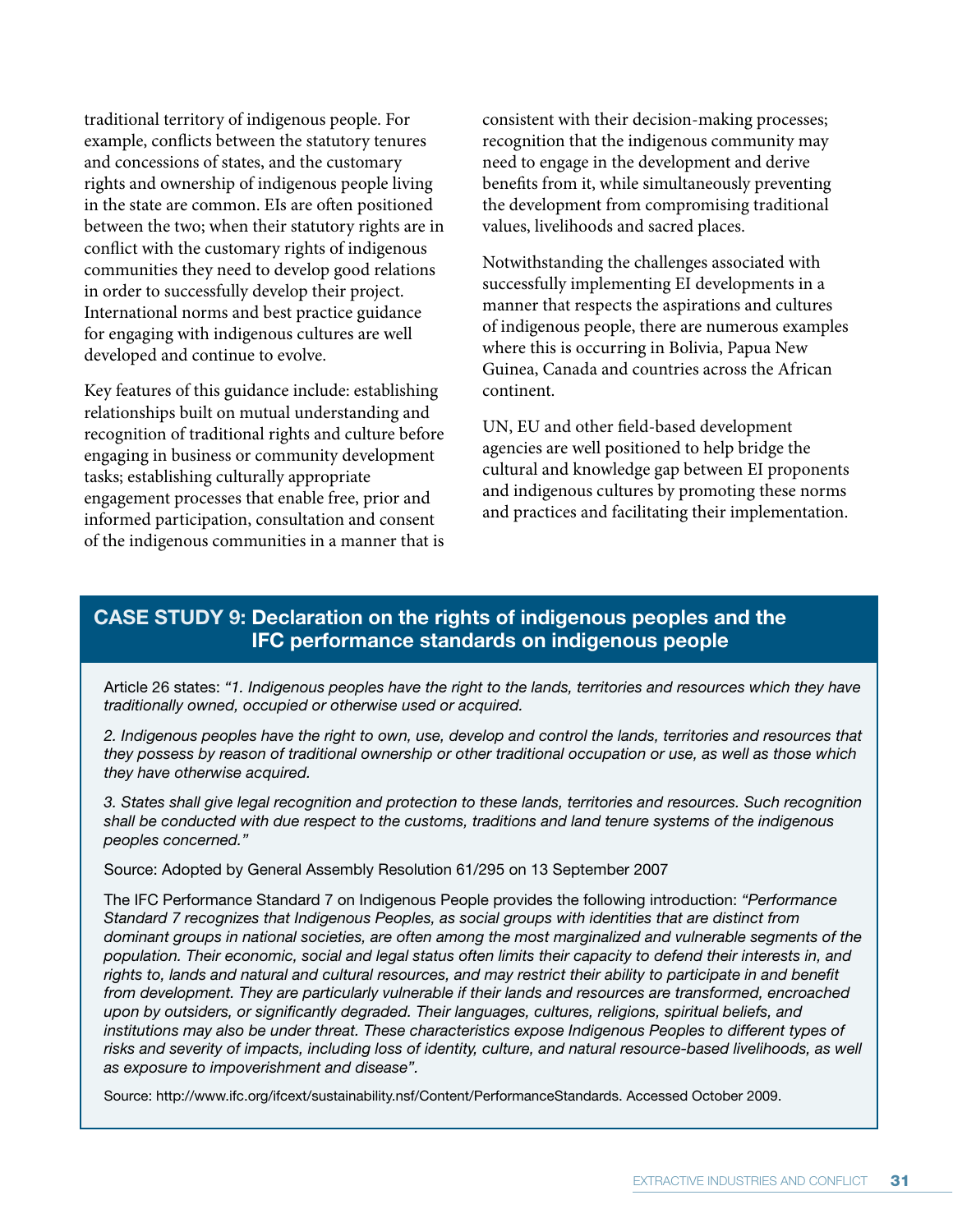### **Key roles the UN and EU can play include:**

- Providing information: Ensure all parties are aware of international legal norms and best practices – e.g. UN Declaration, ILO 169, IFC Standard 7; ensure all parties are aware of practical and positive examples of relationships between EI developments and indigenous people from various parts of the world.
- > Providing a neutral forum for discussion and negotiation
- > Providing mediation support: Enable the parties to explore alternatives they may not be able to explore without assistance; assist the parties in documenting agreements in a rigorous manner.

# **4.3.3 Dealing with security forces**

In response to the human rights abuses and risks associated with the use of private security firms in the EIs, companies, governments and NGOs collaborated to develop the Voluntary Principles (VPs). Established in 2000, the VPs on Security and Human Rights provides guidance to EI companies on maintaining the safety and security of their operations within an operating framework that ensures respect for human rights and fundamental freedoms. The VPs are the only human rights guidelines designed specifically for oil, gas, and mining companies.<sup>7</sup>

Since they were established, participating companies have made some progress towards implementing these principles. "Participants have found the greatest implementation challenge to be engagement with host governments regarding public security. The participants have attempted to overcome this by leveraging the multi-stakeholder nature of the initiative and taking a coordinated approach to implementation known as "in-country working groups," comprised of various companies from the energy and extractives sectors along with national government participants.

In-country processes have already been established in Colombia and Indonesia. Several companies involved in the Indonesian process have already signed Memorandums of Understanding with

# **CASE STUDY 10: The Chaco wilderness and pipeline development**

"Bolivian environmental and indigenous rights organizations negotiated the establishment of a protected area in the Chaco wilderness - The Kaa-Iya del Gran Chaco National Park. The drive to establish the park arose from concerns regarding the continued encroachment of agriculture into the Chaco which is home to many rare and iconic species (jaguar) as well as to the Izoceño indigenous society. Historically, the Chaco dry forest spanned across regions of southeastern Bolivia, Paraguay, northern Argentina, and Brazil, but much has been lost in recent years to agriculture and ranching. The Capitania de Alto y BajoIzozog (CABI), an organization that represents the Izoceño recognized that unless stemmed, the agricultural frontier would encroach into lands of the Chaco they deem as culturally and economically important.

The New York based Wildlife Conservation Society joined forces with CABI beginning in 1991, helping the organization tackle the technical and administrative challenges of establishing a protected area. The collaborative effort paid off: the Bolivian government established the 3.4 million hectare KaaIya del Gran Chaco National Park in 1995 and partnered with CABI to manage it. Subsequently pre-park plans to develop a gas pipeline through the park area gained momentum. The pipeline is owned by a consortium of companies under Gas TransBoliviano and the Brazilian Gas Transport Company. With the support of WCS, CABI negotiated an agreement that compels the pipeline companies to accept responsibility for the impact of their operations on the local people and lands along the pipeline route. Among other things, the agreement includes a trust fund that helps pay for the park's operations and a land titling program that allows the local indigenous people to secure title to their lands adjacent to the park."

Source: Roach, John, 'Unique Bolivia Park Begun by Indigenous People,' National Geographic News, January 13, 2004.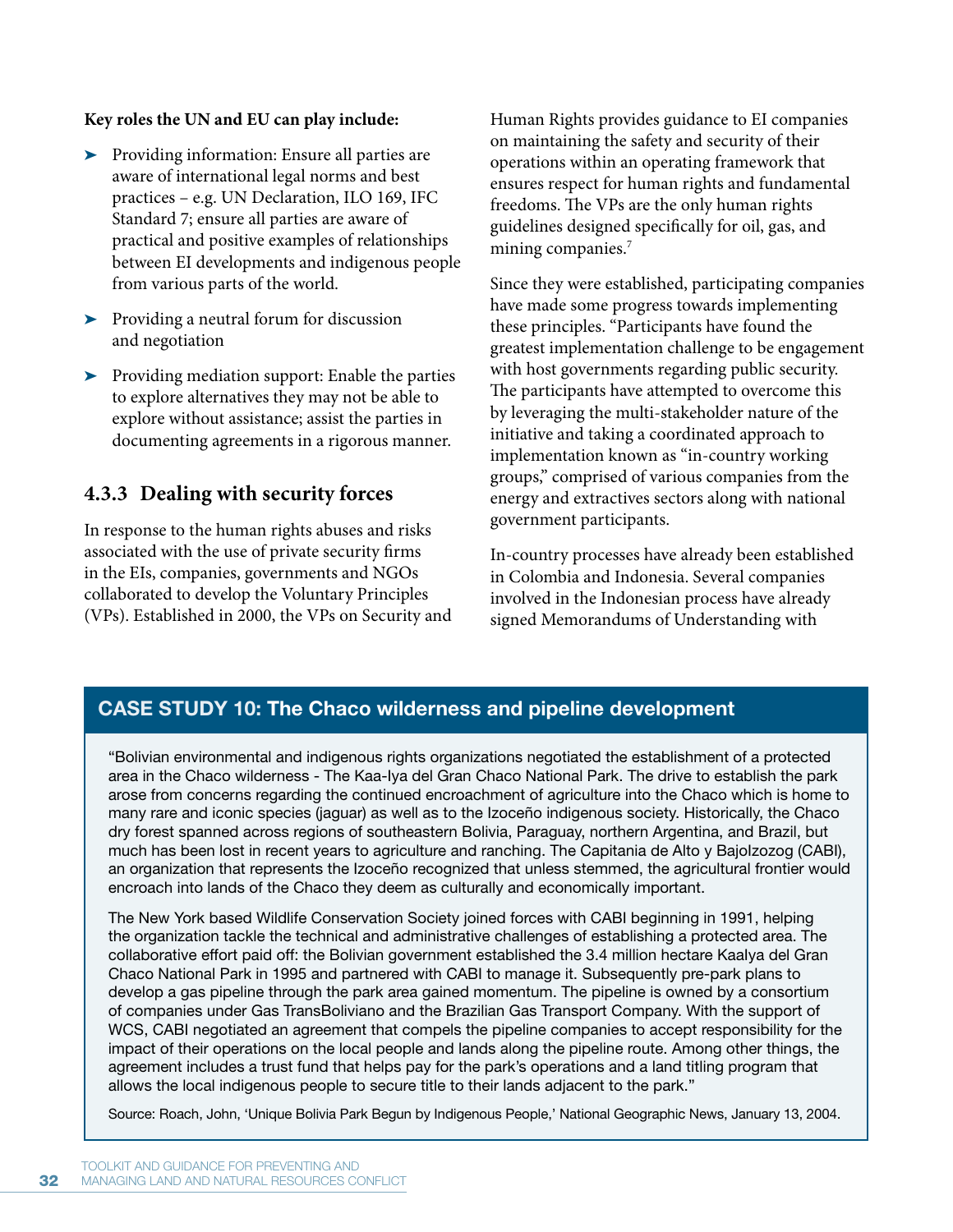regional police forces. The Colombian process reached a milestone when the Colombian Ministry of Defense agreed to include a commitment to the Voluntary Principles in agreements between Ecopetrol, the State-owned oil company, and the Colombian armed forces to provide protection for oil operations. In addition, the Colombian process has developed a draft set of best practice guidelines for risk assessment, and initiated a series of on-going best practice exchange workshops.<sup>8</sup>

# **Key roles the UN and EU can play include:**

- > Partner in delivery of training on the VPs to help ensure that security personnel, local police and host governments follow this guidance and as a result reduce the potential for conflict between EI security and local people and workers.
- Support development of positive relationships between security personnel and communities in specific EI development situations.

# **4.3.4 Addressing gender impacts**

More attention needs to be dedicated to gender issues in order to prevent and resolve conflicts associated with EIs. Not only do the impacts on women and men need to be carefully assessed and addressed, but also the differing roles that woman and men can play in implementing sustainable solutions need to be incorporated into intervention strategies. An essential first step involves incorporating women who are usually excluded from such processes - and men with gender expertise into conflict assessment and intervention design and implementation processes. This can ensure that both risks and benefits of EI projects are assessed from the start.

# **Key roles the UN and EU can play include:**

- $\blacktriangleright$  Ensure that gender experts (both men and woman) are directly involved in conflict assessment/analysis and intervention design and implementation.
- Engage women and men's organizations in local communities in the conflict assessment, and project design and implementation process
- Support and develop community security initiatives that pay particular attention to protecting women from GBV around EI project sites, i.e. develop training for security forces, support community security monitoring and early warning.
- > Strengthen the local justice system to criminalize all forms of GBV, to ensure cases are referred to the formal courts and not subject to 'mediation' between perpetrators and victim. This will help to ensure the local justice system is a more effective means of deterrence. Link with justice sector reform programmes to ensure: adequate legislation criminalizing all forms of GBV is in place; that judges and police are trained in gender-sensitive investigation for the prosecution of GBV; that proof of evidence is reasonable; that perpetrators of GBV are not released on bail; and that free legal aid is provided to women survivors of GBV.
- > Link with programmes supporting women's sexual and reproductive health rights, access to psychosocial counselling for survivors of GBV.
- Invest in enhancing women's capacity to be competitive in gaining employment in the EI sector.
- Invest in social programs to alleviate some of the traditional burdens on women and offset some of the impacts of EI.

# **4.3.5 Addressing environmental impacts**

Projects that create serious and irreversible environmental impacts are very likely to generate conflict; the potential for conflict is heightened in situations where the natural resources in question are highly valued by local communities and stakeholders. While the trade-offs may appear worthwhile from an external perspective the capacity of these impacts to fuel escalating conflict is very real. Water resources are often at the nexus between environmental impact and conflict as community interests in water are so varied and so often absolute. A participatory assessment process is a key starting point for managing environmental impacts. Furthermore,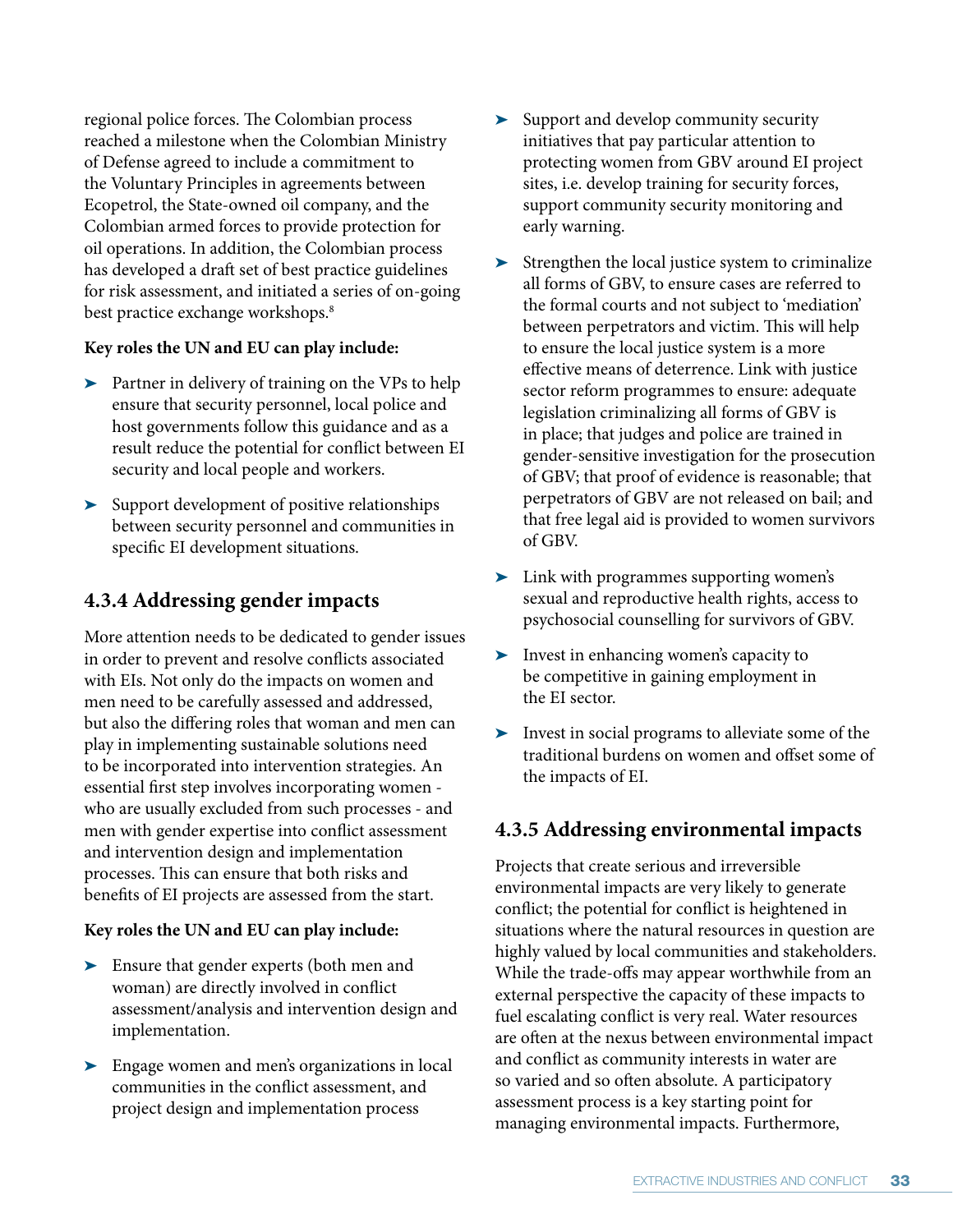as outlined above, this assessment needs to integrate analysis of social and economic linkages and dovetail with the development and negotiation of management, mitigation and compensation strategies. These may include but are by no means limited to:

- **r** Avoidance of certain impacts where the values at stake are too high and likely to take on iconic significance in terms of the legacy of the development;
- **•** Ensuring that the priorities given to protecting key environments, mitigating specific impacts and providing compensation reflect the interests of those that are most affected and concerned.
- **r** Engaging stakeholders in the monitoring and management process;
- **r** Restoring ecosystems that may have been previously degraded as a form of compensation.

# **Key roles the UN and EU can play include:**

- **EX Providing expertise to the stakeholders** and the developer to support assessments and the development of strategies to address the impacts;
- Investing in environmental mitigation and compensation measures that go beyond the scope of the companies obligations and capacity, but still serve to reduce the burden of the development on stakeholders; and,
- > Supporting capacity building for on-going monitoring and management.

# **4.4 Transparent and effective management of revenues**

EI development may result in massive increases to government revenues. If improperly managed these increases can stimulate corruption and undermine the stability of the government. The severity of these problems in the recent past inspired national governments from around the world, multi-national corporations and international agencies like the

World Bank to establish the EITI which is dedicated to supporting transparency in the payment of fees from EI to governments (see additional resources section below).

Through the EITI, companies publish what they pay to governments and governments publish what they receive; additionally an independent audit is undertaken to assess any discrepancies between these accounts. EITI is being implemented in many African countries and several other parts of the world. There are currently 28 candidate EITI countries and two compliant countries.

In addition to promoting the EITI, UN and EU agencies can provide technical assistance to help governments increase their capacity to manage revenues from EIs in a manner that prevents an escalation in corruption and delivers more social benefits to the population. A comprehensive program of legal and institutional development was implemented in São Tomé and Principe in anticipation of significant revenues from recently discovered oil.

Beyond assisting governments with improving transparency and management of revenues, UN and EU agencies are also well positioned to assist in planning investments that will yield sustainable social benefits and improved socioeconomic conditions through country assistance development programs. In addition, these agencies can support the development of the media, which indirectly reinforces good governance. A vigorous and diverse mass media is an essential cornerstone of a free and open society, and helps to establish and maintain transparency. Strengthening their capacity and independence thus becomes a critical component of efforts aimed at ensuring that revenues are invested in the public interest.

### **Key roles the UN and EU can play include:**

 $\blacktriangleright$  Promote the implementation of EITI to increase transparency in revenue management, thereby reducing potential for corruption and setting the stage for effective revenue allocation and investment planning.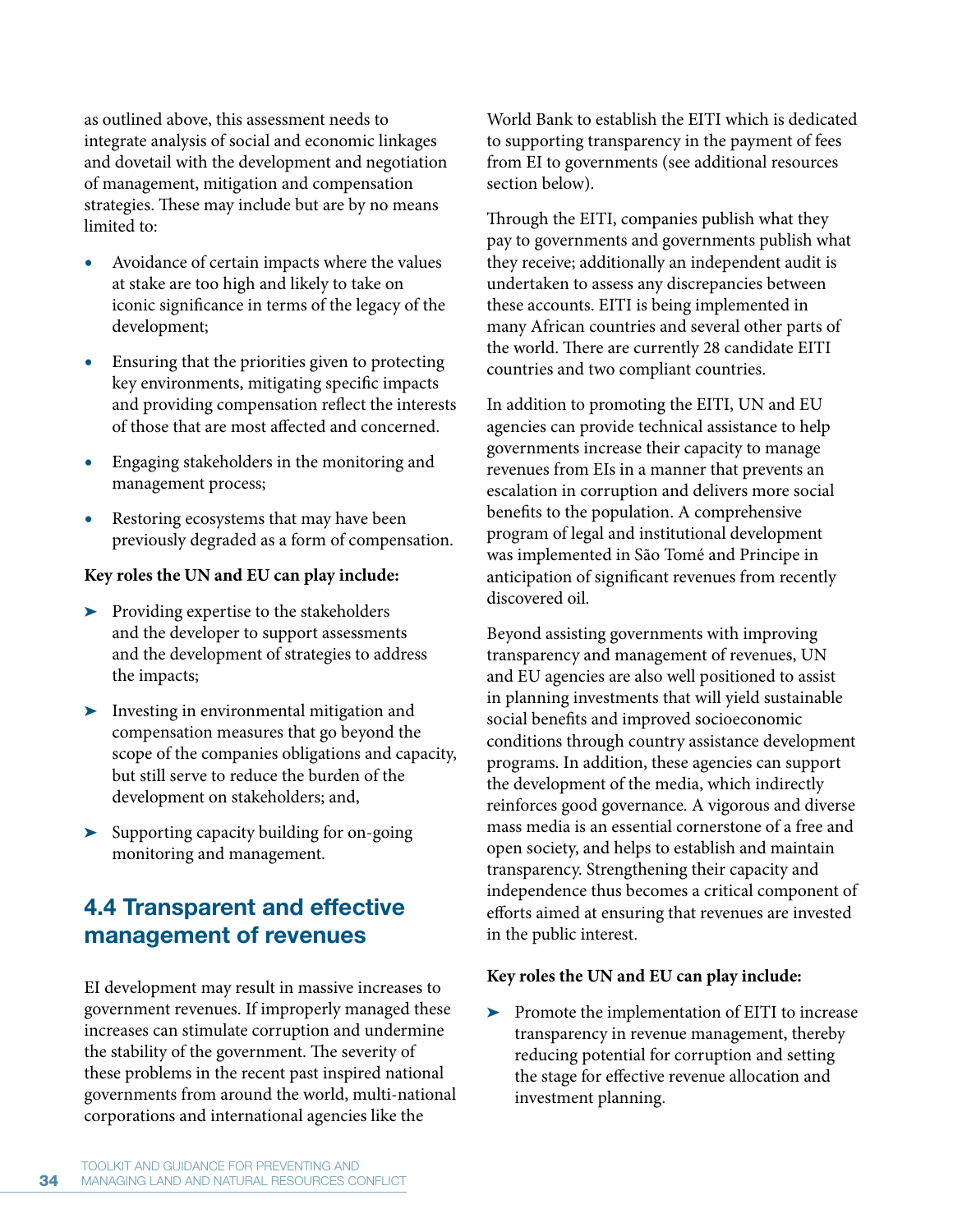- Support institutional and legal development and capacity-building to enable host governments to manage revenues in a transparent and effective manner.
- > Deliver development programs that encourage reinvestment of EI revenues in sustainable development.
- > Support the development of investigative and reporting capacity of the media to strengthen media's capacity to make diversion of funds public while also reinforcing the flow of funds into investments that serve the public interest.

In addition to trying to prevent transactions through sanctions and seizing the funds when extractive industry proceeds are being diverted into financing violent conflict, UN and EU agencies are uniquely

positioned to help companies reduce their potential to inadvertently exacerbate violent conflict.

There are examples where EI companies have been accused of complicity in acts of war and human rights abuses due to their relations with rebel movements or the governments of concern. There is an emerging body of best practices for industry to follow in avoiding these situations and UN and EU agencies can assist companies in developing capacity in this regard.

### **Key roles the UN and EU can play include:**

- Support Expert Panels investigation regarding the potential application of sanctions.
- Support UN and EU efforts to track and freeze funds that may be used to finance violent conflict.

# **CASE STUDY 11: São Tomé and Príncipe**

In São Tomé and Príncipe extensive work went into the preparations of a legal framework concerning oil revenues management in order to prevent this new revenue stream from stimulating corruption and conflict. Key Features of São Tomé and Principe's Revenue Management Law include:

- An independent commission, including executive branch, legislative (including ruling and opposition party) representatives and civil society, will oversee implementation of the law.

- All oil revenues are to be deposited in a National Oil Account to be held by an international custodial bank.

- To ensure fiscal discipline, withdrawals from the National Oil Account are limited by amount (as a percentage of the Account balance) and frequency. Borrowing against the Account is prohibited.

- A portion of oil proceeds will be set aside in a Permanent Fund and invested to create an "endowment" for use after oil resources have been exhausted. A committee, comprising legislative and executive representatives, determines the investment policies for the Permanent Fund. To guard against conflicts of interest, investment in São Tomé and Príncipe or enterprises in which the island's citizens are involved is prohibited.

- All withdrawals, revenues and holdings of the Oil Account and the Permanent Fund are subject to mandatory public disclosure. Confidentiality clauses in contracts in the EIs are illegal.

- The National Oil Account is subject to annual audit by the national audit chamber and by international independent auditors. The results of the audit must be shared with the oversight commission, various public officials and a public information office.

- The legislature is required to hold an annual debate on oil and gas policy and the audit reports. These sessions must be open to the public and should be preceded by public consultations with civil society.

Source: Bell, J. C. and Faria, T.M., 'Sao Tome and Principe Enacts Oil Revenue Law, Sets New Transparency, Accountability and Governance Standards', Oil, Gas & Energy Law Intelligence, Vol. 3, Issue 1, March 2005.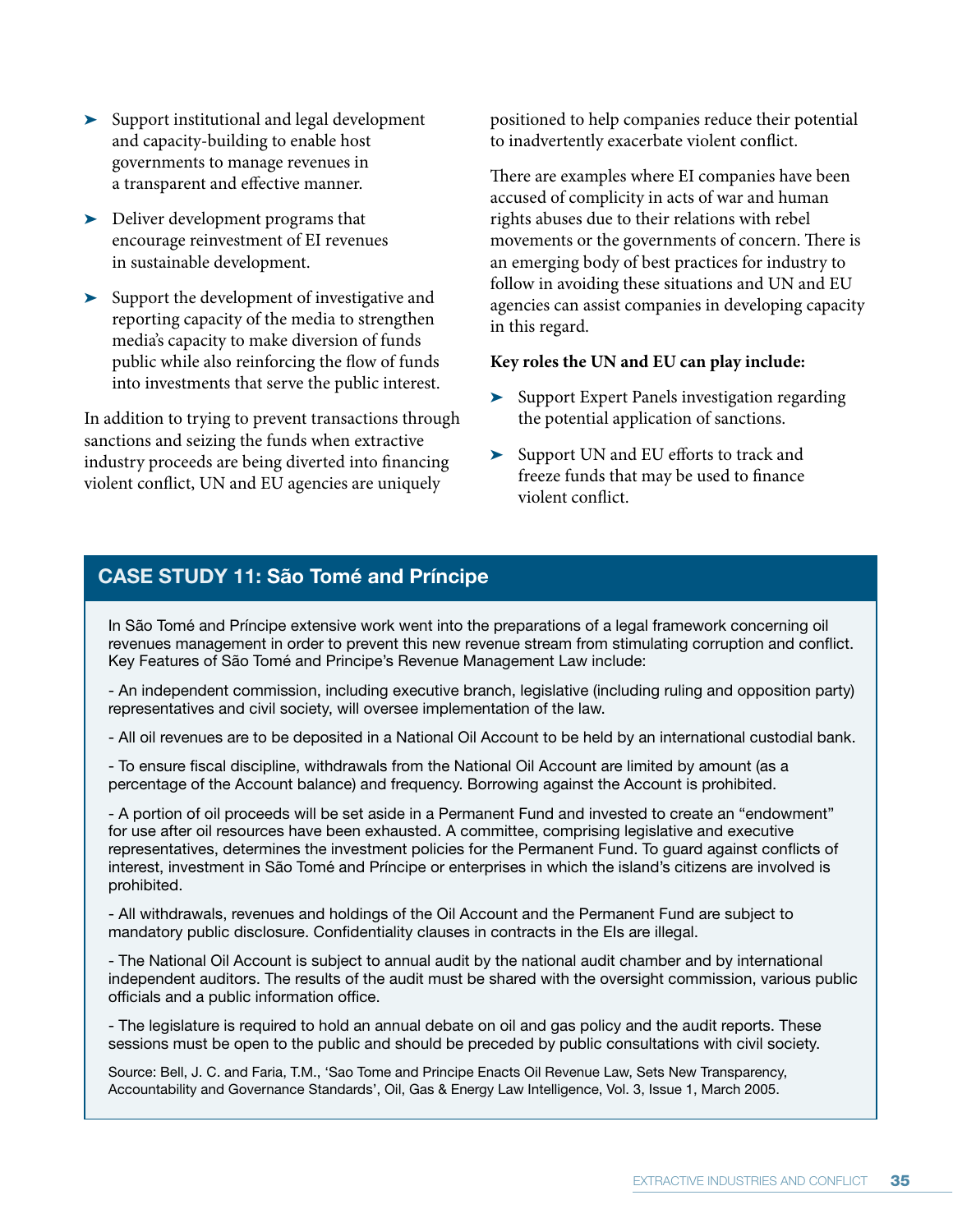> Educate EI companies to help ensure that they do not inadvertently support violent conflict and become involved in human rights abuse.

# **4.5 Strengthening the institutional and legal framework**

All of the strategies outlined above are directly or indirectly dependent upon the institutional and legal framework that governs EI development and management. UN and EU agencies can and do play an important role in supporting the development of this framework as part of assistance strategies. Each of the conflict dimensions addressed in sections two and four have a country specific legal and institutional context. These assistance strategies need to focus on areas where this context is not conducive to conflict management and prevention, or where implementation is lacking.

At the most fundamental level a new national compact related to extractive resources may need to be negotiated as part of a constitutional accord in order to maintain peace and stability. This is particularly the case in divided societies, where ethnic, linguistic, and/or religious differences align with real or perceived inequities in the distribution of the resources and the impact associated with their development.

An important first step in addressing EI issues in this context is separating notions of ownership from responsibilities for management and distribution of benefits.<sup>9</sup> This expands the potential for solutions whether the goal is a comprehensive peace agreement (as outlined above), a new constitution or the prevention of a conflict that may undermine state stability and break out into war. Treatment of natural resources in a constitutional context is becoming more common and more necessary, particularly in resource-rich and conflicted states where adversaries are seeking peaceful coexistence founded on a new national compact.

Given the special procedures usually required to amend constitutions, once amended they tend to provide an enhanced level of certainty that agreed

upon commitments regarding ownership, management control and benefits distribution will be delivered in a consistent manner. Asymmetrical constitutional arrangements for NRM and revenue distribution – giving differential legal treatment to different regions within a state - are often necessary in order to preserve national unity or at least the potential for it (e.g. Bougainville, Aceh, South Sudan pre independence).

# **Key roles the UN and EU can play include:**

- Providing expert support for legal development: assist the country in establishing a legal framework that will prevent conflict and foster sustainable development of EI.
- Providing capacity-building support: increase the capacity of local institutions to deliver EI governance in a manner that reflects international standards.
- > Providing mediation support to constitutional negotiations: Establish an enduring foundation for NRM and distribution of the associated wealth that maintains national unity.

# **4.6 Incorporating high-value natural resources into peace processes**

Addressing extractive resources in a peace process may be essential to both developing an agreement and sustaining the peace that flows from it. While the parties may have a tendency to frame extractive resource issues in terms of ownership, this perspective limits the potential for lasting solutions. Experience has demonstrated that addressing questions of management control and distribution of revenues separate from ownership can significantly reduce the challenges associated with negotiating ownership in its entirety (e.g. Sudan Peace Agreement). Ironically, a peace process often affords the opportunity to create a new constitutional arrangement that can address these structural issues that may have been one of the underlying causes of hostilities in the first place.<sup>10</sup>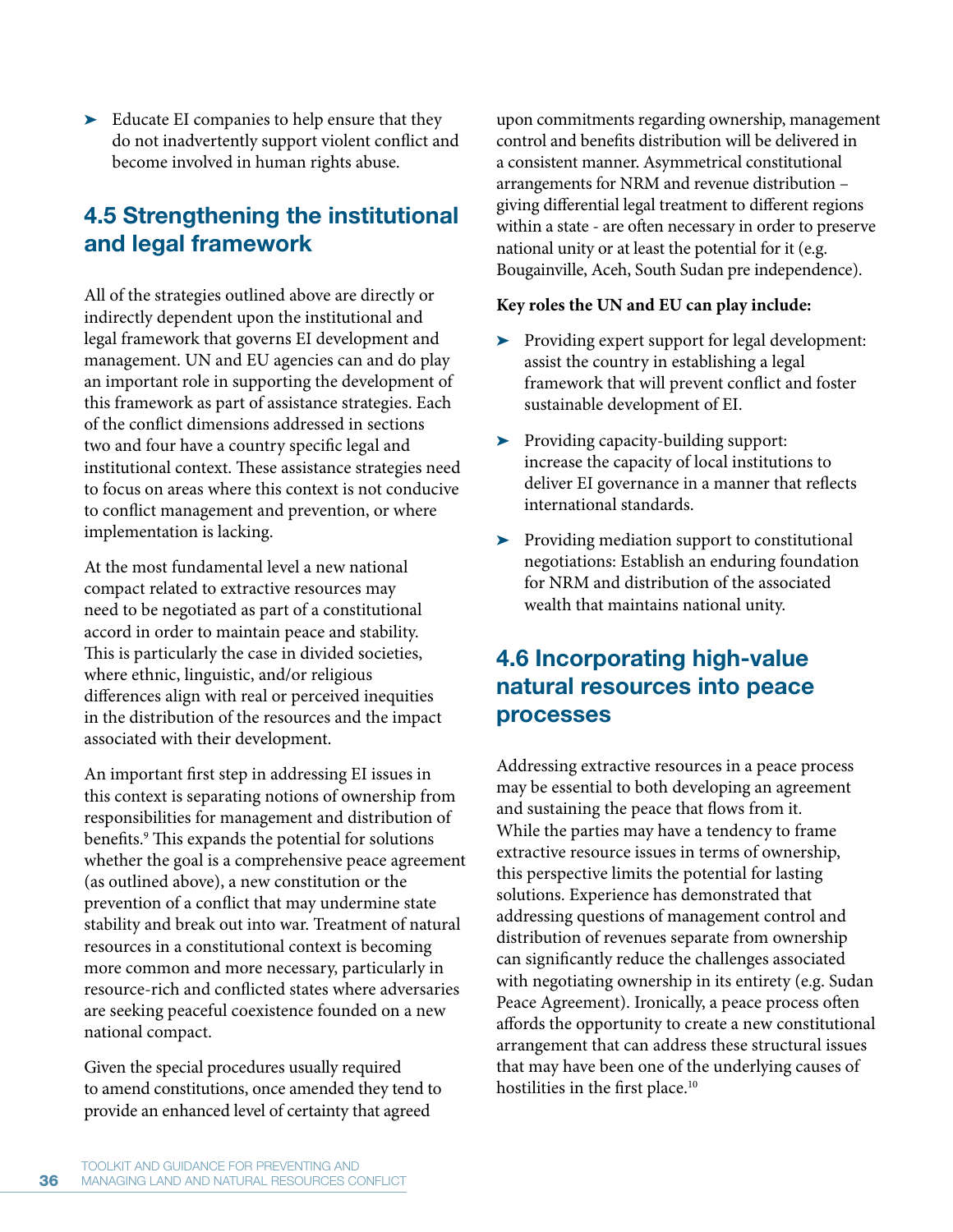### **Key roles the UN and EU can play include:**

- Ensure mediators are well versed in natural resource issues or provided with the necessary technical support: provide full information on contentious issues, valuable lands, and the potential for multiple claims over such resources; this will help avoid dubious or unworkable arrangements being unknowingly made during the course of the negotiations.
- > Bring in outside expertise into the peace process where possible; 'technicising the debate' can help de-politicise the issue and re-ground expectations in a more realistic assessment of the situation; parties are also often more likely to accept a proposition from an outside 'neutral' expert, than from the parties themselves.<sup>11</sup>
- Offer support for the reintegration of lands where natural resources are present into a national tenure system: lands controlled by different groups during the course of a conflict may evolve into separately governed lands if efforts are not made during the course of a peace process to integrate these into the national administration. Mechanisms and timeframes should be specified in the peace agreement itself were possible to ensure this takes place.
- Assess early on whether natural resources are too sensitive to be treated fully within the space of a peace agreement, recognizing that every effort should be made to address these issues within the context of the peace agreement. When too sensitive, volatile, or complicated however, parties can agree to address the issues at a later date. In such circumstances, the peace agreement should outline the mechanisms and timeframes in which these issues will be addressed. For example, a peace agreement may mandate the establishment of a land commission, comprised of representatives from the different sides in a conflict and with third party support.
- Disaggregate natural resource issues as much as possible: it is sometimes helpful for a mediator to extricate issues that can be dealt with easily and relatively quickly within the space of a peace process, and those which will need a more focused approach at a later date. In cases where addressing natural resources is likely to destroy an accord, such an approach can be particularly useful. The mediator, however, should be aware that agreement early on concerning 'easy' issues might limit solution-building later when the difficult issues are worked on.

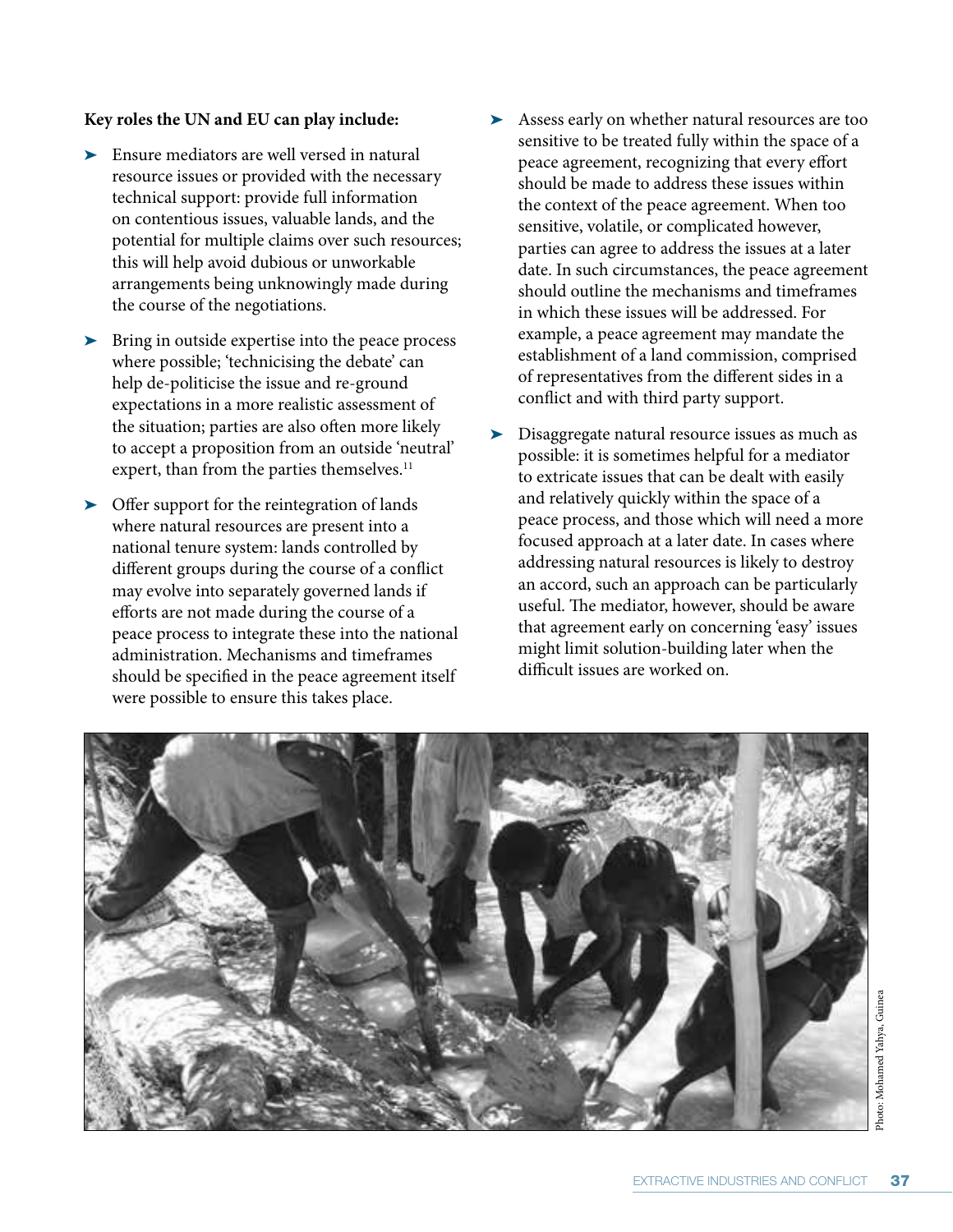**5 ADDITIONAL RESOURCES**

Internal resources within the UN and EU were made into an inventory as part of the development of these Four GNs. The results of this inventory are fully documented in *'EU-UN Partnership: Strengthening Capacities for the Consensual and Sustainable Management of Land and Natural Resources'.* The following capacities were identified directly in relation to natural resource conflict resolution.

# **5.1 UN and EU Resources**

- **r** The **DPA** has established a Mediation Support Unit (MSU) and a stand-by team of mediation experts. MSU provides technical support to UN agencies and missions in conflict prevention and mediation process design and implementation.
- **r UNDP, DPA and DESA** are supporting consensus-building on how to use natural resource wealth (Nigeria, Liberia, São Tomé and Principe) and have established structures for local level land and natural resource conflict management (Guatemala, Kenya, Ghana, Nigeria, Sierra Leone, Sudan, Bangladesh, Indonesia, Nepal).
- UNDP plays a major role in integrating land and NRM issues into the development process. A considerable number of field missions have integrated environmental aspects and especially land and resource issues into the development agenda. At the agency level, the **UNDP Bureau for Crisis Prevention and Recovery (UNDP-BCPR)** is involved in assisting countries with natural wealth management and land conflict issues on the local and national level (partner countries: Guatemala, Ecuador, Bolivia, Ghana, Nigeria, Sierra Leone, Liberia, Sudan, Kenya, Mali, São Tomé and Principe, South Africa, Bangladesh, Indonesia, Fiji).
- **r** The **World Bank** acknowledges NRM as a potential source of conflict and addresses this nexus from an Alternative Conflict Management perspective. The Bank has experimented with these approaches in dealing with disputes over management of forests and pastures and other natural resources (e.g. under the land titling programs).
- **r** The **Kofi Annan International Peacekeeping Training Centre (KAIPTC)** provides information on "Conflict Prevention, Management and Resolution Department". It investigates the potential of NRM (especially oil) to reduce conflict potential in West Africa.
- **r The United Nations Capital Development Fund (UNCDF)** has expertise concerning local-level public and private sector investments in NRM and environmental protection. In its Strategic Results Framework (2000-2003) UNCDF listed the improvement of sustainable livelihoods of the poor through enhanced productivity, as well as increased access to, and local management of, natural resources as one priority. In 2000 the fund organized a workshop on local development and decentralized management of natural resources in West Africa that also addressed the conflict linkages. UNDCF is furthermore involved in programs/ projects in post-conflict and recovery situations (Burundi, Liberia, Southern Sudan, Democratic Republic of Congo, Somalia, and Djibouti, among others).
- **r The United Nations University Institute for Natural Resources (UNU-INRA)** in Ghana provides publications and Training on NRM in Africa. In 2007 UNU-INRA partnered with UNU-WIDER to collaborate on topics such as: food security; NRM; land tenure; natural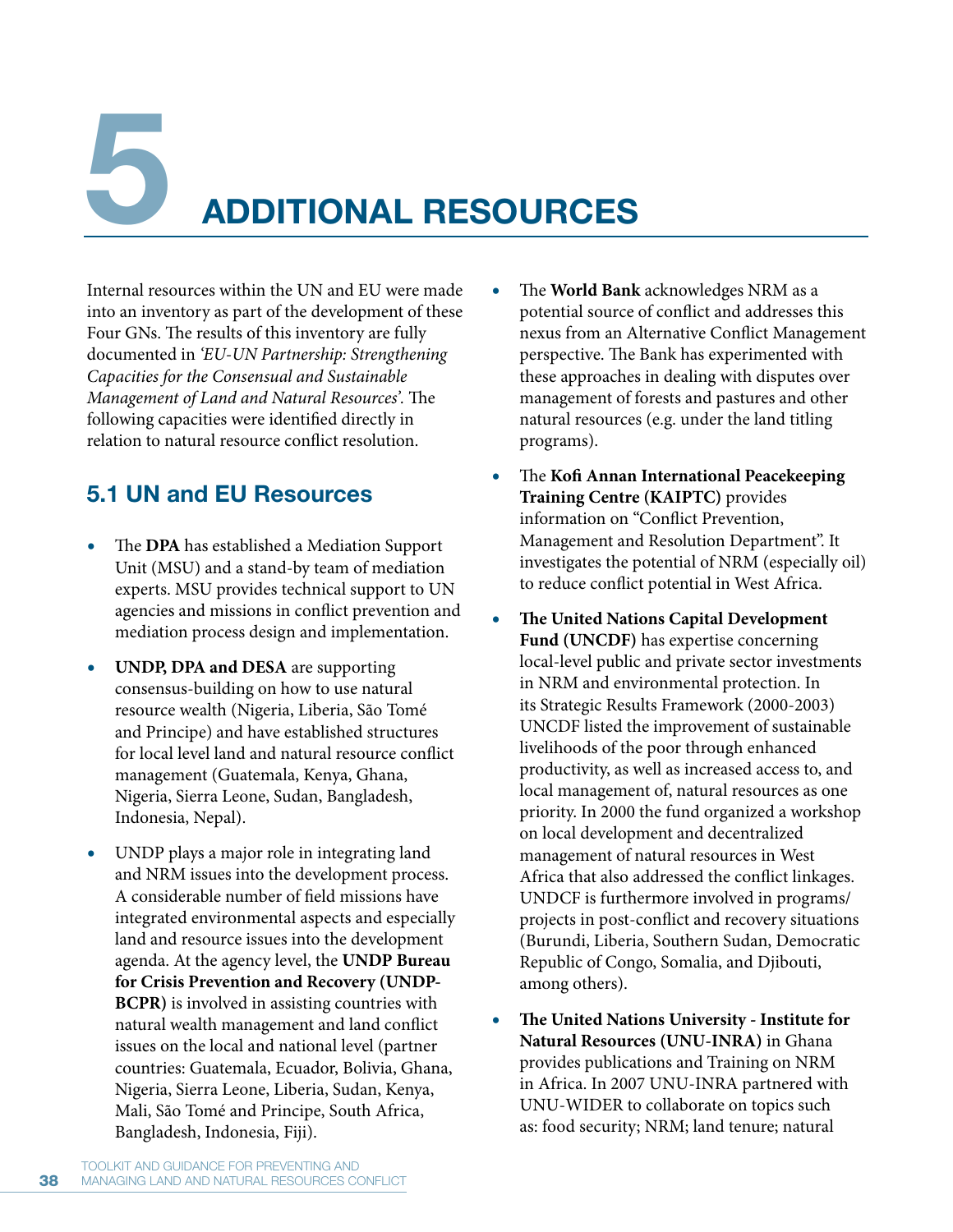resource competition and conflicts; and to factor the possible effects of climatic change into development policies. In addition, UNU-INRA has developed a project component entitled 'Enhancing human security through developing local capacity for holistic community-based conflict prevention in northern Ghana' (2007). It will be coordinated by UNU-INRA and conducted jointly by UNU-INRA, the UNDP Human Security Unit in Accra and the Peace and Governance Program at UNU Centre, Tokyo.

- **r** Regarding business linkages to better capture the benefits of EI development see the International Finance Corporation business linkages program, UNDP's Growing Inclusive Markets initiative.
- **r EC-UN Partnership: Strengthening Capacities for the Consensual and Sustainable Management of Land and Natural Resource – A Capacity Inventory:** an inventory of resources to strengthen the ability of national stakeholders and their UN and other international counterparts to: analyse, prevent and resolve disputes over land, water and natural resources; to minimize tensions over natural resources; and to develop sustainable solutions to achieve peace.
- **r EU FLEGT: Forest Law Enforcement, Governance and Trade, the EU Action plan:** The EU FLEGT Action Plan sets out a programme of actions that forms the European Union's response to the problem of illegal logging and the trade in associated timber products. FLEGT addresses illegal logging, links good governance in developing countries with the legal trade instruments and influence offered by the EU's internal market.

# **5.2 Multilateral conflict prevention initiatives**

**r** "**The Extractive Industries Transparency Initiative (EITI)**, is a joint initiative between NGOs, the World Bank, EI Companies

and participating countries that provides a mechanism for companies to publish what they have paid in taxes/royalties and other fees for the right to develop extractive resources and for countries to publish what they have received and for these accounts to be independently audited for discrepancies. EITI provides a powerful mechanism to reduce corruption and diversion of funds.

- **r** The **Kimberley Process** was launched in 2003, to certify diamonds that are not produced in a conflict zone or used to finance conflict. The governments of most countries that export and import diamonds participate in this framework.
- **r** The **Voluntary Principles on Security and Human Rights** (VPs) were developed in 2000 by a group of NGOs, EI companies, and the U.S. and UK governments in an attempt to ensure that security forces protecting extractive projects—who have been known to overreact to labour and community demonstrations or be involved with paramilitary groups—do not intimidate or harm local people. The VPs require the 25 participating companies to carry out risk assessments that include conflict analysis and appraisals of security risks.
- **r** The **Environmental and Social Standards,** developed by the World Bank's International Finance Corporation and launched in 2006, address the local environmental and social impacts of all types of major projects and are supported by 40 of the world's leading commercial banks. The eight standards cover labour and working conditions, pollution control, land acquisition, community health and security, biodiversity, cultural heritage, and indigenous people's rights. They require security risk assessments and analyses of a project's potential to cause or exacerbate conflict.
- **r** The **Global Compact** is a UN initiative that establishes 10 principles covering the environment, human rights, labour, and anticorruption. Companies, public sector bodies,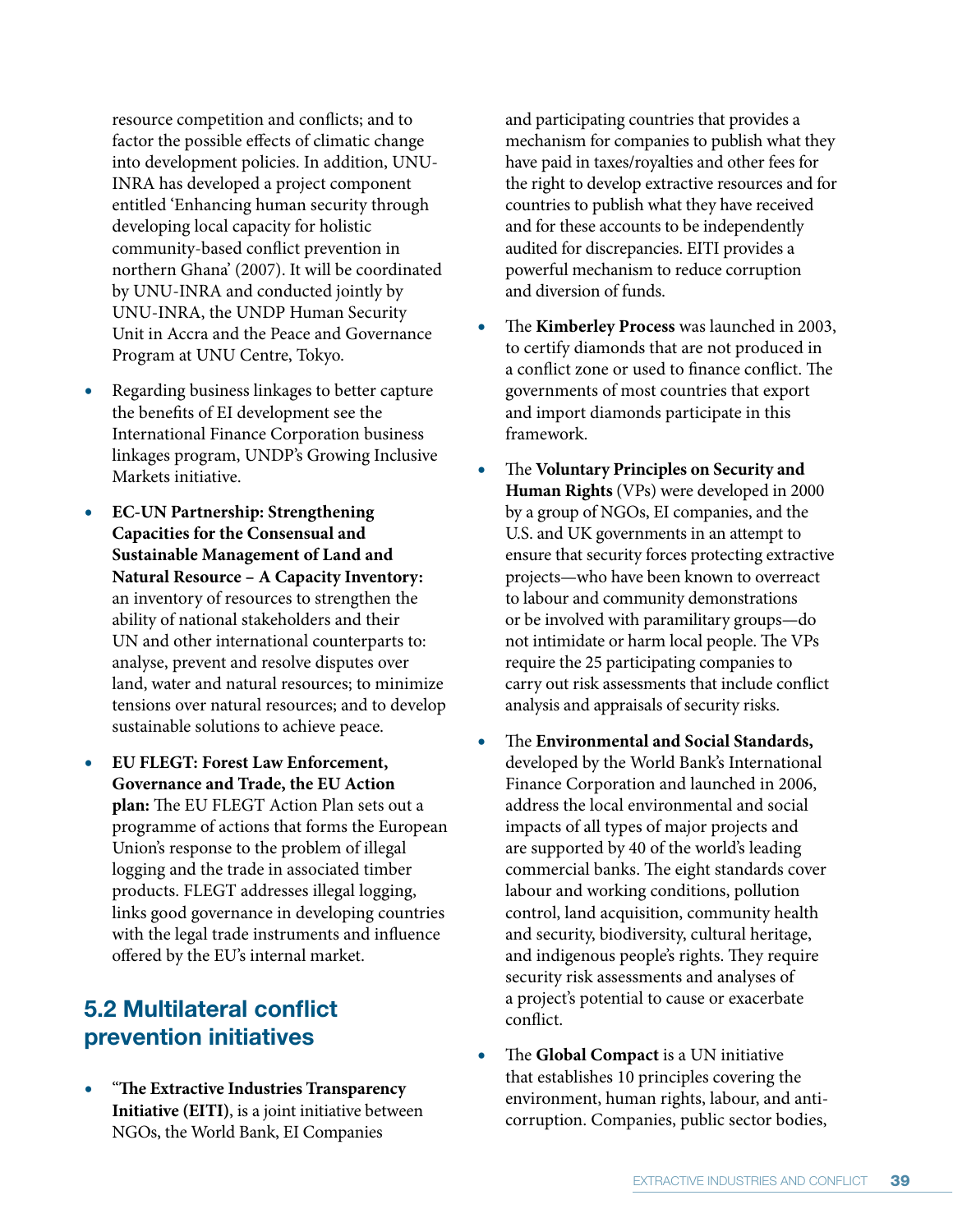cities, and academics are invited to adhere to these principles, and although this "entrylevel" framework has little accountability, it has garnered the widest participation of any of these formal frameworks—5,000 participants, including more than 3,000 companies."12

# **5.3 Civil society initiatives**

- **r International Alert:** A London-based peacebuilding NGO, International Alert recently completed an extensive project in collaboration with the UN Global Compact that built on the results of the UN Global Compact Business Guide to Conflict Impact Assessment and Risk Management, which was published as a result of its on-going policy dialogue, The role of the private sector in zones of conflict. International Alert's publication – Conflict-sensitive business practice: guidance for Extractive Industries provides screening, macro and project specific conflict assessment tools as well as specific guidance for dealing with nine key conflict sources.
- **r Transparency International:** Transparency International, the global CSO leading the fight against corruption, brings people together in a powerful worldwide coalition to end the devastating impact of corruption on men, women and children around the world. TI's mission is to create change towards a world free of corruption. In addition to playing an instrumental role in the creation of the EITI, TI has developed a toolkit for preventing corruption and is involved in many anticorruption projects.
- **r Publish What You Pay:** Publish What You Pay (PWYP) is a global civil society coalition that helps citizens of resource-rich developing countries hold their governments accountable for the management of revenues from the oil, gas and mining industries.
- **r Mines and Communities:** Mines and Communities is a collaborative effort by NGOs advocating for change in the mining

industry to reduce impacts on people and the environment. Their site provides links to massive amounts information on mining issues around the world. The Corporate Engagement Project recently completed by CDA Collaborative Learning Projects Inc. collaborated with more than 60 companies operating in Africa, Asia, Australia, Latin America and North America over a sevenyear period to identify the practices that contribute to positive relationships between Companies and Communities. The Project publication Getting it Right: Making Corporate Community Relations Work includes many case examples based on real situations.

- **r Global Witness:** Global Witness exposes the corrupt exploitation of natural resources and international trade systems, to drive campaigns that end impunity, resource-linked conflict, and human rights and environmental abuses.
- **r Partnership Africa Canada:** Partnership Africa Canada (PAC) is a non-profit organization dedicated to building sustainable human development in Africa. It is a forum for research, dialogue and action on African development. PAC works in partnership with civil society organizations in Africa, Canada and internationally on two main interlocking themes: peace and human security, and sustainable development. As part of its strategy, PAC promotes dialogue and collaborative action between civil society, governments and the private sector.

# **5.4 Industry initiatives**

**r International Council on Mining and Metals (ICMM)**: ICMM is a CEO-led industry group that addresses key priorities and emerging issues within the sector. It seeks to play a leading role by promoting good practice and improved performance internationally and across different commodities. ICMM provides a platform for industry and other key stakeholders to share challenges and develop solutions based on sound science and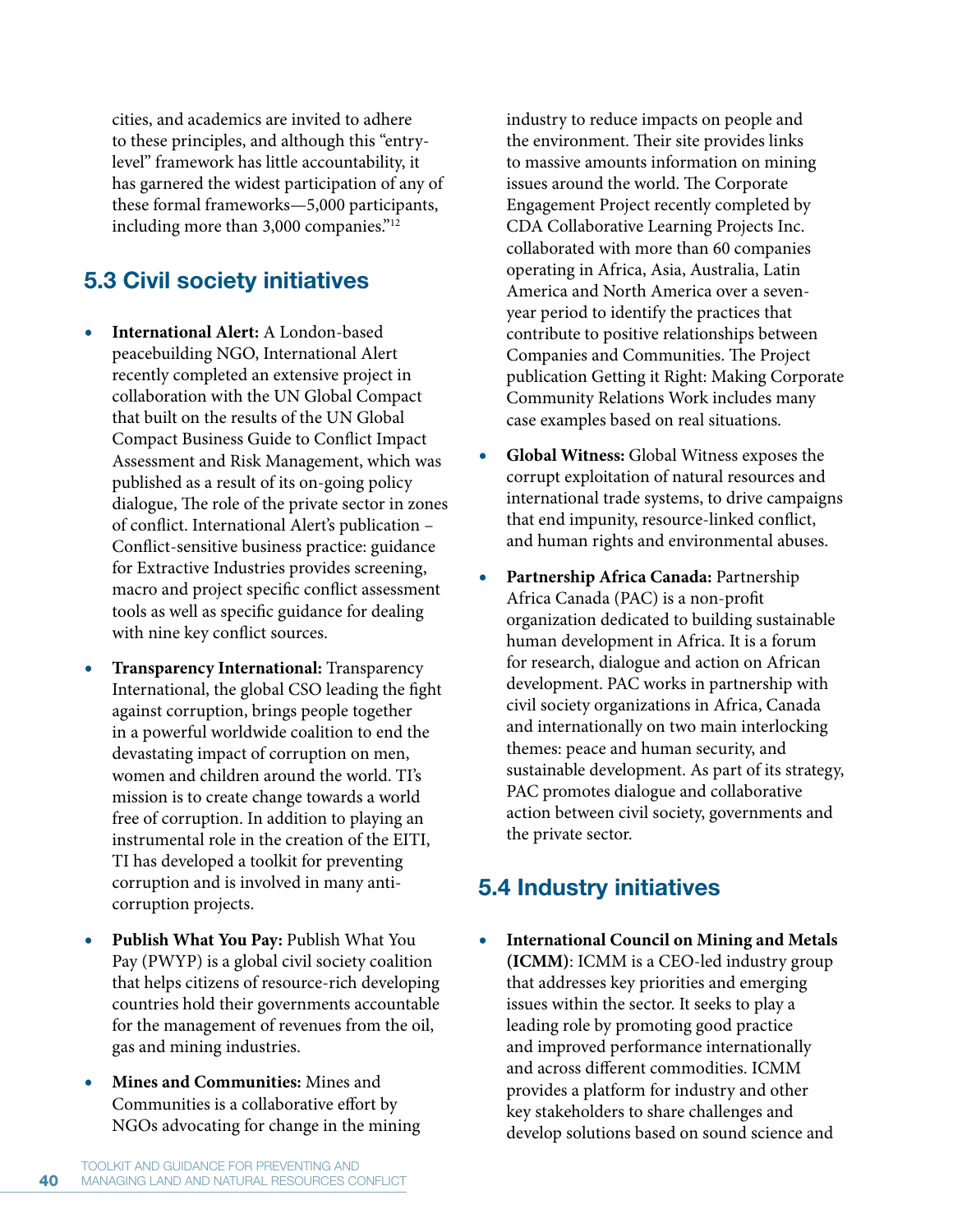the principles of sustainable development. Its vision is for a respected mining and metals industry that is widely recognized as essential for society and as a key contributor to sustainable development.

**r** Two of the key initiatives by the ICMM aimed at preventing conflict associated with EIs include the Sustainable Development Framework and the Resource Endowment Initiative. The Sustainable Development Framework is a public reporting mechanism for all member companies that is compatible with the International Finance Corporation and Global Reporting Initiative standards. It includes a set of sustainability principles, a reporting template, and an assurance mechanism. Member Company's produce

reports on their efforts to meet the sustainability principles in their operations. The Resource Endowment Initiative is a substantial research initiative aimed at identifying the key factors that enable developing countries to capitalize on their resource endowments to alleviate poverty as part of improving sustainability.

**r Prospectors and Developers Association of Canada:** The PDAC represents Canadian prospectors many of whom work in developing countries. The association developed a best practices guide for socially responsible exploration, e3 Plus: Framework for Responsible Exploration, which provides a comprehensive insight into the best practices for conflict prevention from an industry perspective.

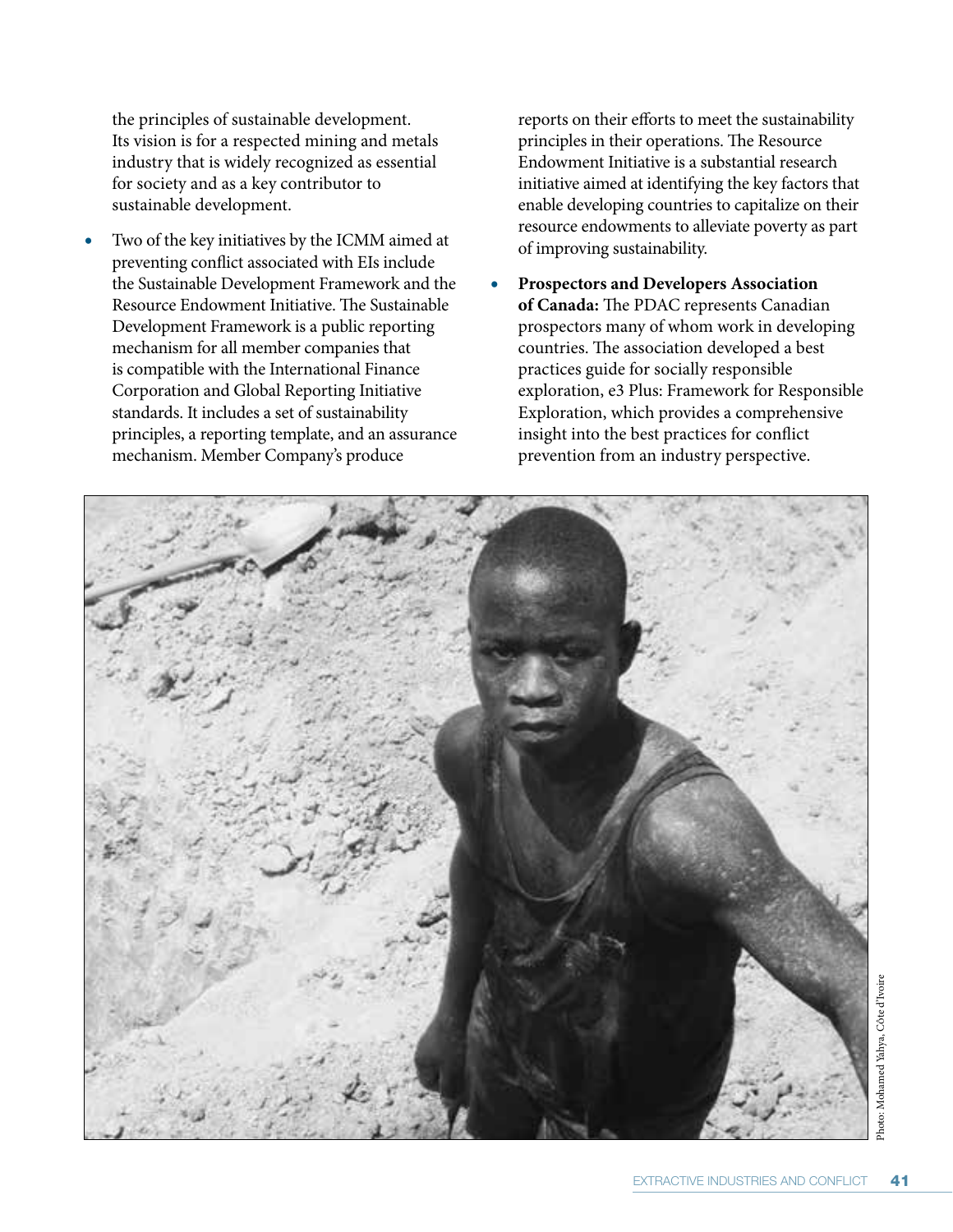# **APPENDIX: Glossary**

### **Accountability**

Exists when two parties adhere to a set of rules and procedures that govern their interactions based on a mutual agreement or understanding of their roles and responsibilities vis-à-vis each other.

### **Adaptive management**

Also known as adaptive resource management, adaptive management is a structured, iterative process of decisionmaking that adopts a "learning by doing" approach to allow management to proceed even in the face of uncertainty.

### **Agrarian reform**

A program of activities designed to alter the agricultural structure of a country to increase agricultural production and improve standards of living of rural populations. Such reforms often include land reform or land tenure reform components, market and infrastructure development, establishment of credit institutions, introduction of new technologies, and human capacity enhancement. (Land Tenure and Property Rights)

### **Benchmark**

A standard, or point of reference, against which things can be compared, assessed, measured or judged.

### **Brain drain**

Loss, suffered by a country as a result of the emigration, of trained professionals and technicians.

# **Brain gain**

An increase in the number of trained and highly skilled foreign-born professionals entering a country to live and work where greater opportunities are offered; those returning to and/or contributing to the development processes in their countries of origin.

### **Capacities for peace**

The processes, institutions, and skills—both traditional and modern, and including those possessed by civil society—for the mediation of tensions over access to resources, the management of recurring conflicts before they lead to violence, the ensuring of widespread and equitable access to justice, and the building of consensus around critical national priorities.

# **Capacity**

The ability of individuals, institutions and societies to perform functions, solve problems, and set and achieve objectives in a sustainable manner.

# **Capacity-building**

Refers to the process through which individuals, organisations and societies obtain, strengthen and maintain the capabilities to set and achieve their own development objectives over time.

### **Capacity retention**

Refers to the maintenance of capacity once developed and strengthened in the same organisation or unit.

### **Climate risks**

Problems stemming from the variability and/or long-term changes in the climate that impact the quality and/or quantity of a natural resource important for human livelihood. Climate risks are essentially a major stress factor that impacts the ability of environmental resources to meet the demands for the resource

### **Coordination**

A technique of social interaction where various processes are considered simultaneously, and their evolution arranged for the optimum benefit of the whole.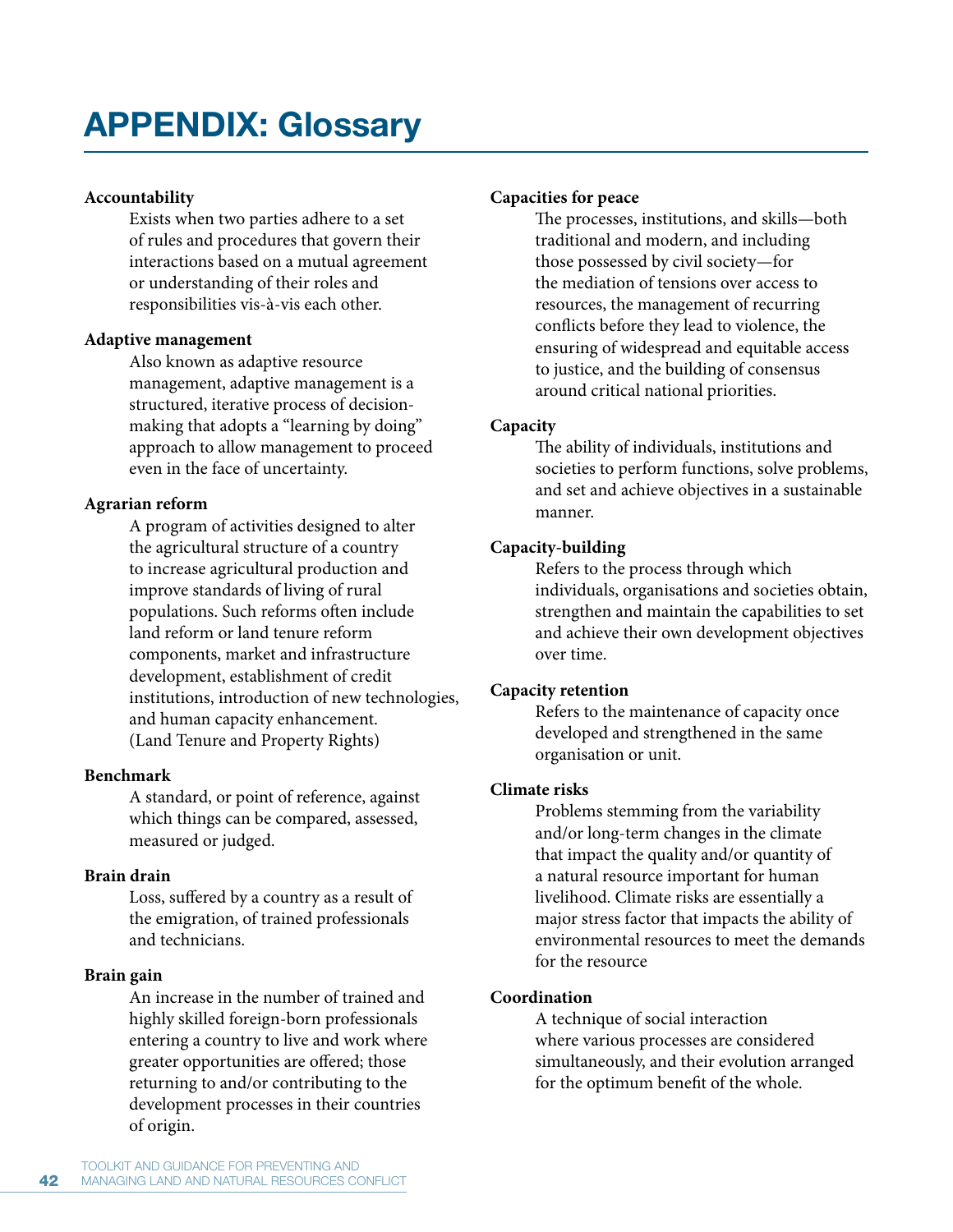### **Corruption**

Active or passive misuse of the powers of public officials (appointed or elected) for private financial or other benefits.

### **Customary law**

A community's mechanism for regulating the right to use land through customary practice, rather than thorough written law. (FAO)

### **Customary land rights**

The holding of land in accordance with customary law or tradition. Customary land law regulates rights to enjoy use of land that arise through old and customary arrangements, that have been in place for a long period of time and are often informal and unwritten, rather that through formal written statutory or codified law. Land use rights can be created on the basis of custom and use of the land over a long period of time. They are often the rights created by ancestral occupation and use of land or by a cultural system, whereby social identity and kin group member ship provide people with access to land and resources. (Land Tenure and Property Rights)

### **Decentralisation**

Dispersion or distribution of functions and powers from a central authority to a local authority or community.

### **Development effectiveness**

The extent to which development processes produce results that are pro-poor and promote equity.

### **Direct budget support**

Joint donor/government mechanisms to permit external resources to be channelled directly through national budgets, using national allocation, procurement and accounting systems, to supplement public expenditure on nationally agreed priorities.

### **Displaced populations**

Individuals or groups forced to flee their home communities and settle elsewhere,

either temporarily or permanently, due to a conflict or natural disaster. Displaced persons may either be refugees, who settle in another country, or internally displaced persons (IDPs) who move and settle within the borders of their own country.

### **Environmental degradation**

A condition in which an environmental or natural resource becomes less valuable to humans, or plant and animal resources on which humans depend, because of a change in characteristics (such as the quality grasses for grazing) that makes the resource useful. Environmental degradation can be the result of natural causes, such as an earthquake, tsunami or drought; or a human activity, such as an industry that pollutes a stream, overgrazing of pastureland or unsustainable harvesting of a forest.

### **Environmental scarcity**

A condition in which the declining quantity of, or increased demand for, an environmental or natural resource threatens the livelihood prospects for a group of people. Scarcity is essentially a condition where the demand for an essential resource is greater than the supply.

### **Environmental security**

Refers to research and practice that address linkages among the environment, natural resources, conflict and peacebuilding.

### **Evaluation**

A time-bound exercise that attempts to systematically and objectively assess the relevance, performance and success of ongoing and completed programmes and projects.

### **Fragility**

States are fragile when state structures lack political will and/or capacity to provide the basic functions needed for poverty reduction, development and to safeguard the security and human rights of their populations.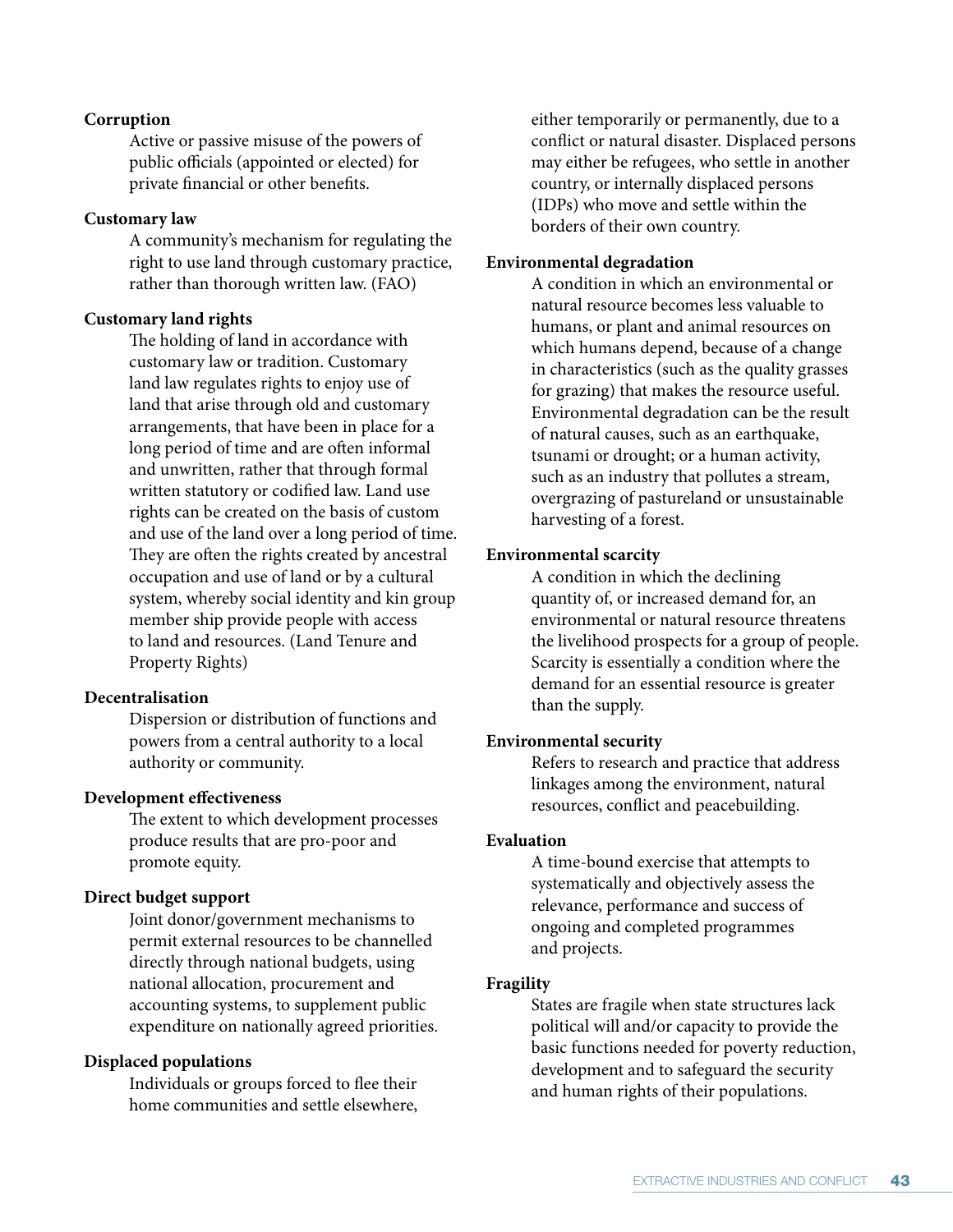### **Governance**

The policies, practices and systems that allow for effective functioning of an organisation or group. These may include 'hard' rules such as laws or the terms of a contract, or 'soft' rules like codes of conduct or generally accepted values.

### **Government intervention**

Government measures to influence the functioning of a country's economy through legislation, monetary, fiscal and tariff policy, state aid, nationalization of strategic sectors, etc.

# **Human Capital**

Productive wealth embodied in labour, skills and knowledge.

# **Human development**

The process of enlarging people's choices: focuses on both the formation of human capabilities - improved health, knowledge and skills - and the use people make of their acquired capabilities, for work or leisure.

# **Incentive**

Measures that are designed and established to influence motivation and behaviour of individuals, groups or organisations.

# **Institution**

An institution constitutes humanly devised constraints that structure human interaction. They are made up of formal constraints (rules, laws, constitutions), informal constraints (norms of behaviour, conventions, and self imposed codes of conduct), and their enforcement characteristics.

# **Knowledge**

Refers to the creation, absorption and diffusion of information and expertise towards effective development solutions. Knowledge has traditionally been fostered at the individual level, mostly through education. But it can also be created and shared within an organisation, such as through on-the-job training or even outside a formal organisational setting through general life experience, and supported through an enabling environment of effective educational systems and policies.

# **Land**

A tract of ground, earth or real estate, which is often topographically or functionally distinct from other parcels.

# **Land reform**

The redistribution or reallocation of landholdings with the goal of improving access rights to designated segments of a society. The process usually involves breaking up of large landholdings and redistributing the land to landless people or those who have been working on the larger landholdings.

# **Land tenure reform**

The process through which tenure rights are changed. Tenure reform is a mechanism to alter or improve the rights of tenure. People will hold the same land, but will have different rights over that land.

# **Leadership**

The ability to influence, inspire and motivate people, organisations and societies to achieve – and go beyond – their goals. It is also the ability to anticipate and respond to change. Leadership is not necessarily synonymous with a position of authority; it can also be informal and be held at many levels.

# **Lesson learned**

Learning from experience that is applicable to a generic situation rather than to a specific circumstance.

# **Market assisted access**

Also known as market assisted land reform, community managed land reform, or community based land reform; a form of land reallocation that encourages willing buyers to negotiate land purchase deals with willing sellers, with the government facilitating the purchase process through grants and other supportive measures (Land Tenure and Property Rights).

# **Mentoring**

A process for the informal transmission of knowledge, social capital, and the psycho-social support perceived by the recipient as relevant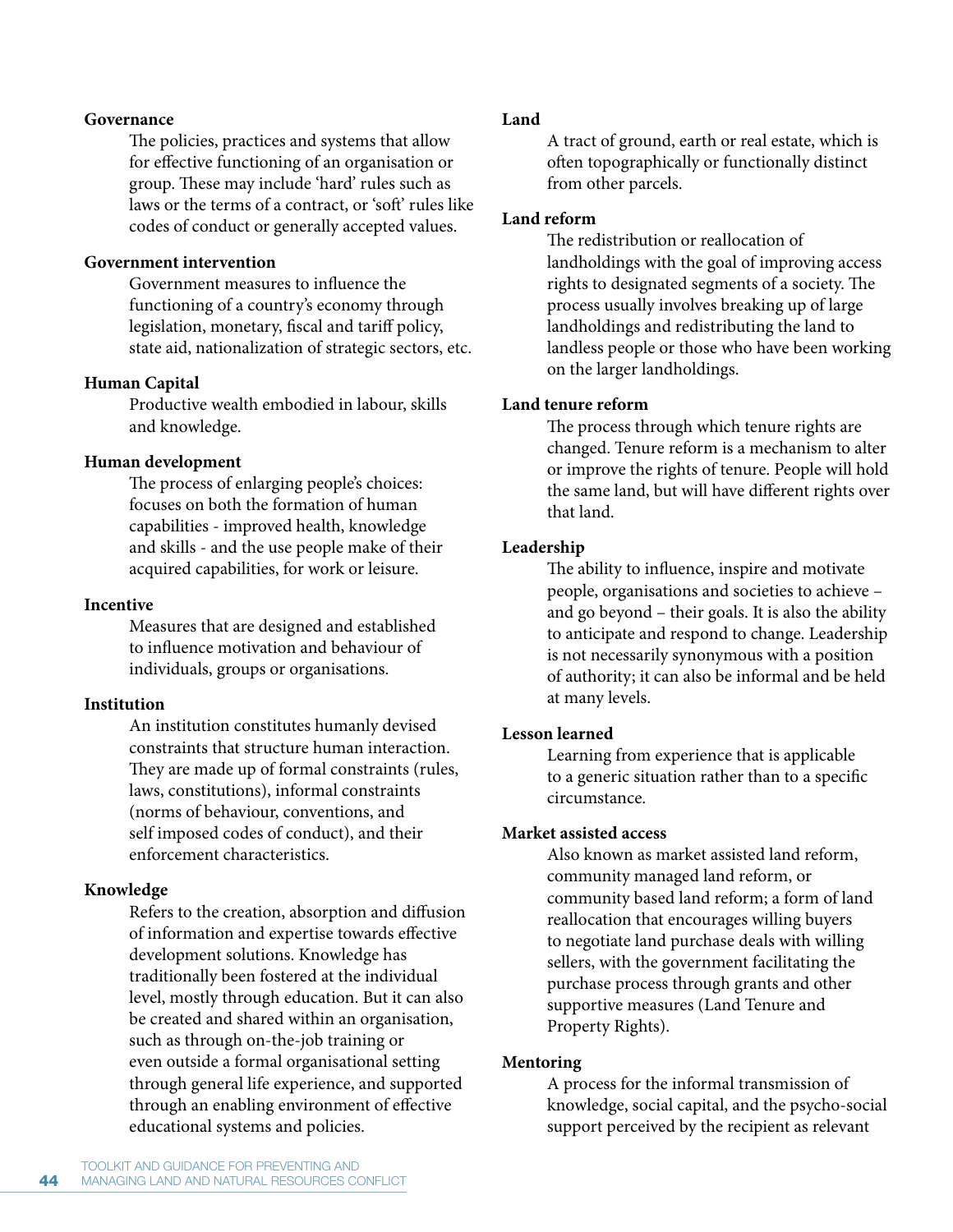to work, career, or professional development; mentoring entails informal communication, usually face-to-face and during a sustained period of time, between a person who is perceived to have greater relevant knowledge, wisdom, or experience and a person who is perceived to have less.

### **National ownership**

The effective exercise of a government's authority over development policies and activities, including those that rely – entirely or partially – on external resources. For governments, this means articulating the national development agenda and establishing authoritative policies and strategies.

### **Natural disasters**

Naturally occurring events - such as droughts, floods, tsunamis, earthquakes, volcanic eruptions, insect or fungal infestations, etc. - which adversely impact humans and/or the environment. Natural disasters may have atmospheric, meteorological, hydrologic, geologic, or biological causes; or may be induced by humans, such as climate change.

### **Peacebuilding**

Concerns ending or preventing violent conflict and supporting sustainable peace by identifying political, economic and security priorities and building the capacity to meet these, and by establishing truth and reconciliation processes.

### **Policy**

A corporate, national or other course or plan of action that directs the operations in a certain domain or sector; it consists of strategic goals and guidelines on how they are to be achieved.

### **Property**

Something owned or possessed (such as land, houses, buildings, equipment, crops, livestock, natural resources, etc.) over which a party has access, ownership or use. Also, a bundle of rights that define property access or ownership and provide rules for their use and transfer (through selling, leasing, inheritance, etc.).

### **Resilience**

Refers to the capacity of a natural system to sustain or recover from disturbance.

### **Responsiveness**

Refers to the way in which development agents –public or private – perceive needs and respond to the demands of particular groups, such as the poor.

### **State-building**

The creation or rebuilding of resilient, responsive states with the capacity to provide for community and individual security that offer opportunities for inclusion, voice, and accountability in governance institutions and processes, and facilitate human development through equitable and sustainable economic recovery.

### **Technical capacities**

Refers to the most appropriate methods and techniques, trained personnel, and hardware for the performance of core governance functions—such as public administration, the delivery of essential services, and the provision of the rule of law—in a transparent and accountable manner.

### **Transparency**

Refers to a process by which reliable, timely information about existing conditions, decisions and actions relating to the activities of the organisation is made accessible, visible and understandable.

### **Vulnerability**

Is a measure of the extent to which a community, structure, service or geographical area is likely to be damaged or disrupted, on account of its nature or location, by the impact of a particular disaster hazard.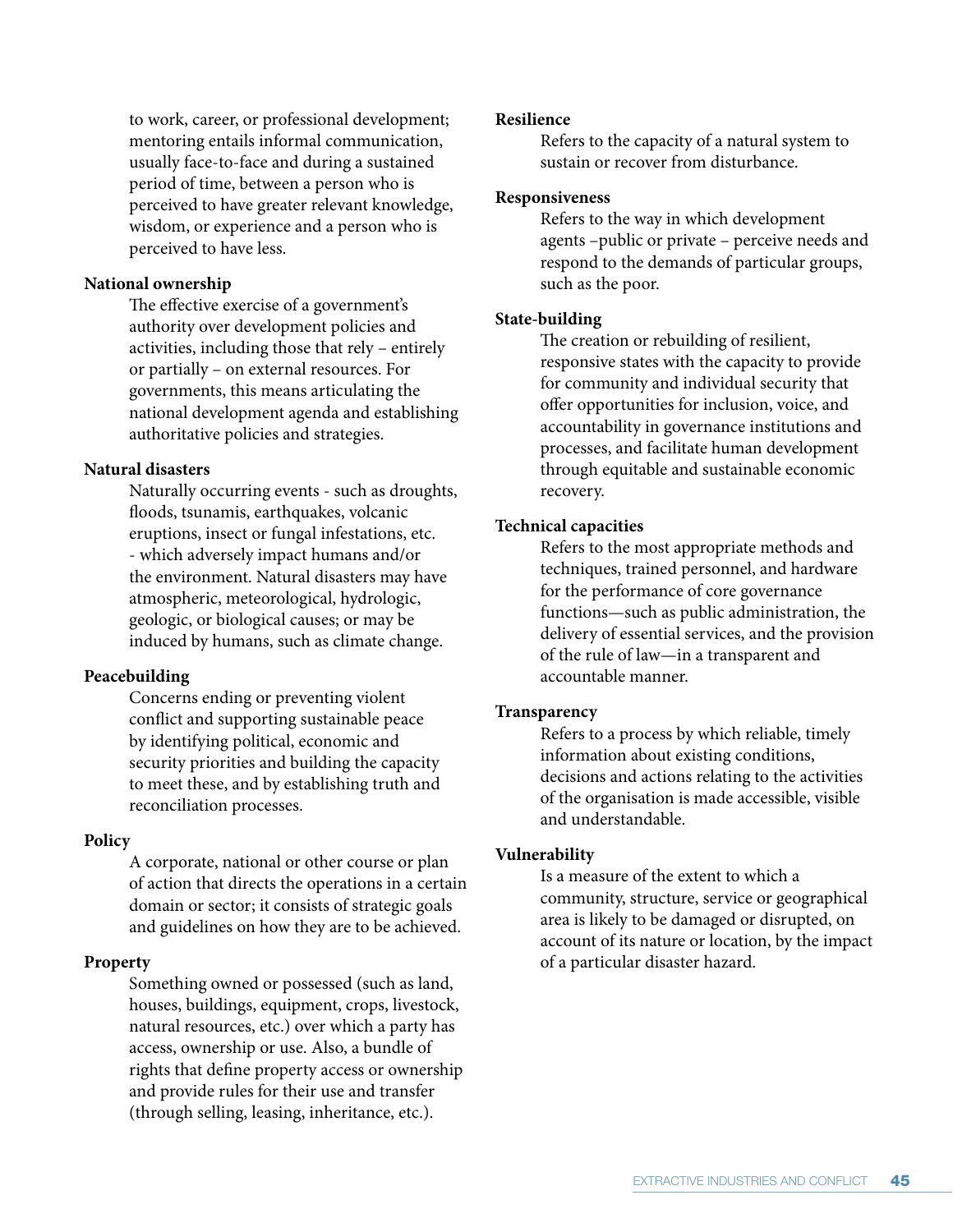# **Bibliography**

Bell, J. C. and Faria, T.M., 'Sao Tome and Principe Enacts Oil Revenue Law, Sets New Transparency, Accountability and Governance Standards,' Oil, Gas & Energy Law Intelligence, Vol. 3, Issue 1, March 2005.

Bryan, Shari and Hofmann, Barrie (eds), Transparency and Accountability In Africa's Extractive Industries: The Role of the Legislature, National Democratic Institute for International Affairs, 2007.

Eftimie, Adriana; Strongman, John; Shahriari, Sheila, 'Mainstreaming Gender Into Extractive Industries Projects: Proposed Guidelines,' The World Bank Group, 2007.

Eftimie, Adriana; Heller, Katherine; Strongman, John, 'Gender Dimensions of the Extractive Industries: Mining for Equity,' World Bank, Extractive Industries and Development Series #8, August 2009.

General Assembly Resolution 61/295 on 13 September 2007.

Haysom, Nicholas and Kane, Sean, 'Negotiating Natural Resources for Peace: Ownership, Control and Wealth-Sharing', Briefing paper, The HD Centre for Humanitarian Dialogue, October 2009.

IFC Standard 1 and associated Guidance Note – 'Performance Standard 1 Social and Environmental Assessment and Management Systems,' International Finance Corporation, 2006.

Lemaitre, Catalina, 'The Voluntary Principles on Security and Human Rights,' IPOAONLINE.ORG, Volume 1, Issue 7, April-June 2008.

Newmont Gold Company Sustainability Report – 'Beyond the Mine'. http://www.beyondthemine.co m/2006/?l=4&pid=4&pt=93&parent=16&id=314 Accessed October 2009.

'Oil Industry Workforce Development in Yemen': In 'Partnerships in the Oil and Gas Industries', IPIECA Publication. Retrieved from: www.oilandgasreporting. com, Oct 2009.

Pedro, Antonio M.A, 'Mainstreaming Mineral Wealth in Growth and Poverty Reduction Strategies,' Economic Commission of Africa, Policy Paper Series #1.

Prescott, Dave, 'Mapping Exercise of Mining and Local Content Partnerships Working Paper' Harvard CSRI/ICMM/IFC Mining and Local Content Workshop, London, 12th October 2009.

'Resource Endowment Initiative,' Spotlight Series, ICMM, Oct. 2009.

Roach, John, 'Unique Bolivia Park Begun by Indigenous People,' National Geographic News, January 13, 2004.

UNEP, 'From Conflict to Peace Building: The Role of Natural Resources and the Environment', UNEP, Geneva, 2009.

# **Websites**

www.minesandcommunities.org Accessed October 2009.

http://www.ifc.org/ifcext/sustainability.nsf/Content/ PerformanceStandards, Accessed October 2009.

http://www.ifc.org/ifcext/sustainability.nsf/Content/ PerformanceStandards, October 2009.

http://www.businesshumanrights.org/Categories/ Principles/VoluntaryPrinciplesonSecurityHumanRigh ts?&batch\_start=41, October 2009.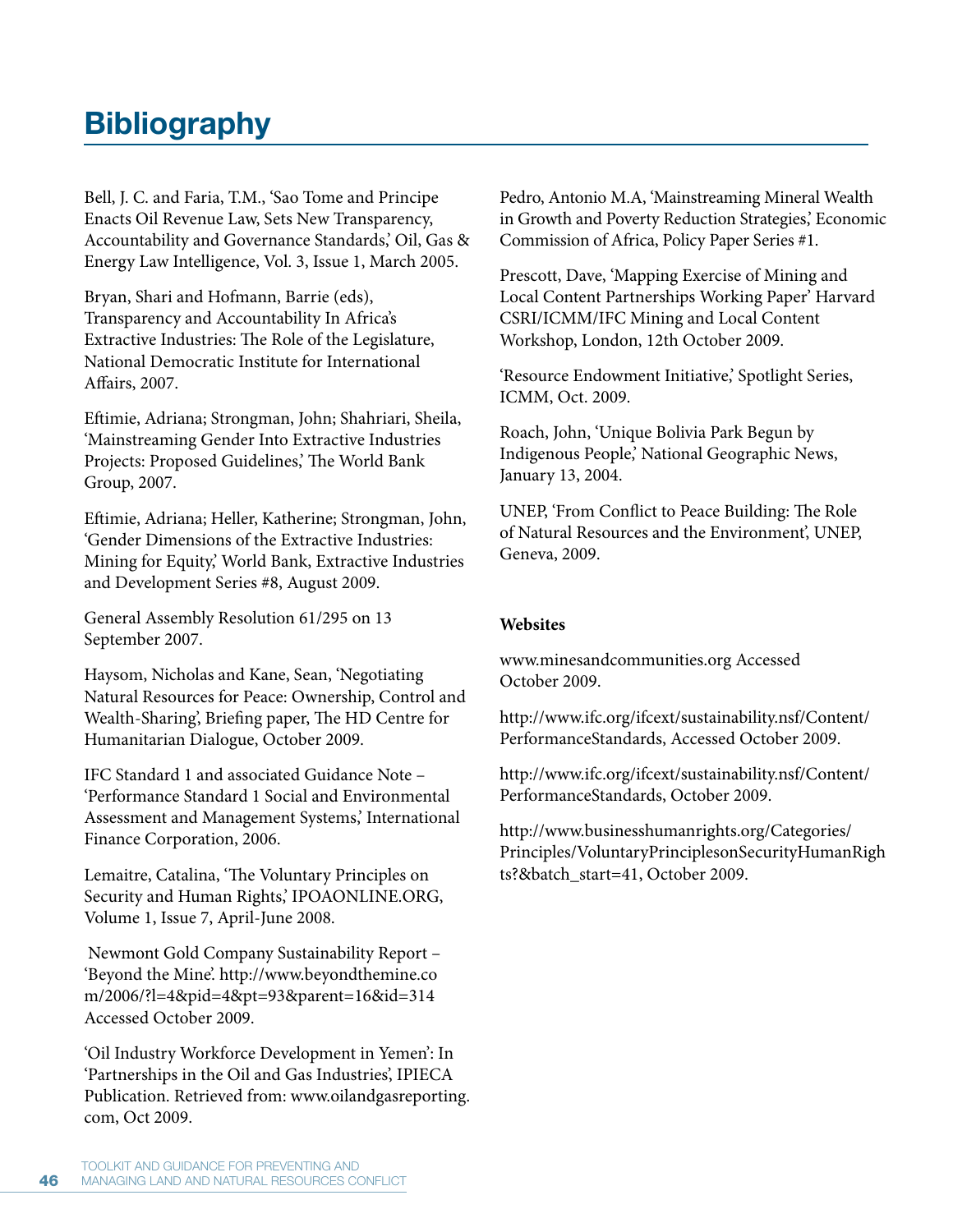# **References**

- 1 Pedro, Antonio M.A. 'Mainstreaming Mineral Wealth in Growth and Poverty Reduction Strategies,' Economic Commission of Africa, Policy Paper Series #1.
- <sup>2</sup> Eftimie, Adriana; Strongman, John; Shahriari, Sheila, 'Mainstreaming Gender Into Extractive Industries Projects: Proposed Guidelines,' The World Bank Group, 2007.
- 3 Eftimie, Adriana; Heller, Katherine; Strongman, John, 'Gender Dimensions of the Extractive Industries: Mining for Equity,' The World Bank, Extractive Industries and Development Series #8, August 2009.
- 4 For Example see IFC Standard 1 and associated Guidance Note – 'Performance Standard 1 Social and Environmental Assessment and Management Systems', International Finance Corporation, 2006.
- 5 http://www.equator-principles.com/documents/ Equator\_Principles.pdf,.
- 6 For a thorough and comprehensive summary of business linkages programs and projects see: Prescott, Dave, 'Mapping Exercise of Mining and Local Content Partnerships Working Paper,' Harvard CSRI/ICMM/IFC Mining and Local Content Workshop, London, 12th October 2009.
- 7 http://www.business-humanrights.org/Categories/ Principles/VoluntaryPrinciplesonSecurityHumanR ights?&batch\_start=41, Oct 2009.
- 8 Lemaitre, Catalina, 'The Voluntary Principles on Security and Human Rights', IPOAONLINE.ORG, Volume 1, Issue 7, April-June 2008.
- 9 Haysom, Nicholas and Kane, Sean, 'Negotiating Natural Resources for Peace: Ownership, Control and Wealth-Sharing', Briefing paper, The HD Centre for Humanitarian Dialogue, October 2009.
- <sup>10</sup> Ibid.
- <sup>11</sup> Haysom, Nicholas and Kane, Sean, (2009).
- <sup>12</sup> Summary from speech by Jill Shankleton, 2009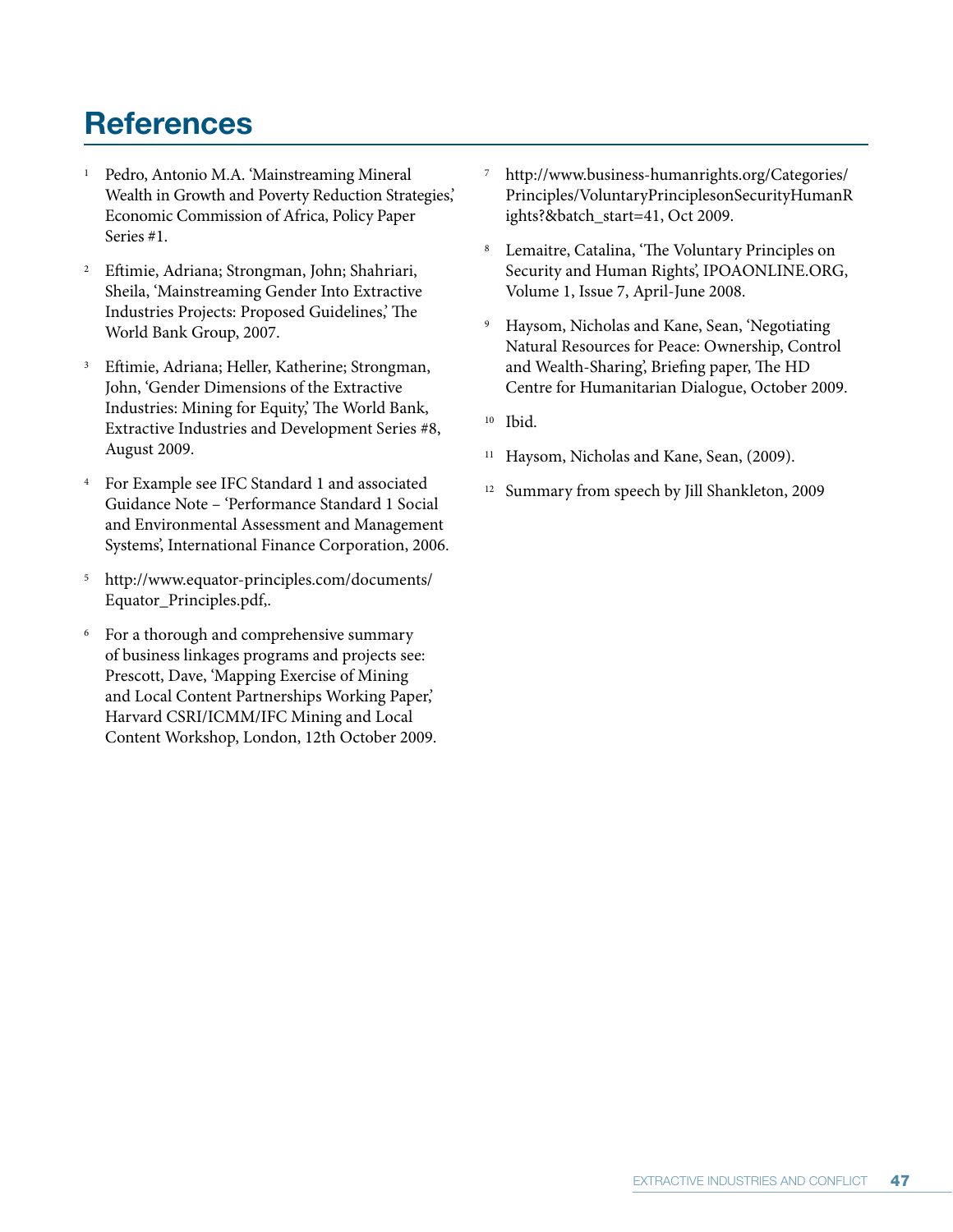# **Acknowledgements**

# **Development Team**

**Alex Grzybowski**, UN Department for Political Affairs **Mohamed Yahya,** UN Inter-Agency Framework Team for Preventive Action

# **Editors**

**Josie Lianna Kaye**, Independent Consultant

**Mohamed Yahya**, UN Inter-Agency Framework Team for Preventive Action

# **Additional Contributors**

**David Jensen**, UNEP Post-Conflict and Disaster Management Branch

**Matti Lehtonen**, UNEP Post-Conflict and Disaster Management Branch

**Edan Rotenberg**, UNDP Bureau for Crisis Prevention and Recovery

# **External Reviewers**

**Florian Bruyas,** UN Inter-Agency Framework Team for Preventive Action

**Jenny Clover,** UNEP Regional Office for Africa

**Szilard Fricska**, UN-HABITAT

**Dennis Hamro-Drotz**, UNEP Post-Conflict and Disaster Management Branch

**Mirko Puig**, EU-RELEX

**Gay Rosenblum-Kumar**, UN Inter-Agency Framework Team for Preventive Action

**Jasena Sareil**, UN Inter-Agency Framework Team for Preventive Action

**Renard Sexton**, UNEP Post-Conflict and Disaster Management Branch

**Corinna Valente**, EU-RELEX